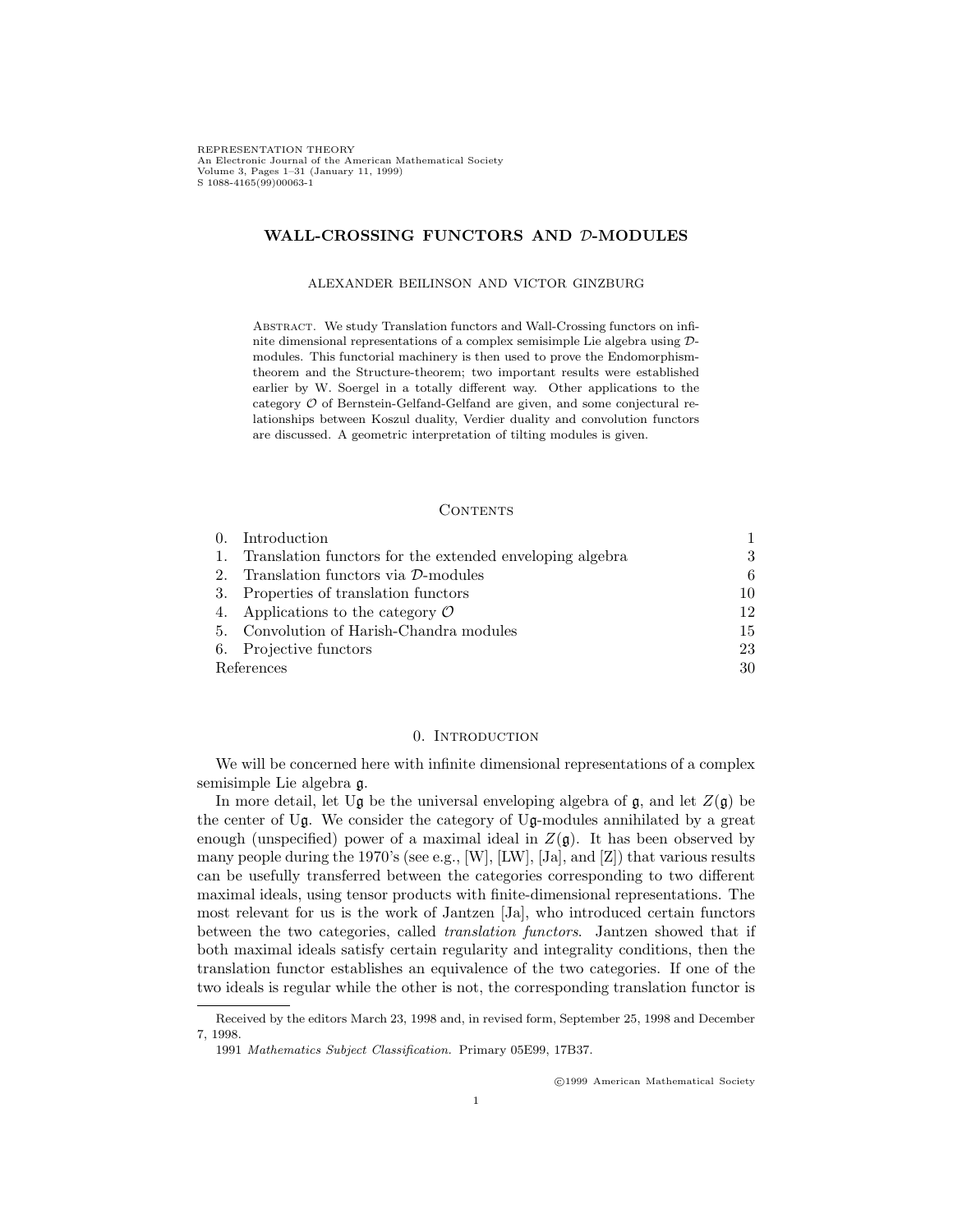no longer an equivalence. The composition of the translation functor that sends the category at a regular maximal ideal to the category at a non-regular maximal ideal with the translation functor acting in the opposite direction is called a *wall-crossing* functor. The terminology stems from the identification of (integral) maximal ideals of  $Z(\mathfrak{g})$  with Weyl group orbits in the weight lattice of the maximal torus. Nonregular ideals correspond to the orbits contained in the union of walls of the Weyl chambers.

In this paper we will be mainly interested in the "most singular" case, where the non-regular maximal ideal corresponds to the fixed point of the Weyl group, that is the point contained in all the walls. Our study was partly motivated by trying to understand two important results, the "Endomorphism-theorem" and the "Structure-theorem," proved by W. Soergel [S1] in the course of the proof of the Koszul duality conjecture; see [BG], [BGS]. Soergel's argument was very clever, but rather technical. A shorter proof of the Endomorphism-theorem was found by J. Bernstein [Be]. An alternative entirely geometric approach to the Structuretheorem, based on perverse sheaves and leaving almost all of the representation theory aside was given in [Gi2]. We propose below new proofs of both theorems in the framework of representation theory, and based on the technique of *D*-modules. An advantage of our approach is that the bulk of the argument goes through in a quite general setting, while the proofs in [S1] and [Be] relied heavily on some special features of the category  $\mathcal O$  right from the beginning. One of our goals is to convince the reader (or at least ourselves) that the results in question are not so "hard," and that they follow quite naturally from the  $g$ - $module \leftrightarrow D$ - $module$  correspondence combined with some basic functoriality properties.

It would be very interesting to apply the general results obtained in Section 3 below to the category of Harish-Chandra modules instead of the category *O*. It is also tempting to extend our results to representations of affine Lie algebras (cf. [FrMa]). We remark that the *D*-module approach of the present paper provides natural and simple proofs of most of the results concerning *tilting* modules (over the *finite-dimensional* semisimple Lie algebra g), proved by Soergel in [S2] for tilting modules over an *affine* Lie algebra. The main problem of extending our results to the affine case is that the category at the regular *positive* level is known ([KT1]) to be related to *D*-modules on one affine flag manifold (which is the union of cells of finite *co*dimension); the category at the regular *negative* level is known ([KT2]) to be related to *D*-modules on another affine flag manifold (which is the union of cells of finite dimension), and the category at the "most singular" = *critical* level is expected [FM] to be related to *D*-modules on yet another, so-called *periodic* flag manifold, (which is the union of cells of *semi-infinite* dimension). It is therefore especially intriguing how to find a geometric construction of translation functors to and from the "most singular" maximal ideal.

We now briefly outline the contents of the paper. In Section 1 we introduce a Galois extension of U $\mathfrak g$  with the Galois group W, the Weyl group. We compare modules over Ug with those over the Galois extension. Section 2 provides a self-contained exposition of translation functors from the geometric view-point. Although some of the results of this section are undoubtedly known to experts, we could not find a relevant reference in the literature. Section 3 is the heart of the paper containing our main results about wall-crossing functors. In Section 4 we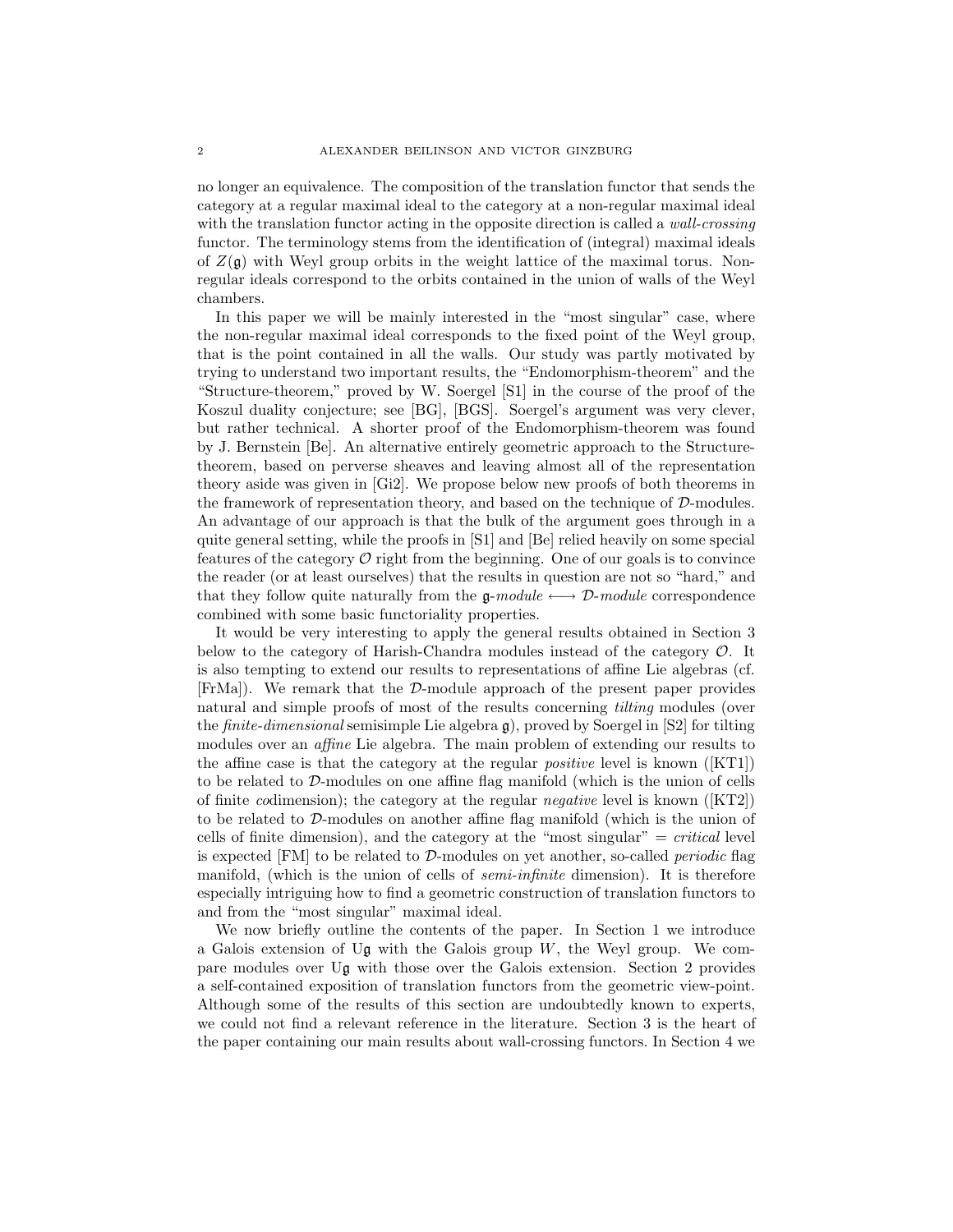prove the *Endomorphism-theorem* and the *Structure-theorem* of Soergel and give some applications to the category  $\mathcal O$  of Bernstein-Gelfand-Gelfand [BGG].

Section 5 is devoted to various convolution functors. A convolution functor was first introduced in the geometric setting of perverse sheaves back in 1980, independently by Beilinson-Bernstein, Brylinski, Lusztig, MacPherson and others, in the course of the proof of the Kazhdan-Lusztig conjecture. An algebraic counterpart of that convolution in terms of Harish-Chandra bi-modules was considered in [Gi1]. It was claimed in [Gi1] (without proof) that the algebraic convolution of Harish-Chandra bi-modules goes into the geometric convolution under the localization functor of [BB1]. This claim turns out to be not quite correct, and in Section 5 we establish a precise relationship between the algebraic and the geometric convolution functors, respectively. We also propose conjectural relationships (see Conjecture 5.18 and Theorem 5.24) between the various convolutions, Koszul duality of [BGS], and the Verdier duality functors.

In Section 6 we express projective functors defined in [BeGe] in terms of the convolution functors studied in the previous section. We establish a direct connection between projective functors and projective Harish-Chandra bi-modules (somewhat analogous to a result of [BeGe] that motivated the name "projective functor"). We discuss some applications. In particular, we introduce *tilting* Harish-Chandra modules, establish their relation to the tilting objects of the categery  $\mathcal{O}$ , and derive their basic properties using convolution functors.

The present paper grew out of an unpublished chapter of one of the (many) preliminary versions of [BGS], written in 1992. That chapter was not directly related to the subject of [BGS], and we decided to publish it separately to keep the size of [BGS] to a minimum.

#### 1. Translation functors for the extended enveloping algebra

Throughout the paper we fix  $g$ , a complex semisimple Lie algebra. We write  $h$ for the corresponding *abstract* Cartan subalgebra. The reader should be warned that h is not a subalgebra of g; it is defined (see e.g. [CG, p. 137]) as the quotient of a Borel subalgebra modulo its nil-radical, and this quotient is independent of any choices. Recall further (see *loc. cit.*) that <sup>h</sup>*<sup>∗</sup>*, the dual space, comes equipped with a root system  $R \subset \mathfrak{h}^*$  which has a preferred choice of simple roots. Thus there is a well defined element  $\rho \in \mathfrak{h}^* = \text{half-sum of positive roots.}$  An element  $\lambda \in \mathfrak{h}^*$  is called  $\rho$ -*dominant* if  $\langle \lambda + \rho, \check{\alpha} \rangle \geq 0$ , for every positive coroot  $\check{\alpha}$ .

Let  $W$  be the Weyl group of  $\mathfrak{g}$ , the Coxeter group generated by reflections with respect to roots. The group W acts naturally on  $\mathfrak h$  and on  $\mathfrak h^*$ . In this paper we will always use the so-called *dot-action* of W on  $\mathfrak{h}^*$ . The dot-action of  $w \in W$ is obtained by "twisting" the standard w-action  $\mathfrak{h}^* \ni \lambda \mapsto w(\lambda)$  as follows:  $\lambda \mapsto$  $w \cdot \lambda := w(\lambda + \rho) - \rho$ . Thus, the point  $(-\rho)$  is the unique W-fixed point of the dot-action. Given  $\lambda \in \mathfrak{h}^*$ , let  $W_\lambda \subset W$  denote the isotropy group, and  $|\lambda| \simeq W/W_\lambda$ the W-orbit of  $\lambda$  with respect to the dot-action.

The dot-action on <sup>h</sup>*<sup>∗</sup>* induces a <sup>W</sup>-action on the polynomial algebra <sup>C</sup>[h*<sup>∗</sup>*]. Let  $\mathbb{C}[\mathfrak{h}^*]^W \subset \mathbb{C}[\mathfrak{h}^*]$  be the subalgebra of *W*-invariant polynomials on  $\mathfrak{h}^*$ . We have<br>Specm  $\mathbb{C}[\mathfrak{h}^*]^W - \mathfrak{h}^*/W$  where Specm stands for the maximal spectrum of a com-Specm  $\mathbb{C}[\mathfrak{h}^*]^{W} = \mathfrak{h}^*/W$ , where Specm stands for the maximal spectrum of a com-<br>mutative  $\mathbb{C}$ -algebra. Given  $\lambda \in \mathfrak{h}^*$ , we let  $\mathcal{I}$ ,  $\subset \mathbb{C}[\mathfrak{h}^*]$  denote the maximal ideal of mutative C-algebra. Given  $\lambda \in \mathfrak{h}^*$ , we let  $\mathcal{J}_{\lambda} \subset \mathbb{C}[\mathfrak{h}^*]$  denote the maximal ideal of all polynomials vanishing at  $\lambda$ . We will often identify  $\mathbb{C}[\mathfrak{h}^*]$  with  $S\mathfrak{h}$ , the symmetric algebra on h.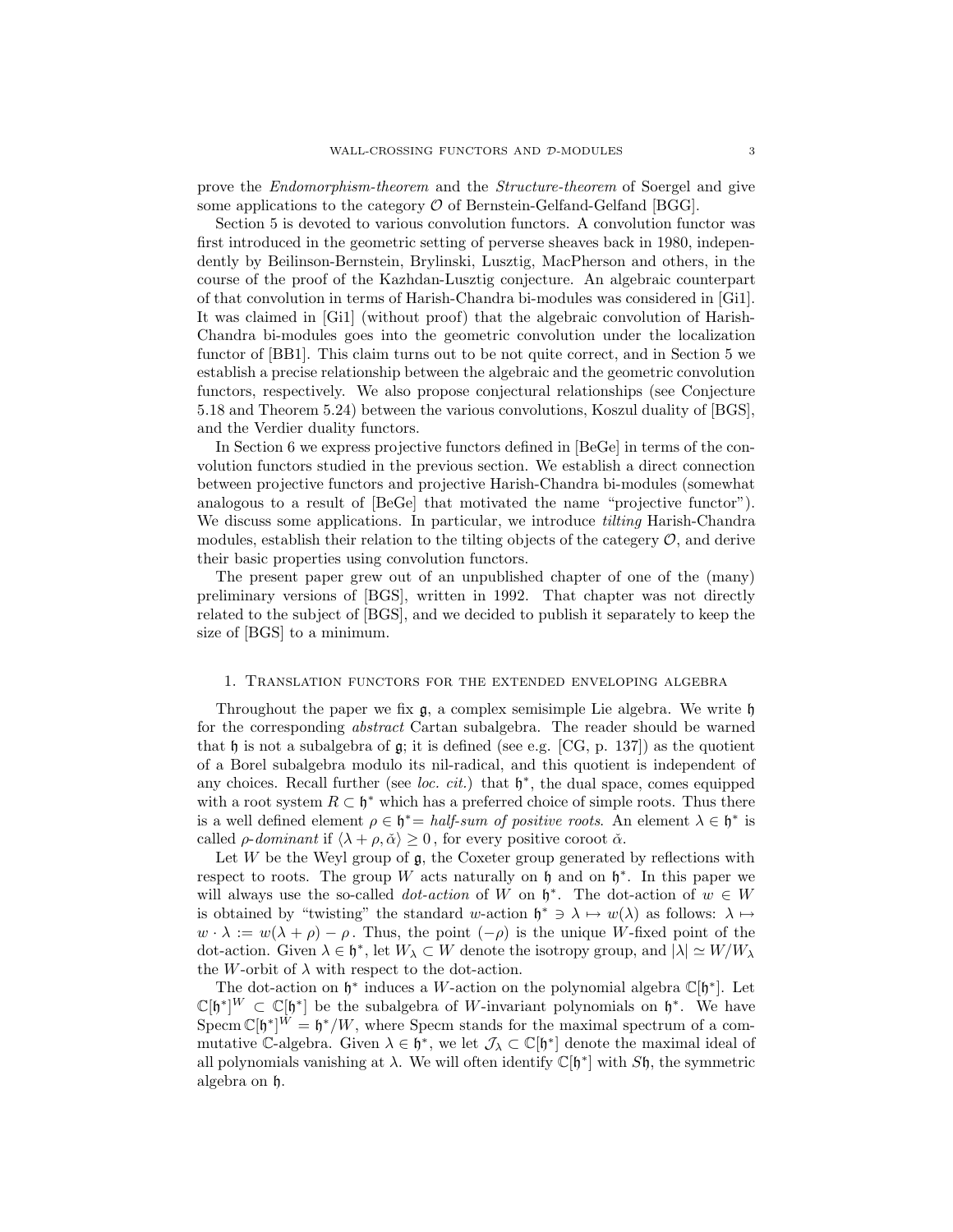Let  $Z(\mathfrak{g})$  be the center of the universal enveloping algebra Ug. The Harish-Chandra isomorphism  $Z(\mathfrak{g}) \simeq S\mathfrak{h}^W$  gives rise to the following composition of algebra morphisms:

$$
\chi: Z(\mathfrak{g}) \longrightarrow S\mathfrak{h}^W \hookrightarrow S\mathfrak{h} \longrightarrow \mathbb{C}[\mathfrak{h}^*].
$$

We will identify  $Z(\mathfrak{g})$  with the image of  $\chi$ , the subalgebra  $\mathbb{C}[\mathfrak{h}^*]^W$  of dot-invariant polynomials. Thus, the map Specm  $\mathbb{C}[\mathfrak{h}^*] \to \text{Specm } Z(\mathfrak{a})$  induced by the imbedding polynomials. Thus, the map  $\text{Specm } \mathbb{C}[\mathfrak{h}^*] \to \text{Specm } Z(\mathfrak{g})$  induced by the imbedding *χ* can (and will) be identified with the projection  $\pi$  :  $\mathfrak{h}^*$  →  $\mathfrak{h}^*/W$ . Given  $\lambda \in \mathfrak{h}^*$ , we will often view the W-orbit  $|\lambda|$  as a point of the orbi-space  $\mathfrak{h}^*/W$ , and we let  $I_{|\lambda|} = \pi^{-1}(\mathcal{J}_{\lambda}) \in \text{Specm } Z(\mathfrak{g})$  denote the corresponding maximal ideal in  $Z(\mathfrak{g})$ .  $\chi$  can (and will) be identified with the projection  $\pi : \mathfrak{h}^* \to \mathfrak{h}^*/W$ . Given  $\lambda \in \mathfrak{h}^*$  we will often view the *W*-orbit | $\lambda$ | as a point of the orbi-space  $\mathfrak{h}^*/W$ , and we le  $I_{|\lambda|} = \pi^{-1}(\mathcal{J}_\lambda)$ 

 $\overline{\mathcal{F}} = \pi^{-1}(\mathcal{J}_\lambda) \in \text{Specm } Z(\mathfrak{g})$  denote the corresponding maximal ideal in  $Z(\mathfrak{g})$ .<br> **Subalgebra:** Thus Ue contains both Ug and C[h<sup>\*</sup>] as subalgebras and the subalgebra C[h<sup>\*</sup>].<br>
Thus Ue contains both Ug and **Definition.** The extended enveloping algebra is defined by  $\widetilde{U} := U\mathfrak{g} \otimes_{Z(\mathfrak{g})} \mathbb{C}[\mathfrak{h}^*].$ <br>Thus  $\widetilde{U}$  contains both U $\mathfrak{g}$  and  $\mathbb{C}[\mathfrak{h}^*]$  as subalgebras and the subalgebra  $\mathbb{C}[\mathfrak{h}^*$ Thus  $\tilde{U}$  contains both Ug and  $\mathbb{C}[\mathfrak{h}^*]$  as subalgebras and the subalgebra  $\mathbb{C}[\mathfrak{h}^*]$  coincides with the center of  $\tilde{U}$ . Furthermore, the *W*-action on  $\mathbb{C}[\mathfrak{h}^*]$  gives rise to a *W*-actio

Given  $\lambda \in \mathfrak{h}^*$ , let  $Mod_{|\lambda|}(U\mathfrak{g})$ , resp.  $Mod_{\lambda}(\widetilde{U})$ , denote the category of finitelycoincides with the center of  $\tilde{U}$ . Furthermore, the *W*-action on  $\mathbb{C}[\mathfrak{h}^*]$  gives rise to a *W*-action on  $\tilde{U}$  such that  $\tilde{U}^W = U\mathfrak{g}$ .<br>Given  $\lambda \in \mathfrak{h}^*$ , let  $Mod_{|\lambda|}(U\mathfrak{g})$ , resp.  $Mod_{\lambda}(\tilde{U$ W-action on  $\widetilde{U}$  such that  $\widetilde{U}^W = U\mathfrak{g}$ .<br>
Given  $\lambda \in \mathfrak{h}^*$ , let  $\text{Mod}_{|\lambda|}(U\mathfrak{g})$ , resp.  $\text{Mod}_{\lambda}(\widetilde{U})$ , denote the category of finitely-<br>
generated Ug-modules (resp.  $\widetilde{U}$ -modules) M such that Given  $\lambda \in \mathfrak{h}^*$ , let  $\text{Mod}_{|\lambda|}(\text{U}\mathfrak{g})$ , resp.  $\text{Mod}_{\lambda}(\widetilde{U})$ ,<br>generated Ug-modules (resp.  $\widetilde{U}$ -modules)  $M$  such t<br>0, for great enough  $n = n(M) \gg 0$ . Restricting  $\widetilde{U}$ <br>an exact functor Res<sub> $\lambda$ </sub>:  $\text{$ 

Fix  $\lambda \in \mathfrak{h}^*$ . We introduce the intermediate algebra of  $W_{\lambda}$ -invariants:  $\mathbb{C}[\mathfrak{h}^*]^{W} \subset$ <br> $\mathbb{C}^{*|W_{\lambda}|} \subset \mathbb{C}[\mathfrak{h}^*]$ . We have  $\mathbb{C}[\mathfrak{h}^*]^{W_\lambda} \subset \mathbb{C}[\mathfrak{h}^*]$ . We have Unctor Res<sub> $λ : Mod <sub>$λ$ </sub>( $\widetilde{U}$ ) → Mod<sub>| $λ$ |</sub>(U**g**).<br>
' C[h<sup>∗</sup>]. We have<br>  $\widetilde{U} \simeq \mathbf{U}\mathfrak{g} \otimes_{\mathbb{C}[\mathfrak{h}^*]} W \mathbb{C}[\mathfrak{h}^*] \simeq \mathbf{U}\mathfrak{g} \otimes_{\mathbb{C}[\mathfrak{h}^*]} W \mathbb{C}[\mathfrak{h}^*]$ </sub></sub>$ 

Fix 
$$
\lambda \in \mathfrak{h}^*
$$
. We introduce the intermediate algebra of  $W_{\lambda}$ -invariants:  
\n $\mathbb{C}[\mathfrak{h}^*]^{W_{\lambda}} \subset \mathbb{C}[\mathfrak{h}^*]$ . We have  
\n $\widetilde{U} \simeq U \mathfrak{g} \otimes_{\mathbb{C}[\mathfrak{h}^*]} w \mathbb{C}[\mathfrak{h}^*] \simeq U \mathfrak{g} \otimes_{\mathbb{C}[\mathfrak{h}^*]} w \mathbb{C}[\mathfrak{h}^*]^{W_{\lambda}} \otimes_{\mathbb{C}[\mathfrak{h}^*]} w_{\lambda} \mathbb{C}[\mathfrak{h}^*]$   
\n $\simeq \widetilde{U}^{W_{\lambda}} \otimes_{\mathbb{C}[\mathfrak{h}^*]} w_{\lambda} \mathbb{C}[\mathfrak{h}^*].$ 

Geometrically, introducing the intermediate algebra  $\mathbb{C}[\mathfrak{h}^*]^W \hookrightarrow \mathbb{C}[\mathfrak{h}^*]^{W_\lambda} \hookrightarrow \mathbb{C}[\mathfrak{h}^*]$ <br>responds to the factorisation of the projection  $\mathfrak{h}^* \to \mathfrak{h}^*/W$  as the composition corresponds to the factorisation of the projection  $\mathfrak{h}^* \to \mathfrak{h}^*/W$  as the composition  $h^* \to h^*/W_\lambda \to h^*/W$ . Let  $\mathcal{J}_\lambda^{W_\lambda} := \mathbb{C}[h^*]^{W_\lambda} \cap \mathcal{J}_\lambda$  be the corresponding max-<br>
imal ideal. Observe that the projection  $h^*/W_\lambda \to h^*/W$  is unramified over [1] imal ideal. Observe that the projection  $\mathfrak{h}^*/W_\lambda \to \mathfrak{h}^*/W$  is unramified over  $|\lambda|$ . Hence, the  $I_{|\lambda|}$ -adic completion of the algebra  $Z(\mathfrak{g})$  is isomorphic *canonically* to the  $\mathcal{J}_{\lambda}^{W_{\lambda}}$ -adic completion of the algebra  $\mathbb{C}[\mathfrak{h}^*]^{W_{\lambda}}$ . This yields a canonical algebra isomorphism between the  $I_{|\lambda|}$ -adic completion of Ug and the  $\mathcal{J}_{\lambda}^{W_{\lambda}}$ -adic completion Hence, the  $I_{|\lambda|}$ -adic completion of the algebra  $Z(\mathfrak{g})$  is isomorphic *canonically* to the  $\mathcal{J}_{\lambda}^{W_{\lambda}}$ -adic completion of the algebra  $\mathbb{C}[\mathfrak{h}^*]^{W_{\lambda}}$ . This yields a canonical algebra isomorphism betwe annihilated by a great enough power of the ideal  $\mathcal{J}_{\lambda}^{W_{\lambda}}$ . For any  $M \in Mod_{\lambda}(\widetilde{U}^{W_{\lambda}})$ , This yields a canonical algebra  $\mathfrak{g}$  and the  $\mathcal{J}_{\lambda}^{W_{\lambda}}$ -adic completion finitely-generated  $\widetilde{U}^{W_{\lambda}}$ -modules  $\lambda^{W_{\lambda}}$ . For any  $M \in Mod_{\lambda}(\widetilde{U}^{W_{\lambda}})$ , isomorphism between the  $I_{|\lambda|}$ -adic completion of Ug and the  $\mathcal{J}_{\lambda}^{W_{\lambda}}$ -adic completion<br>of  $\tilde{U}^{W_{\lambda}}$ . Now, let  $Mod_{\lambda}(\tilde{U}^{W_{\lambda}})$  be the category of finitely-generated  $\tilde{U}^{W_{\lambda}}$ -modules<br>annihilated by  $J_{\lambda}^{W_{\lambda}}$ -adic completion; similarly, the Ug-action on any  $M \in Mod_{|\lambda|}(Ug)$  can be ex-<br>tended to an action of the Lucadic completion. The completions being isomorphic tended to an action of the  $I_{|\lambda|}$ -adic completion. The completions being isomorphic, we obtain tended to an action of the  $I_{|\lambda|}$ -adic completion. The completions being isomorphic,<br>we obtain<br>**Lemma 1.2.** The Ug-action on any module  $M \in Mod_{|\lambda|}(\text{Ug})$  can be extended<br>canonically to a  $\widetilde{U}^{W_{\lambda}}$ -action so that t

*lence of categories: Moon so that the following restri*<br> $Mod_{\lambda}(\widetilde{U}^{W_{\lambda}}) \longrightarrow Mod_{|\lambda|}(U\mathfrak{g})$ . canonically to a  $\widetilde{U}^{W_{\lambda}}$ -action so that the following restriction functor is an equiva-<br>lence of categories:<br> $Mod_{\lambda}(\widetilde{U}^{W_{\lambda}}) \longrightarrow Mod_{|\lambda|}(U_{\mathfrak{g}})$ .<br>We will often view Ug-modules as  $\widetilde{U}^{W_{\lambda}}$ -modules via th

$$
Mod_{\lambda}(\widetilde{U}^{W_{\lambda}}) \longrightarrow Mod_{|\lambda|}(\mathrm{U}\mathfrak{g})
$$

Observe next that for the projection  $\pi : \mathfrak{h}^* \to \mathfrak{h}^*/W_\lambda$  we have  $\pi^{-1} \circ \pi(\lambda) = \lambda$ . It follows that for any  $M \in Mod_{\lambda}(\widetilde{U}^{W_{\lambda}})$  one has:  $\widetilde{U} \otimes_{\widetilde{U}^{W_{\lambda}}} M \in Mod_{\lambda}(\widetilde{U})$ . The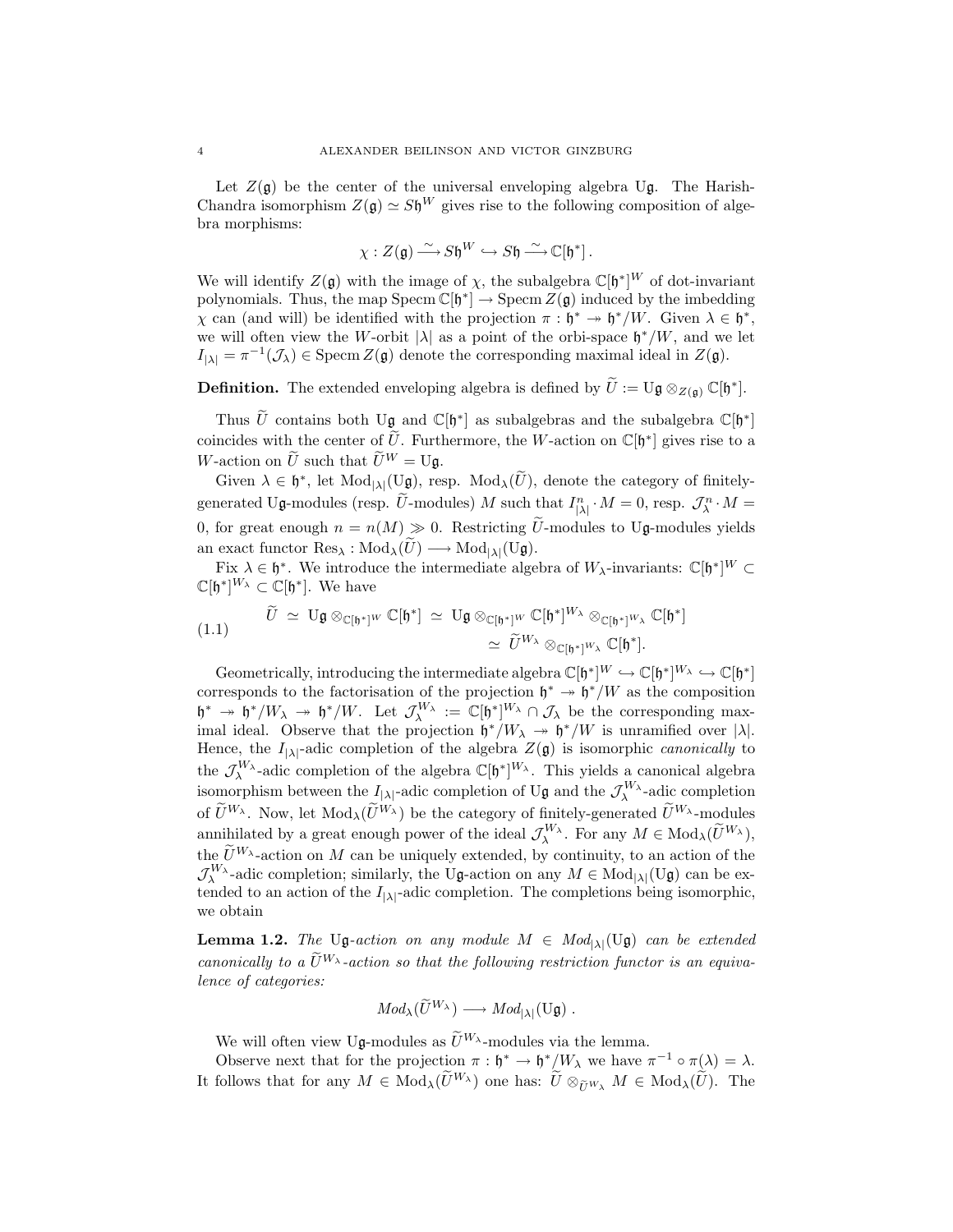functor  $\widetilde{U}\otimes_{\widetilde{U}W_{\lambda}}(\cdot)$  is clearly the left adjoint of the restriction functor  $Mod_{\lambda}(\widetilde{U}) \longrightarrow$ MALL-CROSSING FUNCTORS AND D-MODULES 5<br>
functor  $\widetilde{U} \otimes_{\widetilde{U}^{W_{\lambda}}} (\cdot)$  is clearly the left adjoint of the restriction functor  $Mod_{\lambda}(\widetilde{U}) \longrightarrow Mod_{\lambda}(\widetilde{U}^{W_{\lambda}})$ . Thus, decomposing the functor  $Res_{\lambda} : Mod_{\lambda}(\widetilde{U}) \longrightarrow$ the composition Mod<sub>*λ*</sub>( $\tilde{U} \otimes_{\tilde{U}^{W_{\lambda}}} (\cdot)$  is clearly the left adjoint of the restriction functor  $Mod_{\lambda}(\tilde{U}) \longrightarrow Mod_{\lambda}(\tilde{U}^{W_{\lambda}})$ . Thus, decomposing the functor  $Res_{\lambda}: Mod_{\lambda}(\tilde{U}) \longrightarrow Mod_{|\lambda|}(U_{\mathfrak{g}})$  as the comp get  $\text{Mod}_{\lambda}(\tilde{U}^{W_{\lambda}})$ . Thus, decomposing the functor  $\text{Res}_{\lambda} : \text{Mod}_{\lambda}(\tilde{U}) \longrightarrow \text{Mod}_{|\lambda|}(\text{U}\mathfrak{g})$  as the composition  $\text{Mod}_{\lambda}(\tilde{U}) \longrightarrow \text{Mod}_{\lambda}(\tilde{U}^{W_{\lambda}}) \longrightarrow \text{Mod}_{|\lambda|}(\text{U}\mathfrak{g})$  and taking adjoints, we get<br>**Lemma 1.** 

*where* M *is viewed* as a  $\widetilde{U}^{W_{\lambda}}$  *i*  $\rightarrow$  Mod<sub>|A|</sub><br> **Lemma 1.3.** *The functor*  $M \mapsto \widetilde{U} \otimes_{\widetilde{U}^{W_{\lambda}}} M$  *is the let*<br> *where*  $M$  *is viewed* as a  $\widetilde{U}^{W_{\lambda}}$ -module via Lemma 1.2.

We will call a weight  $\lambda \in \mathfrak{h}^*$ 

- *integral* if  $\langle \lambda, \check{\alpha} \rangle \in \mathbb{Z}$ , for any coroot  $\check{\alpha}$ ;
- *regular* if  $W_{\lambda} = \{1\}.$

Let E be a finite-dimensional g-module and  $M \in Mod_{|\lambda|}(U\mathfrak{g}), \lambda \in \mathfrak{h}^*$ . Then, the codule  $E \otimes_{\alpha} M$  is annihilated by an ideal in  $Z(\mathfrak{g})$  of finite coduration [Ko] Ug-module  $E \otimes_{\mathbb{C}} M$  is annihilated by an ideal in  $Z(\mathfrak{g})$  of finite codimension [Ko]. Hence there is a canonical finite direct sum decomposition: *E* be a finite-din<br>dule  $E \otimes_{\mathbb{C}} M$  is<br>there is a canon<br> $E \otimes M = \bigoplus$ 

$$
E \otimes M = \bigoplus_{|\mu| \in \mathfrak{h}^*/W} \mathrm{pr}_{|\mu|} (E \otimes M) \,, \quad \text{where} \quad \mathrm{pr}_{|\mu|} (E \otimes M) \in \mathrm{Mod}_{|\mu|}(\mathrm{U}\mathfrak{g}).
$$

Fix integral  $\rho$ -dominant weights  $\lambda, \mu \in \mathfrak{h}^*$ , and let  $E_{\lambda-\mu}$  be an irreducible finitedimensional g-module with extreme weight  $\lambda - \mu$ . Following [Ja], define the translation functor

$$
\theta_{\mu}^{\lambda} : \text{Mod}_{|\mu|}(U\mathfrak{g}) \longrightarrow \text{Mod}_{|\lambda|}(U\mathfrak{g}) \text{ by } \theta_{\mu}^{\lambda}M = \text{pr}_{|\lambda|}(E_{\lambda-\mu} \otimes M).
$$

The functor  $\theta^{\mu}_{\lambda}$  is both the left and the right adjoint of  $\theta^{\lambda}_{\mu}$ . The functors  $\theta^{\lambda}_{\mu}$  and  $\theta^{\mu}_{\lambda}$ are both exact.  $\theta_{\mu}^{\lambda} : \text{Mod}_{|\mu|}(\text{U}\mathfrak{g}) \longrightarrow \text{Mod}_{|\lambda|}(\text{U}\mathfrak{g})$  by  $\theta_{\mu}^{\lambda}M = \text{pr}_{|\lambda|}(E_{\lambda-\mu} \otimes M)$ .<br> *e* functor  $\theta_{\lambda}^{\mu}$  is both the left and the right adjoint of  $\theta_{\mu}^{\lambda}$ . The functors  $\theta_{\mu}^{\lambda}$  and  $\theta_{\lambda}^{\mu}$ <br>

The functor  $\theta_{\lambda}^{\mu}$  is both the left and the right adjoint of  $\theta_{\mu}^{\lambda}$ . The functors  $\theta_{\mu}^{\lambda}$  and  $\theta_{\lambda}^{\mu}$  are both exact.<br>By Lemma 1.2, the functor  $\theta_{\mu}^{\lambda}$  can be viewed as a functor  $Mod_{\mu}(\widetilde{U}^{W$ endomorphism, hence induces by functoriality an endomorphism  $\theta_{\mu}^{\lambda}(z)$  :  $\theta_{\mu}^{\lambda}M \to$  $\theta_{\mu}^{\lambda}M$ . One can describe this endomorphism in terms of the algebra automorphism  $T_{\lambda-\mu}: \mathbb{C}[\mathfrak{h}^*] \to \mathbb{C}[\mathfrak{h}^*]$  induced by the affine translation:  $x \longmapsto x + (\lambda - \mu)$ ,  $x \in \mathfrak{h}^*$ , as follows.

Assume in addition that  $W_{\lambda} \subset W_{\mu}$ . Then, the automorphisms  $T_{\pm(\lambda-\mu)}$  preserve the subalgebra  $\mathbb{C}[\mathfrak{h}^*]^{W_\lambda}$ . We also have  $\mathbb{C}[\mathfrak{h}^*]^{W_\mu} \subset \mathbb{C}[\mathfrak{h}^*]^{W_\lambda}$ , hence  $T_{\pm(\lambda-\mu)}\mathbb{C}[\mathfrak{h}^*]^{W_\mu}$ <br> $\subset \mathbb{C}[\mathfrak{h}^*]^{W_\lambda}$ . In the next section we will prove the following result *<sup>⊂</sup>* <sup>C</sup>[h*<sup>∗</sup>*] *<sup>W</sup><sup>λ</sup>* . In the next section we will prove the following result of Soergel [S1, Thm. 8] using the *D*-module approach.  $\mathbb{C}[\mathfrak{h}^*]^{W_\lambda}$ . In the next section we will prove the following result of Soer,<br>
1, Thm. 8] using the  $\mathcal{D}\text{-module approach.}$ <br> **roposition 1.4.** Let  $z \in \mathbb{C}[\mathfrak{h}^*]^{W_\mu}$ . Then<br>
(i) For any  $M \in Mod_\mu(\widetilde{U}^{W_\mu})$  and

**Proposition 1.4.** *Let*  $z \in \mathbb{C}[\mathfrak{h}^*]^{W_\mu}$ . *Then* 

- 
- (i) *For any*  $M \in Mod_{\mu}(\widetilde{U}^{W_{\mu}})$  *and*  $m \in \theta_{\mu}^{\lambda}$ <br>
(i) *For any*  $M \in Mod_{\mu}(\widetilde{U}^{W_{\mu}})$  *and*  $m \in \theta_{\mu}^{\lambda}$ <br>
(ii) *For any*  $M \in Mod_{\lambda}(\widetilde{U}^{W_{\lambda}})$  *and*  $m \in \theta_{\lambda}^{\mu}$  $\mu_{\lambda}^{\mu}M$  *we have*  $z \cdot m = [\theta_{\lambda}^{\mu}(T_{\lambda-\mu}z)] \cdot m$ *.*

From now on, fix integral  $\rho$ -dominant weights  $\lambda, \mu \in \mathfrak{h}^*$ , such that  $W_{\lambda} \subset W_{\mu}$ , and  $\rho^+$ ,  $\rho^{\lambda}$  and  $\rho^-$ ,  $\rho^{\mu}$ . We are going to extend the functors  $\rho^+$  to  $\tilde{U}$  modules set  $\theta^+ := \theta^{\lambda}_{\mu}$ , and  $\theta^- := \theta^{\mu}_{\lambda}$  $(U^{W_{\mu}})$  and  $m \in \theta_{\mu}^{\lambda}M$  we have  $z \cdot m = [T_{\lambda-\mu}\theta_{\mu}^{\lambda}(z)] \cdot m$ ;<br>  $(\widetilde{U}^{W_{\lambda}})$  and  $m \in \theta_{\lambda}^{\mu}M$  we have  $z \cdot m = [\theta_{\lambda}^{\mu}(T_{\lambda-\mu}z)] \cdot m$ .<br>
al  $\rho$ -dominant weights  $\lambda, \mu \in \mathfrak{h}^*$ , such that  $W_{\lambda} \subset W_{\mu}$ ,  $\bar{\theta}$  - integral  $\rho$ -dominant weights  $\lambda$ <br>  $\bar{\theta}$  -  $\bar{\theta}$  =  $\theta$ <sup>*μ*</sup>. We are going to exter-<br>
he composition of functors<br>
Mod<sub> $\lambda$ </sub>( $\bar{U}$ )  $\xrightarrow{\text{Res}_{\lambda}}$  Mod<sub>| $\lambda$ |</sub>(U**g**)  $\xrightarrow{\theta^{-}}$ 

First, consider the composition of functors

$$
\operatorname{Mod}_{\lambda}(\widetilde{U}) \xrightarrow{\operatorname{Res}_{\lambda}} \operatorname{Mod}_{|\lambda|}(\mathrm{U}\mathfrak{g}) \xrightarrow{\theta^{-}} \operatorname{Mod}_{|\mu|}(\mathrm{U}\mathfrak{g}) .
$$

The action of an element  $a \in \mathbb{C}[\mathfrak{h}^*] \subset \tilde{U}$  on  $M \in Mod_{\lambda}(\tilde{U})$  induces, by functoriality, an endomorphism  $\theta^{-}(a): \theta^{-}(\text{Res}_{\lambda}M) \to \theta^{-}(\text{Res}_{\lambda}M)$ . We define a  $\mathbb{C}[\mathfrak{h}^{*}]$ -action on θ*−*(Res*λ*M) by the formula:

$$
a * m := \theta^{-}(T_{\mu - \lambda} a) \cdot m, \qquad m \in \theta^{-}(\text{Res}_{\lambda} M).
$$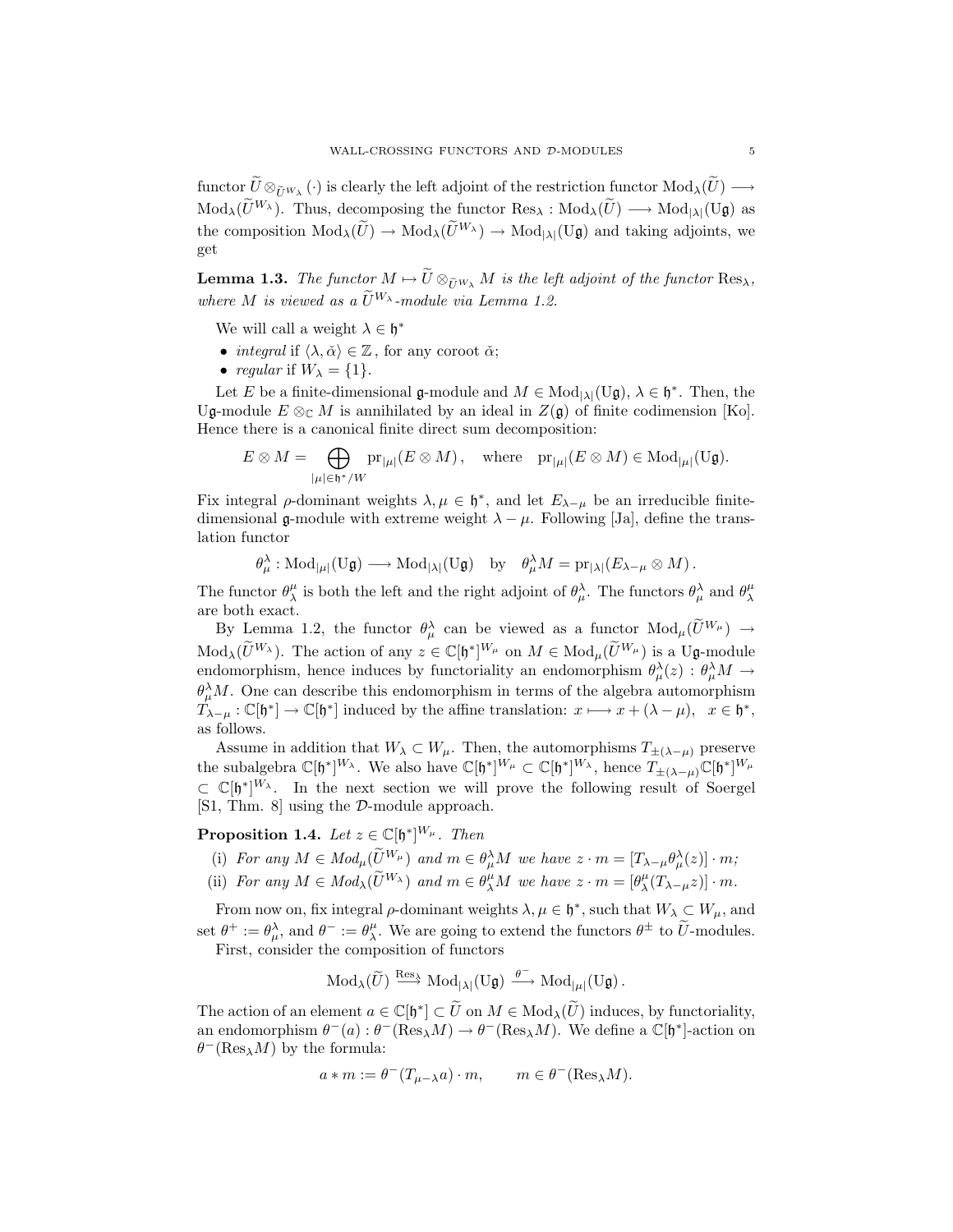When restricted to the subalgebra  $\mathbb{C}[\mathfrak{h}^*]^{W_\mu} \subset \mathbb{C}[\mathfrak{h}^*]$ , this action coincides, by Proposition 1.4(ii), with the  $\mathbb{C}[\mathfrak{h}^*]^{W_\mu}$ -action on  $\theta^-$ (Res<sub>*λ</sub>M*) arising from the  $\widetilde{U}^{W_\mu}$ -modul</sub> sition 1.4(ii), with the  $\mathbb{C}[\mathfrak{h}^*]^{W_\mu}$ -action on  $\theta^-$  (Res<sub> $\lambda$ </sub>M) arising from the  $\widetilde{U}^{W_\mu}$ -module s<br>When restricted to the subalgebra  $\mathbb{C}[\mathfrak{h}^*]^{W_\mu} \subset \mathbb{C}[\mathfrak{h}^*]$ , this action coincides, by Propo-<br>sition 1.4(ii), with the  $\mathbb{C}[\mathfrak{h}^*]^{W_\mu}$ -action on  $\theta^-$  (Res<sub>A</sub>*M*) arising from the  $\widetilde{U}^{W_\mu}$ -When restricted to the subalgebra  $\mathbb{C}[\mathfrak{h}^*]^{W_\mu} \subset \mathbb{C}[\mathfrak{h}^*]$ , this action coincides, by Proposition 1.4(ii), with the  $\mathbb{C}[\mathfrak{h}^*]^{W_\mu}$ -action on  $\theta^-$  (Res<sub> $\lambda$ </sub>*M*) arising from the  $\widetilde{U}^{W_\mu}$ -m sition 1.4(ii), with the  $\mathbb{C}[\mathfrak{h}^*]^{W_\mu}$ -action on  $\theta^-$ (Res<sub>λ</sub>M) arising from the  $\tilde{U}^{W_\mu}$ -module<br>structure. Therefore, combining together the  $\mathbb{C}[\mathfrak{h}^*]$ - and the  $\tilde{U}^{W_\mu}$ -actions we get a<br> $\tilde{$ way we obtain an exact functor  $\widetilde{\theta}^-$  :  $\text{Mod}_{\lambda}(\widetilde{U}) \to \text{Mod}_{\mu}(\widetilde{U})$ . structure. Therefore, combining together the  $\mathbb{C}[\mathfrak{h}^*]$ - and the  $\tilde{U}^{W_\mu}$ -actions we get a  $\mathbb{C}[\mathfrak{h}^*]$ . In view of isomorphism (1.1), that gives a  $\widetilde{U}$ -action on  $\theta$ <sup>-</sup>(Res<sub> $\lambda$ </sub>*M*). This

 $\frac{\text{Res}_{\mu}}{\longrightarrow} \text{Mod}_{|\mu|}(\text{U}\mathfrak{g}) \xrightarrow{\theta^+} \text{Mod}_{|\lambda|}(\text{U}\mathfrak{g})$ . For  $\mathbb{C}[\mathfrak{h}^*]$ . In view of isomorphism (1.1), that gives a  $\tilde{U}$ -action way we obtain an exact functor  $\tilde{\theta}^-$ :  $\text{Mod}_{\lambda}(\tilde{U}) \to \text{Mod}_{\mu}(\tilde{U})$ <br>Next, consider the composition  $\text{Mod}_{\mu}(\tilde{U}) \xrightarrow{\text{Res}_{\mu}} \text{Mod}_{|\mu|}(\$ 

$$
a\ast m:=[T_{\lambda-\mu}\theta^+(a)]\cdot m,\quad m\in\theta^+(\mathrm{Res}_\mu N).
$$

Again, when restricted to the subalgebra  $\mathbb{C}[\mathfrak{h}^*]^{W_\mu}$ , this action coincides, by Propo-<br>cition 1.4(i) with the action existent from the natural  $\widetilde{U}^{W_\lambda}$  module structure on show  $S = \begin{bmatrix} \n\frac{1}{2} & \text{if } 0 \end{bmatrix} \cdot m, \quad m \in \theta^+(\text{Res}_{\mu}N)$  by<br>  $a * m := [T_{\lambda - \mu}\theta^+(a)] \cdot m, \quad m \in \theta^+(\text{Res}_{\mu}N)$ .<br>
Again, when restricted to the subalgebra  $\mathbb{C}[\mathfrak{h}^*]^{\mathbb{W}_{\mu}}$ , this action coincides, by Proposition 1.4  $\theta^+$ (Res<sub>*µ</sub>N*). This is not necessarily the case, however, for the full algebra  $\mathbb{C}[\mathfrak{h}^*]^{W_\lambda} \supset \mathbb{C}[\mathfrak{h}^*]^{W_\mu}$ . the two actions might be different. Thus, we put</sub> for restricted to the subalger<br>  $\hat{p}$ , with the action arising<br>  $\hat{p}$ . This is not necessarily the<br>  $\hat{p}$  if  $\hat{p}$   $\hat{p}$   $\hat{p}$   $\hat{p}$   $\hat{p}$   $\hat{p}$   $\hat{p}$   $\hat{p}$   $\hat{p}$   $\hat{p}$   $\hat{p}$   $\hat{p}$   $\hat{p}$   $\$ 

$$
\mathbb{C}[\mathfrak{h}^*]^{W_\mu}; \text{ the two actions might be different! Thus, we put}
$$

$$
\widetilde{\theta}_r^+ N = \{n \in \theta^+ (\text{Res}_\mu N) \mid a * n = a \cdot n, \quad \forall a \in \mathbb{C}[\mathfrak{h}^*]^{W_\lambda}\},
$$
and dually,
$$
\widetilde{\theta}_\ell^+ N = \theta^+ (\text{Res}_\mu N) / \{a * n - a \cdot n \mid a \in \mathbb{C}[\mathfrak{h}^*]^{W_\lambda}, \quad n \in \theta^+ (\text{Res}_\mu N) \}
$$

and dually,

$$
\widetilde{\theta}_{\ell}^+ N = \theta^+ (\operatorname{Res}_{\mu} N) / \{ a * n - a \cdot n \mid a \in \mathbb{C}[\mathfrak{h}^*]^{W_{\lambda}}, n \in \theta^+ (\operatorname{Res}_{\mu} N) \}.
$$

The Ug-action and the  $\mathbb{C}[\mathfrak{h}^*]$ -action on  $\theta^+(\text{Res}_{\mu} N)$  clearly induce similar actions on both  $\tilde{\theta}_\ell^+ N$  and  $\tilde{\theta}_r^+ N$ . Moreover, by construction, these actions fit together, making  $\widetilde{\theta}_\ell^+ N$  and  $\widetilde{\theta}_r^+ N$  into  $\widetilde{U}$ -modul  $V = \theta^+ (\text{Res}_{\mu} N)/\{a * n - a \cdot n \mid a \in \mathbb{C}[\mathfrak{h}^*]^{W_{\lambda}}, \quad n \in \theta$ <br>ion and the  $\mathbb{C}[\mathfrak{h}^*]$ -action on  $\theta^+ (\text{Res}_{\mu} N)$  clearly induce :<br>and  $\widetilde{\theta}_r^+ N$ . Moreover, by construction, these actions fit<br> $\widetilde{r}^+ N$  into ction on  $\theta^+$ (Res<sub> $\mu$ </sub> *N*) clearly<br>r, by construction, these act<br>s. This way we obtain two i<br> $\tilde{\psi}^+$ : Mod $_{\mu}(\tilde{U}) \rightarrow Mod_{\lambda}(\tilde{U})$ .

$$
\widetilde{\theta}^+_\ell,\, \widetilde{\theta}^+_{r}:\ {\rm Mod}_\mu(\widetilde{U})\to {\rm Mod}_\lambda(\widetilde{U})\,.
$$

These functors are not exact in general. Notice however that if both  $\lambda$  and  $\mu$  are regular, then one has  $\widetilde{\theta}_r^+ = \widetilde{\theta}_\ell^+ = \theta^+$ .

**Proposition 1.5.** *The functors*  $\widetilde{\theta}_\ell^+$  *and*  $\widetilde{\theta}_r^+$  *are, respectively, the left and the right adjoint of the functor*  $\theta^-$ *.* **n** 1.5. The functors  $\widetilde{\theta}_\ell^+$  and  $\widetilde{\theta}_r^+$  are, respectively, the left and the right<br>he functor  $\widetilde{\theta}^-$ .<br> $\widetilde{M} \in Mod_\lambda(\widetilde{U})$  and  $\widetilde{N} \in Mod_\mu(\widetilde{U})$ . Set  $M := \text{Res}_\lambda \widetilde{M}$ ,  $N := \text{Res}_\mu \widetilde{N}$ .

*Proof.* Let M Then we have *Proof.* Let  $M$ <br>Then we have<br> $\text{Hom}_{\text{Mod}_\mu(\widetilde{U})}(\widetilde{\theta})$  $f$ *unctor*  $\theta^-$ .<br>  $\in \text{Mod}_{\lambda}(\widetilde{U})$  and  $\widetilde{N} \in \text{Mod}_{\mu}(\widetilde{U})$ .<br>  $\tilde{M}, \widetilde{N}$  $= \{ f \in \text{Hom}_{\text{U}\mathfrak{g}}(\theta^-M, N)$ 

$$
\text{Hom}_{\text{Mod}_{\mu}(\widetilde{U})}(\widetilde{\theta}^-\widetilde{M}, \widetilde{N}) = \{ f \in \text{Hom}_{\text{U}_{\mathfrak{g}}}(\theta^-\mathcal{M}, N) | f(a*x) = a \cdot f(x), \ \forall a \in \mathbb{C}[\mathfrak{h}^*] \} \n= \{ g \in \text{Hom}_{\text{U}_{\mathfrak{g}}}(M, \theta^+ N) | g(a \cdot m) = a * g(m), \ \forall a \in \mathbb{C}[\mathfrak{h}^*] \}.
$$

By Ug-linearity of the morphism g in the last line above, and Lemma 1.2, we get  $g(a, m) = a \cdot g(m)$   $\forall a \in \mathbb{C}[\mathbf{h}]^{W_{\lambda}}$ . Hence  $a * g(m) = a \cdot g(m)$   $\forall a \in \mathbb{C}[\mathbf{h}^{*}]^{W_{\lambda}}$  $g(a \cdot m) = a \cdot g(m), \quad \forall a \in \mathbb{C}[\mathfrak{h}]^{W_{\lambda}}.$  Hence,  $a * g(m) = a \cdot g(m), \quad \forall a \in \mathbb{C}[\mathfrak{h}^*]^{W_{\lambda}},$ and Image(g)  $\subset \widetilde{\theta}_r^+$  $f$  f the morphism *g* in the last line<br> *r*),  $\forall a \in \mathbb{C}[\mathfrak{h}]^{W_{\lambda}}$ . Hence,  $a * g(r)$ <br> *r*<sup>1</sup>*N*. Thus,  $g \in \text{Hom}_{\text{Mod}_{\lambda}(\widetilde{U})}(\widetilde{M}, \widetilde{\theta})$  $\begin{aligned} (n \cdot m) \\ \text{above} \\ (n) = \\ (\hat{r} + \widetilde{N}). \end{aligned}$ 

The second adjunction is proved in a similar way.

$$
\qquad \qquad \Box
$$

# 2. Translation functors via *D*-modules

For a complex variety X let  $\mathcal{O}_X$  and  $\mathcal{D}_X$  denote the sheaves of regular functions and regular differential operators on X respectively.

Let  $G \supseteq B \supseteq U$  be the simply-connected semisimple Lie-group corresponding to  $\mathfrak{g}$ , a Borel subgroup of G, and the unipotent radical of B respectively. Let  $T = B/U$ be the abstract maximal torus; see [CG, p. 303]. Set  $\widetilde{\mathcal{B}} = G/U$  and  $\mathcal{B} = G/B$ , the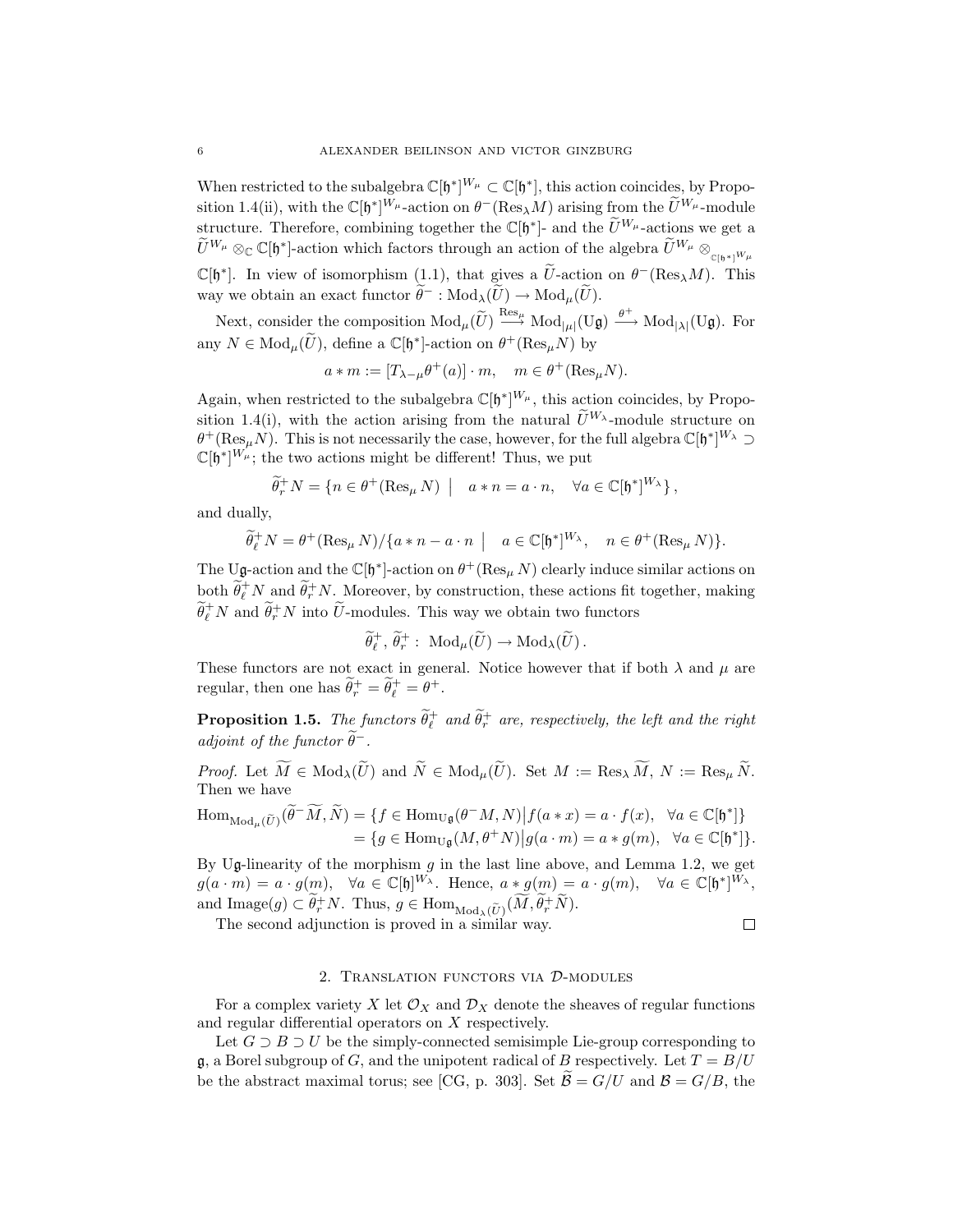wall-crossing FUNCTORS AND  $\mathcal{D}$ -MODULES 7<br>flag manifold of *G*. There is a natural *T*-action on  $\widetilde{\mathcal{B}}$  on the right that makes the canonical projection  $\pi: G/U \to G/B$  a principal G-equivariant T-bundle. g manifold of *G*. There is a natural *T*-action on  $\widetilde{B}$  on the right that makes the nonical projection  $\pi : G/U \to G/B$  a principal *G*-equivariant *T*-bundle.<br>Let  $\pi_{\bullet} \mathcal{D}_{\widetilde{B}}$  be the sheaf-theoretic direct imag

flag manifold of *G*. There is a natural *T*-action on  $\widetilde{B}$  on the right that makes the canonical projection  $\pi : G/U \to G/B$  a principal *G*-equivariant *T*-bundle.<br>Let  $\pi_{\bullet} \mathcal{D}_{\widetilde{B}}$  be the sheaf-theoretic direct canonical projection  $\pi$ :  $G/U \rightarrow G/B$  a principal *G*-equivariant *T*-bundle.<br>Let  $\pi_{\bullet} \mathcal{D}_{\tilde{B}}$  be the sheaf-theoretic direct image of  $\mathcal{D}_{\tilde{B}}$  to *B*. The right *T*-action<br>on  $\tilde{B}$  induces a *T*-action on t of algebras on *B*.  $\tilde{B}$  induces a *T*-action on the sheaf  $\pi_{\bullet} \mathcal{D}_{\tilde{B}}$  by algebra automorphisms and we let  $\subset \pi_{\bullet} \mathcal{D}_{\tilde{B}}$  denote the subsheaf of *T*-invariant sections of  $\pi_{\bullet} \mathcal{D}_{\tilde{B}}$ . Thus,  $\tilde{D}$  is a sheaf a  $\mathcal{D} \subset \pi_{\bullet} \mathcal{D}_{\widetilde{\mathcal{B}}}$  denote the subsheaf of *T*-invariant sections of  $\pi_{\bullet} \mathcal{D}_{\widetilde{\mathcal{B}}}$ . Thus,  $\widetilde{\mathcal{D}}$  is a sheaf of algebras on *B*.<br>The infinitesimal left **g**-action and the infinitesimal right h

giving rise to a homomorphism of the Lie algebra  $\mathfrak{g} \times \mathfrak{h}$  into global algebraic vector fields on  $\widetilde{\mathcal{B}}$ . This Lie algebra homomorphism can be extended to an associative The infinitesimal left  $\mathfrak{g}$ -action and the infinitesimal right  $\mathfrak{h}$ -action on  $\widetilde{\mathcal{B}}$  commute, giving rise to a homomorphism of the Lie algebra  $\mathfrak{g} \times \mathfrak{h}$  into global algebraic vector fields on  $\widet$ *giving rise to a homomorphism of the Lie algebra*  $\mathfrak{g} \times \mathfrak{h}$  *into global algebraic vector* fields on  $\tilde{B}$ . This Lie algebra homomorphism can be extended to an associative algebra homomorphism  $U\mathfrak{g} \otimes_{\math$ <sup>z</sup> *<sup>⊗</sup>* <sup>1</sup> *<sup>∈</sup>* <sup>U</sup>g *<sup>⊗</sup>* <sup>U</sup>h is equal to the differential operator corresponding to the element  $1 ⊗ χ(z) ∈ ∪g ⊗ ∪$ *h*, where  $χ : Z(g) \stackrel{\sim}{\longrightarrow} ∪_0^W$  is the Harish-Chandra isomorphism. groom any eventual operators on  $\mathcal{B}$ . It turns out that, for any  $z \in Z(\mathfrak{g})$ , the differential operator on  $\mathcal{B}$  corresponding under the homomorphism above to the element  $z \otimes 1 \in U\mathfrak{g} \otimes U\mathfrak{h}$  is equal to identify Uh with C[h<sup>∗</sup>]). Furthermore, the associated graded map of "principal<br>symbols" has been shown [BoBr] to be a bijection, so that one obtains an algebra<br>isomorphism:<br>(2.1)  $\tilde{U} \stackrel{\sim}{\longrightarrow} \Gamma(\tilde{\mathcal{B}}, \mathcal{D}_{\tilde{\mathcal{B$ symbols" has been shown [BoBr] to be a bijection, so that one obtains an algebra isomorphism:

(2.1) 
$$
\widetilde{U} \stackrel{\sim}{\longrightarrow} \Gamma(\widetilde{\mathcal{B}}, \mathcal{D}_{\widetilde{\mathcal{B}}})^T = \Gamma(\mathcal{B}, \widetilde{\mathcal{D}}).
$$

Observe that since the torus  $T$  commutes with its own Lie algebra action, the (2.1)  $\tilde{U} \xrightarrow{\sim} \Gamma(\tilde{\mathcal{B}}, \mathcal{D}_{\tilde{\mathcal{B}}})^T = \Gamma(\mathcal{B}, \tilde{\mathcal{D}}).$ <br>Observe that since the torus *T* commutes with its own Lie algebra action, the image of 1 ⊗ Uh  $\cong \mathbb{C}[\mathfrak{h}^*]$  is contained in the stalk of the *B.*  $B = \Gamma(\mathcal{B}, \mathcal{D}_{\tilde{\mathcal{B}}})^T = \Gamma(\mathcal{B}, \mathcal{D}).$ <br>
Observe that since the torus *T* commutes with its own Lie algebra action, the image of  $1 \otimes U\mathfrak{h} \simeq \mathbb{C}[\mathfrak{h}^*]$  is contained in the stalk of the sheaf  $\tilde{\math$ Observe that since the torus *T* commutes with its own Lie algebra action, the image of  $1 \otimes U\mathfrak{h} \simeq \mathbb{C}[\mathfrak{h}^*]$  is contained in the stalk of the sheaf  $\tilde{\mathcal{D}}$  at any point of *B*. Notice further that the em image of  $1 \otimes U\mathfrak{h} \simeq \mathbb{C}[\mathfrak{h}^*]$  is contained in the stalk of the sheaf  $D$  at any point of  $\mathcal{B}$ . Notice further that the embedding  $\mathbb{C}[\mathfrak{h}^*] \hookrightarrow \tilde{\mathcal{D}}$  thus defined is central. Hence, for any  $\lambda$  $\chi^n$  *· M* = 0 for big enough  $n = n(M) \gg 0$ . Taking global B. Notice further that the embedding  $\mathbb{C}[\mathfrak{h}^*] \hookrightarrow \tilde{D}$  thus defined is central. Hence, for any  $\lambda \in \mathfrak{h}^*$ , we may define the category  $Mod_\lambda(\tilde{D})$  of coherent (sheaves on *B* of)  $\tilde{D}$ -modules *M* such  $\tilde{D}$ - *N λ* ∈ *b*<sup>\*</sup>, we may define the category Mod<sub>λ</sub>( $\tilde{D}$ ) of coherent (sheaves on *B* of)  $\tilde{D}$ -modules *M* such that  $\mathcal{J}_{\lambda}^{n} \cdot M = 0$  for big enough  $n = n(M) \gg 0$ . Taking global sections of  $\tilde{D}$ We recall (see [BB1] and also [BB3, Thm. 3.3.1]) the following important theorem:

**Localization theorem 2.2.** *(i) If*  $\lambda$  *is ρ-dominant, then the functor*  $\Gamma_{\lambda}$  *is exact* **ization theorem 2.2.** (i) If  $\lambda$  is  $\rho$ -dominant, then the functor  $\Gamma_{\lambda}$  is exact and the canonical adjunction morphism  $\Gamma_{\lambda} \cdot \Delta_{\lambda} \longrightarrow \text{Id}_{Mod_{\lambda}(\tilde{U})}$  is an isomor*phism; Mod<sub>λ</sub>*( $\overline{U}$ ), and the *canonical adjunction morphism*  $\Gamma_{\lambda} \cdot \Delta_{\lambda}$  *is p-aominant, then*  $\Gamma_{\lambda}$  *is regular, then*  $\Gamma_{\lambda}$  *gives an equivalence of the*  $Mod_{\lambda}(\widetilde{U})$ *, and the functor*  $\Delta_{\lambda}$  *is the invers* 

*(ii)* If  $\lambda$  *is regular, then*  $\Gamma_{\lambda}$  *gives an equivalence of the categories*  $Mod_{\lambda}(\mathcal{D})$  *and Remark* 2.3*.* To *M*  $\in$  Mod<sub> $\lambda$ </sub>( $\tilde{D}$ ) and the functor  $\Delta_{\lambda}$  is the inverse of  $\Gamma_{\lambda}$ .<br>*Remark* 2.3*.* To  $M \in Mod_{\lambda}(\tilde{D})$  assign a  $\mathcal{D}_{\tilde{B}}$ -module by the formula  $\mathcal{D}_{\tilde{B}} \otimes_{\tilde{D}} M$ . This

*(ii)* If  $\lambda$  is regular, then  $\Gamma_{\lambda}$  gives an equivalence of the categories  $Mod_{\lambda}(D)$  and  $Mod_{\lambda}(\widetilde{U})$ , and the functor  $\Delta_{\lambda}$  is the inverse of  $\Gamma_{\lambda}$ .<br>*Remark* 2.3. To  $M \in Mod_{\lambda}(\widetilde{D})$  assign a  $\mathcal{D}_{\widetilde{B}}$ Mod<sub> $\lambda$ </sub>(U), and the functor  $\Delta_{\lambda}$  is the inverse of  $\Gamma_{\lambda}$ .<br>Remark 2.3. To  $M \in Mod_{\lambda}(\tilde{\mathcal{D}})$  assign a  $\mathcal{D}_{\tilde{\mathcal{B}}}$ -module by the formula  $\mathcal{D}_{\tilde{\mathcal{B}}} \otimes_{\tilde{\mathcal{D}}} M$ . This  $\mathcal{D}_{\tilde{\mathcal{B}}}$ -module is cle  $\mathcal{D}_{\tilde{B}}$ -module is clearly smooth along the fibres of the projection  $\pi : \tilde{B} \to B$ . That gives, for regular  $\lambda$ , a fully faithful imbedding of the category  $Mod_{\lambda}(\tilde{U})$  into the category of *T*-monodromic  $\mathcal{D}_{$ 3.3], and [Ka].

Recall that a subcategory *A* of an abelian category *C* is called a *Serre subcategory* if  $A$  is a full abelian subcategory stable under taking extensions and subquotients in *C*. Given a Serre subcategory *A⊂C*, one can define a quotient-category *C*/*A*. This is an abelian category equipped with an exact functor  $quot: \mathcal{C} \to \mathcal{C}/\mathcal{A}$  such that  $A = \text{Ker}(quot)$ , where  $\text{Ker}(quot)$  stands for the full subcategory of C formed by the objects A such that  $quot(A) = 0$ .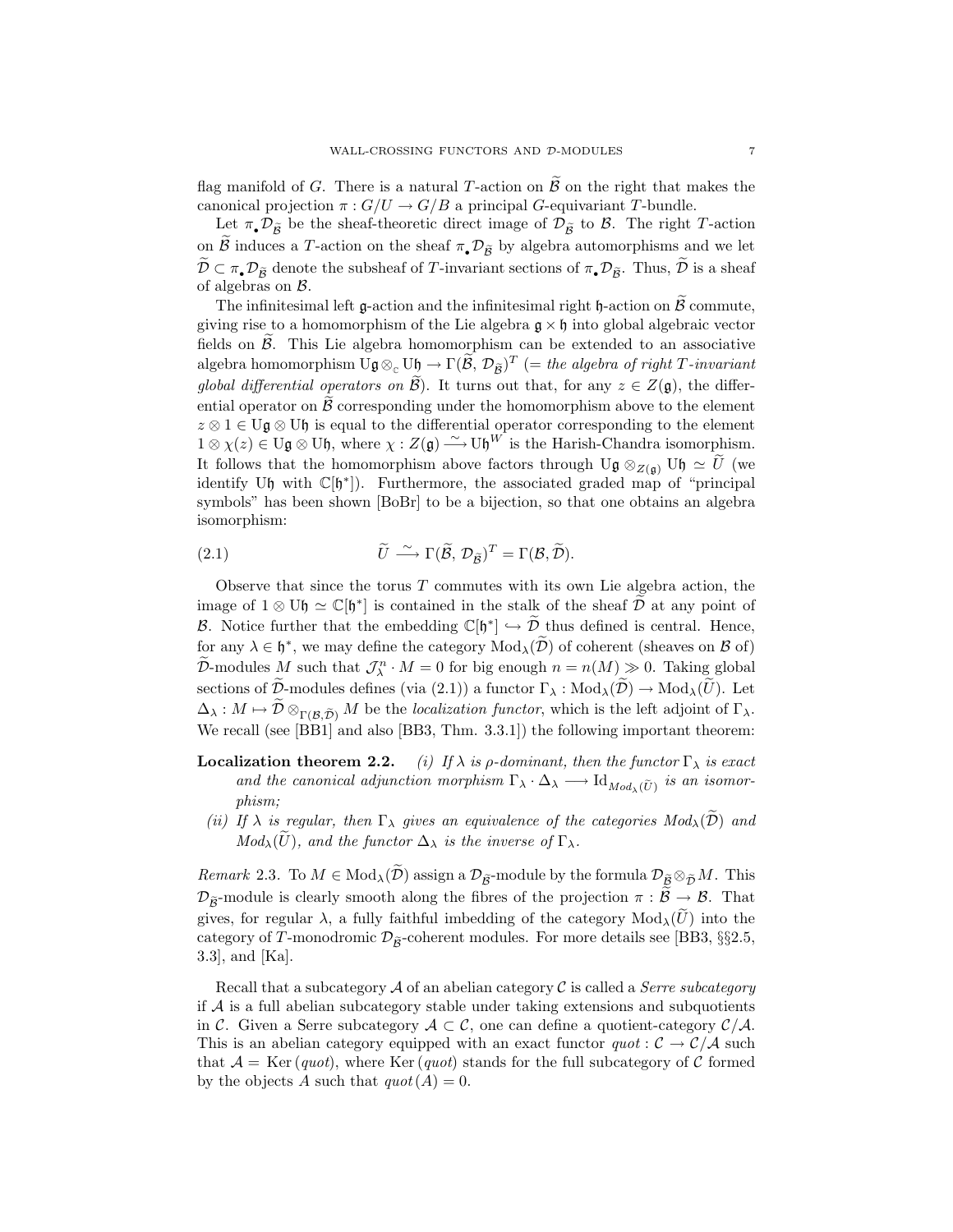Conversely, let  $F: \mathcal{C} \to \mathcal{C}'$  be an exact functor between abelian categories. Then, Ker F is a Serre subcategory. Moreover, there exists a unique functor  $\overline{F}$ :  $\mathcal{C}/\mathrm{Ker} F \to \mathcal{C}'$ , such that the functor F factors as the composition

$$
\mathcal{C} \xrightarrow{quot} \mathcal{C}/\mathrm{Ker}\, F \xrightarrow{\overline{F}} \mathcal{C}'.
$$

**Lemma 2.4.** *Let*  $F: \mathcal{C} \to \mathcal{C}'$  *be an exact functor between abelian categories which has a left (resp. right) adjoint functor*  $F^{\dagger}$  :  $C' \rightarrow C$ *. Then,*  $\overline{F}$  :  $C/Ker F \rightarrow C'$  *is an equivalence of categories if and only if the canonical morphism*  $Id_{\mathcal{C}'} \to F \cdot F^{\dagger}$ , *(resp.*  $F^{\dagger} \cdot F \rightarrow \text{Id}_{\mathcal{C}}$ *) is an isomorphism.* 

From this lemma applied to the functor  $F = \Gamma_{\lambda}$ , and Localization theorem 2.2, we deduce  $\lambda$  be  $\rho$ -dominant. Then, the functor  $\Gamma$ <br>  $\overline{\Gamma}_{\lambda}$  :  $Mod_{\lambda}(\widetilde{D})/Ker\Gamma_{\lambda} \xrightarrow{\sim} Mod_{\lambda}(\widetilde{U})$ .

**Corollary 2.5.** Let  $\lambda$  be  $\rho$ -dominant. Then, the functor  $\Gamma_{\lambda}$  induces an equivalence

$$
\overline{\Gamma}_{\lambda}: Mod_{\lambda}(\widetilde{\mathcal{D}})/Ker \Gamma_{\lambda} \xrightarrow{\sim} Mod_{\lambda}(\widetilde{U}) . \quad \Box
$$

*Remark.* See [Ka] for a more detailed description of the category Ker  $\Gamma_{\lambda}$  in the case of a non-regular  $\lambda$ .

Assume further that  $\lambda \in \mathfrak{h}^*$  is integral. Then  $\lambda$  gives rise to a homomorphism *Remark*. See [Ka] for a more detailed description of the category Ker  $\Gamma_{\lambda}$  in the case<br>of a non-regular  $\lambda$ .<br>Assume further that  $\lambda \in \mathfrak{h}^*$  is integral. Then  $\lambda$  gives rise to a homomorphism<br> $\dot{\lambda}: T \to \mathbb{C}^*$ that f(x)  $\lambda$  is integral. Then  $\lambda$  gives ri<br>  $\lambda : T \to \mathbb{C}^*$ . Let  $\mathcal{O}(\lambda)$  denote the sheaf on  $\mathcal B$  formed by all that<br>
(2.6)  $f(x \cdot t) = \lambda(t) f(x) \quad \forall x \in \tilde{\mathcal B}, \ t \in T$ .

(2.6) 
$$
f(x \cdot t) = \lambda(t) f(x) \quad \forall x \in \mathcal{B}, \quad t \in T.
$$

Note that  $\mathcal{O}(0) = \mathcal{O}_\mathcal{B}$ , is the structure sheaf of  $\mathcal{B}$ . More generally,  $\mathcal{O}(\lambda)$  is the sheaf of sections of a line bundle on *B*. For a  $\rho$ -dominant  $\lambda$ , we have  $\Gamma(\mathcal{B}, \mathcal{O}(\lambda)) = E_{\lambda}$ , an irreducible finite-dimensional  $\mathfrak g$ -module with highest weight  $\lambda$ .

Let  $\mathcal{D}_{\mathcal{B}}(\lambda)$  denote the sheaf of differential operators acting on  $\mathcal{O}(\lambda)$  (i.e., a sheaf of twisted differential operators on  $\mathcal{B}$ ). Observe next that the sheaf  $\mathcal{O}(\lambda)$  is stable under the natural action on functions of T-invariant differential operators on  $\beta$ . an irreductible finite-dimensional  $\mathfrak{g}$ -module with highest weight  $\lambda$ .<br>Let  $\mathcal{D}_{\mathcal{B}}(\lambda)$  denote the sheaf of differential operators acting on  $\mathcal{O}(\lambda)$  (i.e., a sheaf<br>of twisted differential operators on  $\mathcal$ that this morphism induces the following isomorphisms: *D* under the natural action on functions of *T*-invariant differential of This gives an algebra morphism  $\tilde{D} \longrightarrow \mathcal{D}_{\mathcal{B}}(\lambda)$ . One can show (see that this morphism induces the following isomorphisms:<br>(2.7)  $\mathcal{D}_{\math$ 

(2.7) 
$$
\mathcal{D}_{\mathcal{B}}(\lambda) \simeq \mathcal{D}/\mathcal{D} \cdot \mathcal{J}_{\lambda} \quad \text{and} \quad \Gamma(\mathcal{B}, \mathcal{D}_{\mathcal{B}}(\lambda)) = \mathrm{U}\mathfrak{g}/\mathrm{U}\mathfrak{g} \cdot I_{|\lambda|}.
$$

(2.7)  $\mathcal{D}_{\mathcal{B}}(\lambda) \simeq \tilde{\mathcal{D}}/\tilde{\mathcal{D}} \cdot \mathcal{J}_{\lambda}$  and  $\Gamma(\mathcal{B}, \mathcal{D}_{\mathcal{B}}(\lambda)) = \mathrm{U}\mathfrak{g}/\mathrm{U}\mathfrak{g} \cdot I_{|\lambda|}$ .<br>
Given  $\lambda, \mu \in \mathfrak{h}^*$  such that  $\mu - \lambda$  is integral, define a geometric translation functor  $\Theta_{\mu$ Given  $\lambda, \mu \in \mathfrak{h}^*$  such that  $\mu - \lambda$  is integral, define a geometric translation functor  $\Theta_{\mu}^{\lambda} : Mod_{\mu}(\widetilde{\mathcal{D}}) \to Mod_{\lambda}(\widetilde{\mathcal{D}})$  by the formula  $\Theta_{\mu}^{\lambda} : M \mapsto \mathcal{O}(\lambda - \mu) \otimes_{\mathcal{O}_B} M$ . We have  $\mathcal{O}(\nu) \$ an equivalence of categories.

Assume now that  $\lambda$  and  $\mu$  are integral  $\rho$ -dominant weights such that  $W_{\lambda} \subset W_{\mu}$ . Although the following result seems to be well known, we could not find its proof in the literature.

**Proposition 2.8.** *The following diagram commutes (up to canonical equivalence of functors)*  $\begin{align} \textit{owing diagram commutes} \ & \textit{Mod}_\lambda(\widetilde{\mathcal{D}}) \quad \xrightarrow{\Gamma_\lambda} \quad \textit{Mod}_\lambda(\widetilde{U}) \end{align}$ 

$$
\begin{array}{ccc}\n Mod_{\lambda}(\widetilde{\mathcal{D}}) & \xrightarrow{\Gamma_{\lambda}} & Mod_{\lambda}(\widetilde{U}) \\
\downarrow \Theta^{\mu}_{\lambda} & & \downarrow \widetilde{\theta}^{\mu}_{\lambda} \\
Mod_{\mu}(\widetilde{\mathcal{D}}) & \xrightarrow{\Gamma_{\mu}} & Mod_{\mu}(\widetilde{U})\n\end{array}
$$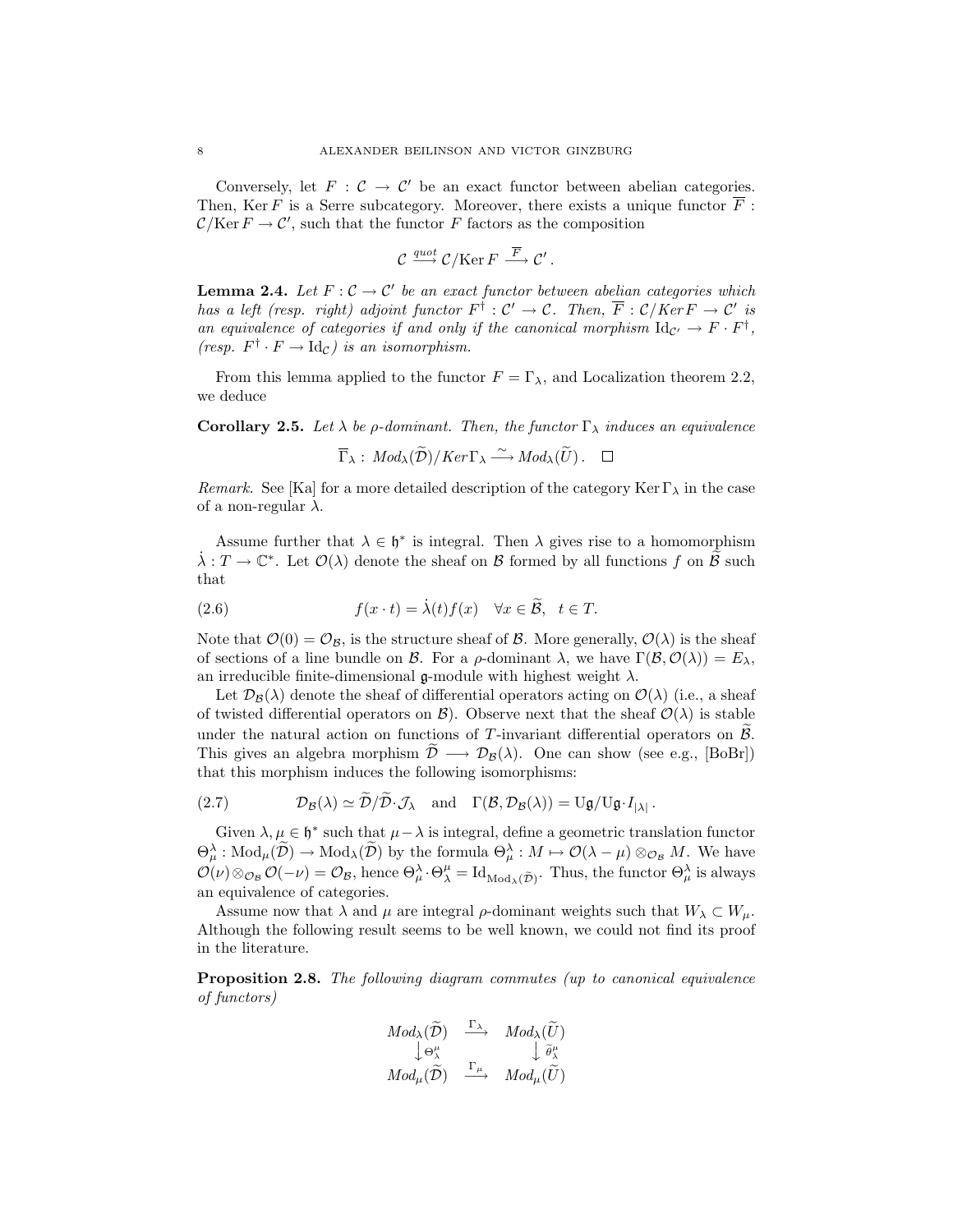*Proof* (essentially borrowed from [BB1]). Given a finite-dimensional  $\mathfrak{g}\text{-module }E$ , let  $E_{\mathcal{B}} = E \otimes \mathcal{O}_{\mathcal{B}}$  be the trivial sheaf of *E*-valued regular functions on  $\mathcal{B}$ . For such let  $E_B = E \otimes \mathcal{O}_B$  be the trivial sheaf of *E*-valued regular functions on *B*. For such a function *f* define a function  $\varphi_f : G \to E$  by the formula  $\varphi_f(g) = g^{-1} \cdot f(g)$ .<br>The assignment  $f \mapsto \varphi_f$  identifies  $E_B$  with the The assignment  $f \mapsto \varphi_f$  identifies  $E_B$  with the sheaf  $Ind_B^G E$  (on  $B$ ) of germs of functions:

(2.9) 
$$
\{\varphi: G \to E \mid \varphi(g \cdot b) = b^{-1} \cdot \varphi(g), \ \forall b \in B\}.
$$

The infinitesimal action of  $\mathfrak g$  on  $G$  by left translation makes  $Ind_B^G E$  a  $\mathfrak g$ -module.

By Lie's theorem, one can find a B-stable filtration  $E_0 \subset E_1 \subset \ldots \subset E_n = E$ such that  $dim(E_i/E_{i-1})=1$ , for all i. This gives a filtration on  $Ind_B^G E$  by the **g**-stable coherent subsheaves  $Ind_B^G E_i$  defined by replacing E by  $E_i$  in (2.9). We have have

$$
Ind_{B}^{G}E_{i}/Ind_{B}^{G}E_{i-1} = Ind_{B}^{G}(E_{i}/E_{i-1}) = \mathcal{O}(\nu_{i})
$$

where  $\nu_i$  is the character of B corresponding to the 1-dimensional B-module  $E_i$  $E_{i-1}$ .

Assume now that  $E = E_{\mu-\lambda}$  is an irreducible g-module with extreme weight where  $\nu_i$  is the character of *B* corresponding to the 1-dimensional *B*-module  $E_i/E_{i-1}$ .<br>Assume now that  $E = E_{\mu-\lambda}$  is an irreducible **g**-module with extreme weight  $\mu - \lambda$  and  $M \in Mod_{\lambda}(\tilde{D})$ . We endow the sheaf product  $\mathfrak{g}$ -module structure. The filtration  $E_0 \subset E_1 \subset \ldots \subset E$  as above gives a g-stable filtration on  $(Ind_{B}^{G}E) \otimes_{\mathcal{O}_{B}} M$  by the subsheaves  $(Ind_{B}^{G}E_{i}) \otimes_{\mathcal{O}_{B}} M$  with quotients of the form  $\mathcal{O}(\mu) \otimes_{B} M$  where  $\mu$  is a weight of  $E$ . quotients of the form  $\mathcal{O}(\nu) \otimes_{\mathcal{O}_B} M$  where  $\nu$  is a weight of  $E_{\mu-\lambda}$ . Clearly, for any  $a \in \mathbb{C}[\mathfrak{h}^*]$ , for the action of a on  $\mathcal{O}(\nu) \otimes_{\mathcal{O}_B} M$  we have the formula:

$$
(2.10) \t a \cdot (f \otimes m) = f \otimes (T_{\nu}a) \cdot m, \t f \in \mathcal{O}(\nu), \t m \in M,
$$

where  $T_{\nu}$  denotes the affine translation by  $\nu$  on  $\mathbb{C}[\mathfrak{h}^*]$  introduced before Proposition 1.4. In particular,  $Z(\mathfrak{g})$  acts on  $\mathcal{O}(\nu) \otimes M$  via the (generalized) infinitesimal character  $|\lambda + \nu| \in \mathfrak{h}^*/W$ .

We now use the following result [BeGe, Lemma 1.5(iii)]:

*Let*  $\nu, \nu' \in \mathfrak{h}^*$  *be such that*  $\lambda + \nu$  *is dominant*,  $\lambda + \nu'$  *is W*-*conjugate to*  $\lambda + \nu$ , *and*  $||v'|| \le ||v||$  *in some euclidean W*-*invariant metric*  $|| \cdot ||$  *on*  $\mathfrak{h}^*$ . *Then*  $v' \in W_{\lambda} \cdot v$ .

The result above implies that, for any weight  $\nu'$  of  $E_{\mu-\lambda}$  other than  $\mu-\lambda$ , the point  $\lambda + \nu'$  is not W-conjugate to  $\mu$ . Hence, the subquotient sheaf  $\mathcal{O}(\mu - \lambda) \otimes_{\mathcal{O}_B} M$ splits off from  $Ind_B^G E_{\mu-\lambda} \otimes_{\mathcal{O}_B} M$  as a sheaf of  $Z(\mathfrak{g})$ -modules, and moreover we have *B*E*R*<sup>*D*</sup> *B*E*R*<sup>*D*</sup> *B B B D*<sup>*D*</sup> *C W*<sub>**<sup>***D***</sup>** *C**W***<sub><b><sup>D</sup></del>** *W Contingly <i>D*<sup>*W*</sup> *C W*<sub>**<sup>D</sup>**</sub> *CW*<sub>**<sup>D</sup></del>** *W***<sup>***D***</sup>** *COND**B**B**DDDD**DD**DD**DD**DD**DD**DD**DD**D</sub></sub>*</sub>

$$
(2.11) \tpr_{|\mu|}(Ind_B^G E_{\mu-\lambda} \otimes_{\mathcal{O}_\mathcal{B}} M) = \mathcal{O}(\mu-\lambda) \otimes_{\mathcal{O}_\mathcal{B}} M, \t M \in Mod_\lambda(\widetilde{U})
$$

where  $pr_{|\mu|}$  stands for the projection to the  $|\mu|$ -isotypic component of a  $Z(\mathfrak{g})$ module.

Next, observe that, for any  $E$  one has

$$
E \otimes \Gamma(M) = \Gamma(E_{\mathcal{B}} \otimes_{\mathcal{O}_{\mathcal{B}}} M) = \Gamma(Ind_{B}^{G} E \otimes_{\mathcal{O}_{\mathcal{B}}} M).
$$

Thus, from (2.11) one obtains

$$
E \otimes \Gamma(M) = \Gamma(E_B \otimes_{\mathcal{O}_B} M) = \Gamma(Ind_B^{\mathcal{O}} E \otimes_{\mathcal{O}_B} M)
$$
  
one obtains  

$$
\widetilde{\theta}_{\lambda}^{\mu} \cdot \Gamma_{\lambda}(M) = \text{pr}_{|\mu|} (E_{\mu-\lambda} \otimes \Gamma(M))
$$

$$
= \text{pr}_{|\mu|} \Gamma(Ind_B^{\mathcal{O}} E_{\mu-\lambda} \otimes_{\mathcal{O}_B} M)
$$

$$
= \Gamma(\mathcal{O}(\mu-\lambda) \otimes_{\mathcal{O}_B} M) = \Gamma_{\mu} \cdot \Theta_{\lambda}^{\mu} M.
$$

Finally, formula (2.10) shows that the  $\mathbb{C}[\mathfrak{h}^*]$ -action on  $\theta^{\mu}_{\lambda} \cdot \Gamma_{\lambda}(M)$  defined in Section 1 corresponds to the natural  $\mathbb{C}[\mathfrak{h}^*]$ -action on  $\Theta^{\mu}M$ 1 corresponds to the natural  $\mathbb{C}[\mathfrak{h}^*]$ -action on  $\Theta_\lambda^\mu M$ .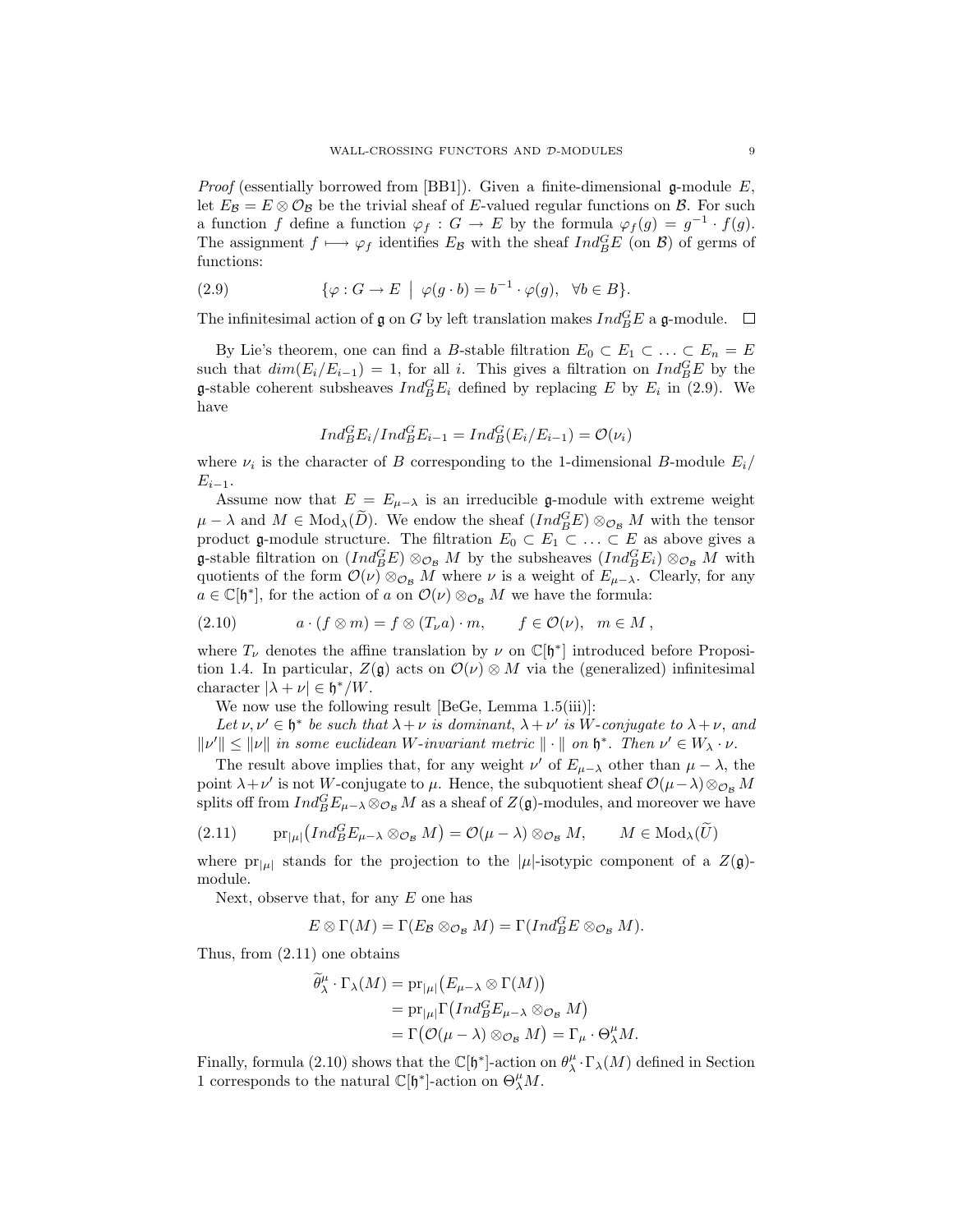### 3. Properties of translation functors

Throughout this section we fix integral  $\rho$ -dominant weights  $\lambda, \mu \in \mathfrak{h}^*$  such that  $W_{\lambda} \subset W_{\mu}$ , and use the notation  $\theta^+ := \theta_{\mu}^{\lambda}$  and  $\theta^- := \theta_{\lambda}^{\mu}$ , and similarly,  $\Theta^+ := \Theta_{\mu}^{\lambda}$ and  $\Theta^- := \Theta^{\mu}_{\lambda}$ . Throughout this section we fix integral  $\rho$ -dominant weights  $\lambda, \mu \in \mathfrak{h}^*$  such that  $W_{\lambda} \subset W_{\mu}$ , and use the notation  $\theta^+ := \theta_{\mu}^{\lambda}$  and  $\theta^- := \theta_{\lambda}^{\mu}$ , and similarly,  $\Theta^+ := \Theta_{\mu}^{\lambda}$ <br>and  $\Theta^- := \Theta_{\lambda}^{\mu}$ 

*D*ermodule *M* such that  $M = \Gamma_{\lambda}(M)$ . Part (ii) of the Proposition now follows from  $\tilde{\mathcal{D}}$ -module *M* such that  $M = \Gamma_{\lambda}(M)$ . Part (ii) of the Proposition now follows from Proposition 2.8 and formula (2.10) for  $\nu = \mu - \lambda$ . *Proof of Proposition 1.4.* Let  $M \in Mod_{\lambda}(\widetilde{U})$ . By Theorem 2.2(i), we can find a *∈ E M* ∈ Mod<sub>*λ*</sub>(*U*). By 1 neorem 2.2(1), we can find a<br>  $= \Gamma_{\lambda}(\mathcal{M})$ . Part (ii) of the Proposition now follows from<br>
a (2.10) for  $\nu = \mu - \lambda$ . <br>  $\widetilde{M} \in Mod_{\mu}(\widetilde{U}), \ \widetilde{N} \in Mod_{\lambda}(\widetilde{U})$  and set  $M := Res_{\mu} \widetilde$ 

To prove part (i) take  $\widetilde{M} \in Mod_{\mu}(\widetilde{U}), \widetilde{N} \in Mod_{\lambda}(\widetilde{U})$  and set  $M := \text{Res}_{\mu} \widetilde{M}$ , D-module *M* such that  $M = \Gamma_{\lambda}(\mathcal{M})$ . Part (i) of the Proposition how follows from<br>Proposition 2.8 and formula (2.10) for  $\nu = \mu - \lambda$ .<br>To prove part (i) take  $\widetilde{M} \in Mod_{\mu}(\widetilde{U}), \widetilde{N} \in Mod_{\lambda}(\widetilde{U})$  and set  $M := \text{Res}_{$ End  $(\theta^+M)$ , hence, to an endomorphism  $\theta^+(a)_M$  of Hom<sub>Ug</sub> $(\theta^+M,N)$ , via composition with  $\theta^+(a)_M$ . tion with  $\theta^+(a)$ . We have a commutative diagram:

$$
Hom(\theta + M, N) = Hom(M, \theta - N) = Hom(M, \theta - N) = Hom(M, \theta - N) = Hom(\theta + M, N)
$$
\n
$$
L(\theta + M, N) = Hom(M, \theta - N) = Hom(M, \theta - N) = Hom(M, \theta - N) = Hom(\theta + M, N)
$$
\n
$$
L(\theta + M, N) = Hom(M, \theta - N) = Hom(M, \theta - N) = Hom(M, \theta - N) = Hom(M, \theta - N) = Hom(M, \theta - N)
$$
\n
$$
Hom(\theta + M, N) = Hom(M, \theta - N) = Hom(M, \theta - N) = Hom(M, \theta - N) = Hom(M, \theta - N)
$$

Thus, we deduce that  $\theta^+(a) = T_{\mu-\lambda}a$ .

Here are the most important properties of the translation functors.

**Proposition 3.1.** *(i) The functor*  $\tilde{\theta}^-$  :  $Mod_{\lambda}(\tilde{U}) \rightarrow Mod_{\mu}(\tilde{U})$  *induces an equiva-*<br>**Proposition 3.1.** *(i) The functor*  $\tilde{\theta}^-$  :  $Mod_{\lambda}(\tilde{U}) \rightarrow Mod_{\mu}(\tilde{U})$  *induces an equiva-*Thus, we deduce that  $\theta^+(a) = T_{\mu-\lambda}a$ <br> *Here are the most important prop*<br> **Proposition 3.1.** *(i) The functor*  $\tilde{\theta}$ <br> *lence*  $Mod_{\lambda}(\tilde{U})/Ker \tilde{\theta}^- \xrightarrow{\sim} Mod_{\mu}(\tilde{U})$ ;

(*ii*) The adjunction morphisms induce isomorphisms of functors:<br>  $\widetilde{\theta}^- \cdot \widetilde{\theta}^+_e = \text{Id}_{Mod_\mu(\widetilde{U})} = \widetilde{\theta}^- \cdot \widetilde{\theta}^+_r$ ;

$$
\widetilde{\theta}^- \cdot \widetilde{\theta}^+_\ell = \operatorname{Id}_{Mod_\mu(\widetilde{U})} = \widetilde{\theta}^- \cdot \widetilde{\theta}^+_r \, ;
$$

*(iii)* We have a natural isomorphism of functors:  $\widetilde{\theta}_\ell^+ = \Gamma_\lambda \cdot \Theta^+ \cdot \Delta_\mu$ .

*Proof.* We begin with a general remark. Let  $\mathcal C$  be an abelian category, and let  $C_2 \subset C_1 \subset C$  be two Serre subcategories. Then the various quotient categories are related by the following canonical transitivity isomorphism ated by the following canonical transitivity isomorphism<br>
1.1)  $C/C_1 \simeq (C/C_2)/(C_1/C_2)$ .<br>
We set  $C := Mod_\lambda(\widetilde{\mathcal{D}})$ . Since the geometric translation functor  $\Theta^-$ :  $Mod_\lambda(\widetilde{\mathcal{D}})$ 

$$
(3.1.1) \t\t\t\t \mathcal{C}/\mathcal{C}_1 \simeq (\mathcal{C}/\mathcal{C}_2)/(\mathcal{C}_1/\mathcal{C}_2).
$$

*∼*  $(3.1.1)$   $\mathcal{C}/\mathcal{C}_1 \simeq (\mathcal{C}/\mathcal{C}_2)/(\mathcal{C}_1/\mathcal{C}_2)$ .<br>We set  $\mathcal{C} := Mod_\lambda(\widetilde{\mathcal{D}})$ . Since the geometric translation functor  $\Theta^-$  : Mod<sub>λ</sub>( $\widetilde{\mathcal{D}}$ )  $\longrightarrow Mod_\mu(\widetilde{\mathcal{D}})$  is an equivalence of categories, we may (3.1.1)  $C/C_1 \simeq (C/C_2)/(C_1/C_2)$ .<br>We set  $C := Mod_{\lambda}(\widetilde{D})$ . Since the geometric translation functor  $\Theta^-$ <br> $\longrightarrow Mod_{\mu}(\widetilde{D})$  is an equivalence of categories, we may (and will) identi<br>gory  $Mod_{\mu}(\widetilde{D})$  with *C*. Further, by set  $C := Mod_{\lambda}(D)$ . Since the geometric translation functor  $\Theta^{-}$ : Mood<sub> $\mu(\widetilde{D})$ </sub> is an equivalence of categories, we may (and will) identify th  $\text{Id}_{\mu}(\widetilde{D})$  with  $C$ . Further, by Corollary 2.5, we have equivalences

$$
\text{Mod}_{\lambda}(\widetilde{\mathcal{D}})/\text{Ker}\,\Gamma_{\lambda} \xrightarrow{\sim} \text{Mod}_{\lambda}(\widetilde{U}) \quad , \quad \text{Mod}_{\mu}(\widetilde{\mathcal{D}})/\text{Ker}\,\Gamma_{\mu} \xrightarrow{\sim} \text{Mod}_{\mu}(\widetilde{U})\,.
$$
  
Thus, setting  $\mathcal{C}_1 := \text{Ker}\,\Gamma_{\mu}$  and  $\mathcal{C}_2 := \text{Ker}\,\Gamma_{\lambda}$  we can rewrite the above as fo  

$$
(3.1.2) \qquad \mathcal{C}/\mathcal{C}_1 \simeq \text{Mod}_{\mu}(\widetilde{U}), \quad \mathcal{C}/\mathcal{C}_2 \simeq \text{Mod}_{\lambda}(\widetilde{U})\,.
$$

Thus, setting  $C_1 := \text{Ker } \Gamma_\mu$  and  $C_2 := \text{Ker } \Gamma_\lambda$  we can rewrite the above as follows:

(3.1.2) 
$$
\mathcal{C}/\mathcal{C}_1 \simeq \text{Mod}_{\mu}(\widetilde{U}), \quad \mathcal{C}/\mathcal{C}_2 \simeq \text{Mod}_{\lambda}(\widetilde{U}).
$$

Moreover, Proposition 2.8 insures that  $C_2 \subset C_1$  and that the natural functor  $C/C_1 \rightarrow$ (3.1.2)  $\mathcal{C}/\mathcal{C}_1 \simeq \text{Mod}_{\mu}(\widetilde{U}), \quad \mathcal{C}/\mathcal{C}_2 \simeq \text{Mod}_{\lambda}(\widetilde{U}).$ <br>
Moreover, Proposition 2.8 insures that  $\mathcal{C}_2 \subset \mathcal{C}_1$  and that the natural functor  $\mathcal{C}/\mathcal{C}_1 \to$ <br>  $\mathcal{C}/\mathcal{C}_2$  gets identified under  $Mod_{\mu}(\widetilde{U})$ . Part (i) of Proposition 3.1 now follows from the transitivity equivalence (3.1.1) applied to our categories. With part (i) being established, Lemma 2.4 yields part (ii) of Proposition 3.1.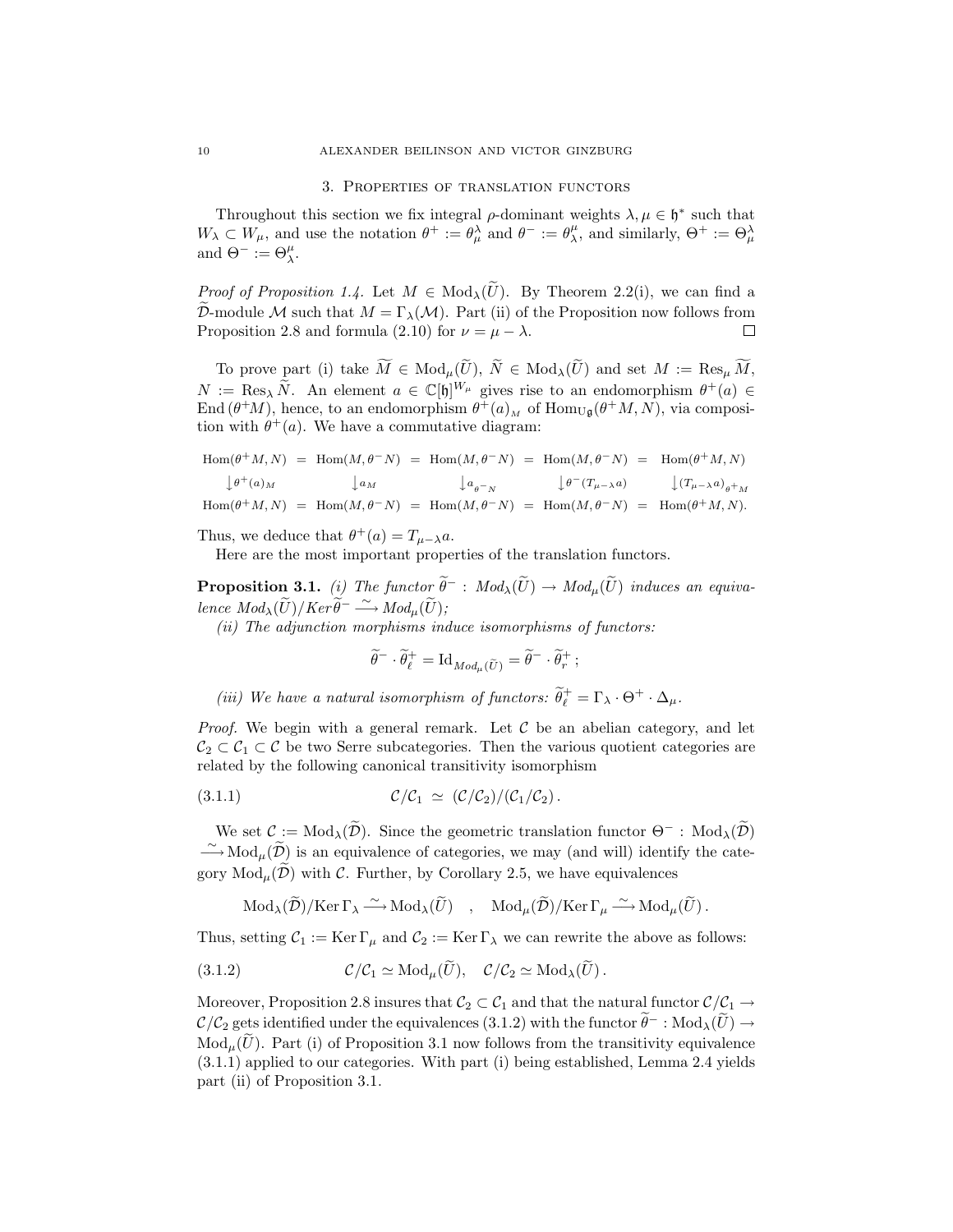To prove (iii) we take adjoints in the diagram of Proposition 2.8. This yields the following commutative diagram: Mod<sub>*λ*</sub>( $\tilde{D}$ ) <sup>←</sup>  $\Delta$  Mod<sub>*λ*</sub>( $\tilde{U}$ )  $\tilde{L}$  Mod<sub>*λ*</sub>( $\tilde{U}$ )  $\tilde{L}$   $\tilde{L}$   $\tilde{L}$   $\tilde{L}$   $\tilde{L}$ 

following commutative diagram:  
\n
$$
\operatorname{Mod}_{\lambda}(\widetilde{D}) \quad \xleftarrow{\Delta_{\lambda}} \quad \operatorname{Mod}_{\lambda}(\widetilde{U})
$$
\n
$$
(3.2) \qquad \qquad \uplus^{\dagger} \uparrow \qquad \qquad \uparrow \widetilde{\theta}^+_{\ell}
$$
\n
$$
\operatorname{Mod}_{\mu}(\widetilde{D}) \quad \xleftarrow{\Delta_{\mu}} \quad \operatorname{Mod}_{\mu}(\widetilde{U}).
$$

The diagram implies readily  $\widetilde{\theta}^+_\ell = \Gamma_\lambda \cdot \Theta^+ \cdot \Delta_\mu$ , where we have used that every  $\begin{aligned}\n(3.2) \quad \mathsf{a}^+ \mid & \mathsf{a}^+ \quad \mathsf{Mod}_\mu(\widetilde{\mathcal{D}}) \quad \xleftarrow{\Delta_\mu} \mathsf{Mod}_\mu(\widetilde{U}).\n\end{aligned}$ The diagram implies readily  $\widetilde{\theta}_\ell^+ = \Gamma_\lambda \cdot \Theta^+ \cdot \Delta_\mu$ , where we have used that every object of the category  $\mathrm{Mod}_\mu(\widetilde{\mathcal{D}})$ Theorem 2.2(i). Part (iii) of Proposition 2.8 is proved.

One may reverse the logic slightly to derive parts (i) and (ii) of Proposition 3.1 in an alternative way, as follows. First of all one establishes part (iii) of the proposition the same way as above. With the formula of part (iii) at hand we calculate: *γ*, as follows. First of all one establishes part (iii) of the proposition<br>above. With the formula of part (iii) at hand we calculate:<br> $-\Gamma_{\lambda} \cdot \Theta^{+} \cdot \Delta_{\mu} = \Gamma_{\mu} \cdot \Theta^{-} \cdot \Theta^{+} \cdot \Delta_{\mu} = \Gamma_{\mu} \cdot \Delta_{\mu} = \mathrm{Id}_{\mathrm{Mod}_{\mu}(\tilde{U})$ 

$$
\widetilde{\theta}^- \cdot \widetilde{\theta}^+_\ell \;=\; \widetilde{\theta}^- \cdot \Gamma_\lambda \cdot \Theta^+ \cdot \Delta_\mu \;=\; \Gamma_\mu \cdot \Theta^- \cdot \Theta^+ \cdot \Delta_\mu \;=\; \Gamma_\mu \cdot \Delta_\mu \;=\; \mathrm{Id}_{\mathrm{Mod}_\mu(\widetilde{U})}\,,
$$

where the first equality holds by Proposition 3.1(iii), the second is Propositional the last one is due to Theorem 2.2(i). This gives part (ii), and part (follows from the "if" part of Lemma 2.4.<br>**Corollary 3.3.** *For*  $M$ where the first equality holds by Proposition 3.1(iii), the second is Proposition 2.8, and the last one is due to Theorem 2.2(i). This gives part (ii), and part (i) follows from the "if" part of Lemma 2.4.<br>**Corollary 3.3.** For  $M \in Mod_{\lambda}(\widetilde{U})$ , the following conditions are equivalent:<br>(i) For any  $N \in Mod_{\lambda}$ and the last one is due to Theorem  $2.2(i)$ . This gives part (ii), and part (i) now follows from the "if" part of Lemma 2.4.  $\Box$ 

 $H = Mod_{\lambda}(\widetilde{U})$ , the following natural morphism is an i.<br>  $Hom_{Mod_{\lambda}(\widetilde{U})}(M, N) \xrightarrow{\sim} Hom_{Mod_{\mu}(\widetilde{U})}(\widetilde{\theta}^{-}M, \widetilde{\theta}^{-}N)$ ; *(i) For any*  $N \in Mod_{\lambda}(\tilde{U})$ , the following natural morphism<br> $\text{Hom}_{Mod_{\lambda}(\tilde{U})}(M, N) \longrightarrow \text{Hom}_{Mod_{\mu}(\tilde{U})}(\tilde{\theta}^{-}M, \tilde{\theta})$ <br>*(ii) There exists an*  $M' \in Mod_{\mu}(\tilde{U})$  such that  $M = \tilde{\theta}_{\ell}^{+}(M')$ . (i) For any  $N \in Mod_{\lambda}(\widetilde{U})$ , the following natural morphism is an isomorphism

*Proof.* Observe that the canonical adjunction morphism  $\tilde{\theta}_\ell^+ \cdot \tilde{\theta}^- M \to M$  is an isomorphism if and only if the induced morphism

$$
\text{Hom}(M, N) \to \text{Hom}(\widetilde{\theta}_{\ell}^+ \cdot \widetilde{\theta}^- M, N) = \text{Hom}(\widetilde{\theta}^- M, \widetilde{\theta}^- N)
$$

is an isomorphism, for every N. In the latter case we may put  $M' = \theta^{-}M$ . Conversely, if  $M = \tilde{\theta}_{\ell}^+(M')$ , then we have  $\tilde{\theta}_{\ell}^+ \cdot \tilde{\theta}^- M = \tilde{\theta}_{\ell}^+ \cdot (\tilde{\theta}^- \cdot \tilde{\theta}_{\ell}^+ M') = \tilde{\theta}_{\ell}^+ M' = M$ (by Proposition 3.1(ii)), and the result follows. an isomorphism, for every *N*. In the latter case we may put  $M' = \tilde{\theta} - M$ . Consely, if  $M = \tilde{\theta}_{\ell}^{+}(M')$ , then we have  $\tilde{\theta}_{\ell}^{+} \cdot \tilde{\theta} - M = \tilde{\theta}_{\ell}^{+} \cdot (\tilde{\theta} - \tilde{\theta}_{\ell}^{+} M') = \tilde{\theta}_{\ell}^{+} M' = M$ <br> *P*roposition 3.1(ii)

module  $M := U \otimes_{\widetilde{U}} w_{\mu} M$ . Note that the module M has a natural  $W_{\lambda}$ -action induced if  $M = \theta_{\ell}^+(M')$ , then we have  $\theta_{\ell}^+ \cdot \theta^- M =$ <br>position 3.1(ii)), and the result follows.<br>1 that to any  $M \in \text{Mod}_{|\mu|}(\mathbf{U}\mathfrak{g})$  we can as  $\widetilde{M} := \widetilde{U} \otimes_{\widetilde{U}} w_{\mu} M$ . Note that the module  $\widetilde{M}$ (by Proposition 3.1(ii)), and the result follows.<br>
Recall that to any  $M \in Mod_{|\mu|}(U\mathfrak{g})$  we can associate (cf. Lemma 1.3) the  $\widetilde{U}$ -<br>
module  $\widetilde{M} := \widetilde{U} \otimes_{\widetilde{U}} w_{\mu} M$ . Note that the module  $\widetilde{M}$  has a na this gives a  $W_{\lambda}$ -action on the Ug-module Res<sub> $\lambda$ </sub>  $\cdot \tilde{\theta}_{\ell}^{+}(\tilde{M})$ . We have efoc n  $\widetilde{U}$ , which commutes w

**Proposition 3.4.** *There is a functorial isomorphism:*

$$
W_{\lambda}
$$
-action on the Ug-module Res<sub>\lambda</sub>  $\cdot \widetilde{\theta}_{\ell}^{+}(\widetilde{M})$ . We have  
\n1 3.4. There is a functional isomorphism:  
\n
$$
\theta^{+} M = (\text{Res}_{\lambda} \cdot \widetilde{\theta}_{\ell}^{+}(\widetilde{U} \otimes_{\widetilde{U}^{W_{\mu}}} M))^{W_{\lambda}}, \quad M \in Mod_{|\mu|}(U).
$$

*Proof.* It is clear that there is a functor isomorphism  $\theta^- \cdot \text{Res}_{\lambda} = \text{Res}_{\mu} \cdot \theta^-$ : *Proof.* It is  $Mod_{\lambda}(\widetilde{U}) \stackrel{\sim}{\rightharpoonup}$  $Mod_{\lambda}(\widetilde{U}) \longrightarrow Mod_{|\mu|}(U_{\mathfrak{g}})$ . Taking adjoints on each side, and using Lemma 1.3 we obtain  $\theta$ <sup>T</sup> · Res<sub>*Mod*<sub>| $\mu$ |</sub>(Ug). Taking adjoints on each side, and us<br> $\widetilde{\theta}$ <sup>+</sup> $\widetilde{M} = \widetilde{U} \otimes_{\widetilde{U}^{W_{\lambda}}} (\theta^+ M) = \widetilde{\theta}^+_{\ell} (\widetilde{U} \otimes_{\widetilde{U}^{W_{\mu}}} M) = \widetilde{\theta}^+_{\ell} (\widetilde{M}^+ M)$ </sub>

$$
\widetilde{\theta^+M}=\widetilde{U}\otimes_{\widetilde{U}^{W_{\lambda}}}\left(\theta^+M\right)=\widetilde{\theta}^+_{\ell}(\widetilde{U}\otimes_{\widetilde{U}^{W_{\mu}}}M)=\widetilde{\theta}^+_{\ell}(\widetilde{M}).
$$

The isomorphisms above are compatible with the  $W_{\lambda}$ -actions. We take  $W_{\lambda}$ -invariants on each side of the isomorphism. Note that  $\tilde{U}$  is a free  $\tilde{U}^{W_{\lambda}}$ -module isomorphic to  $\mathbb{C}[W_{\lambda}]\otimes_{c}\widetilde{U}^{W_{\lambda}}$  as a  $W_{\lambda}$ -module. Hence taking  $W_{\lambda}$ -invariants of the leftmost term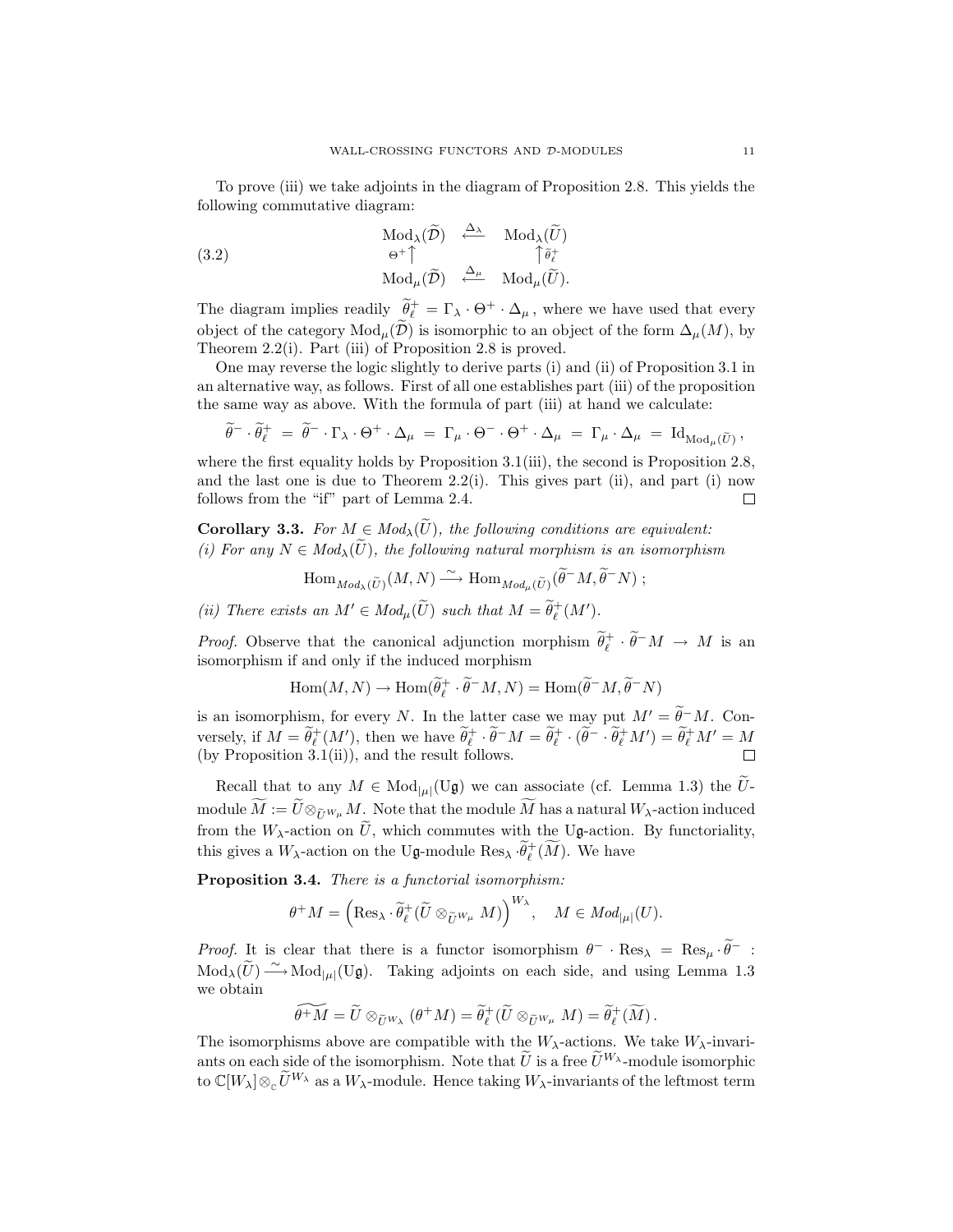altexander Bellinson and VICTOR GINZBURG<br>
in the above isomorphisms yields  $(\tilde{U} \otimes_{\tilde{U}^{W_{\lambda}}} (\theta^+ M))^{W_{\lambda}} = \theta^+ M$ . Comparing with the  $W_{\lambda}$ -invariants of the rightmost term completes the proof. 口

**Proposition 3.5.** *There is a functorial isomorphism*

 $\theta^- \cdot \theta^+ M \simeq \text{Res}_{\mu}(\widetilde{U}^{W_{\lambda}} \otimes_{\widetilde{U}^{W_{\mu}}} M).$ 

*Proof.* As in the proof of Proposition 3.4 we have  $\widetilde{\theta^+M} = \widetilde{\theta}^+_{\ell}(\widetilde{M})$ . The functor *θ*<sup>−</sup> c θ<sup>+</sup>*M*  $\simeq$  Res<sub>*µ*</sub>( $\tilde{U}^{W_{\lambda}} \otimes_{\tilde{U}^{W_{\mu}}} M$ ).<br>*Proof.* As in the proof of Proposition 3.4 we have  $\theta^+ \tilde{M} = \tilde{\theta}^+_{\ell}(\widetilde{M})$ . The functor  $\theta^-$  clearly commutes with the functor Res·( $\tilde{U} \otimes_{\$ Hence, we obtain proof of Propositic<br>utes with the funct<br> $\tilde{U} \otimes_{\tilde{U}^{W_{\lambda}}} (\theta^{-} \cdot \theta^{+} M)$  $\widetilde{\theta}^+\widetilde{M}$  $\otimes_U w_\mu$   $\bullet$  and with the

$$
\operatorname{Res}_{\mu} \left( \widetilde{U} \otimes_{\widetilde{U}^{W_{\lambda}}} (\theta^{-} \cdot \theta^{+} M) \right) = \theta^{-} \cdot \operatorname{Res}_{\lambda} \cdot \widetilde{\theta}_{\ell}^{+}(\widetilde{M})
$$
  
= 
$$
\operatorname{Res}_{\mu} \cdot \widetilde{\theta}^{-} \cdot \widetilde{\theta}_{\ell}^{+}(\widetilde{M}) = \operatorname{Res}_{\mu}(\widetilde{M}).
$$

Taking  $W_{\lambda}$ -invariants on each side completes the proof.

# 4. Applications to the category *O*

Fix a Cartan and Borel subalgebras h *<sup>⊂</sup>* b *<sup>⊂</sup>* g. Thus we may identify this Cartan subalgebra with the abstract Cartan subalgebra  $\mathfrak{b}/[\mathfrak{b}, \mathfrak{b}]$  via the composition  $\mathfrak{h} \hookrightarrow \mathfrak{b} \rightarrow \mathfrak{b}/[\mathfrak{b}, \mathfrak{b}]$ . Given  $\lambda \in \mathfrak{h}^*$ , we define the category  $\mathcal{O}_{\lambda}$  as the full subcategory of  $Mod_{|\lambda|}(U_{\mathfrak{g}})$  formed by the U<sub>g</sub>-modules M such that<br>
• U<sub>g</sub>-modules M such that<br>
• U<sub>g-</sub>modules M such that

- *•* <sup>U</sup>b-action on <sup>M</sup> is locally finite, and
- Uh-action on  $M$  is diagonalizable.

Given a weight  $\mu \in \mathfrak{h}^*$ , view it as a 1-dimensional **b**-module,  $\mathbb{C}_{\mu}$ , via the projection  $\mathfrak{b} \to \mathfrak{b}/[\mathfrak{b}, \mathfrak{b}] = \mathfrak{h} \stackrel{\mu}{\to} \mathbb{C}$ . Let  $M_\mu := \mathrm{U}\mathfrak{g} \otimes_{\mathrm{U}\mathfrak{b}} \mathbb{C}_\mu$  be the Verma module with highest weight  $\mu$ . We write  $L$  for its simple quotient. Then for any  $w \in W$ highest weight  $\mu$ . We write  $L_{\mu}$  for its simple quotient. Then, for any  $w \in W$ , we have  $M_{w\cdot\lambda}$ ,  $L_{w\cdot\lambda} \in \mathcal{O}_{\lambda}$ . The category  $\mathcal{O}_{\lambda}$  is known ([BGG]) to have enough projectives, and we let  $P_{w\lambda}$  denote the indecomposable projective cover of  $L_{w\lambda}$  in *O*<sub>*λ*</sub>. We refer to [BGG] for more properties of the category  $O$ <sub>*λ*</sub>.

Clearly  $-\rho$  is the fixed point of the dot-action. The Verma module  $M_{-\rho}$  is simple and is the unique simple object of the category  $\mathcal{O}_{-\rho}$ . Moreover,  $M_{-\rho}$  is also a projective in  $\mathcal{O}_{-\rho}$ , for  $-\rho$  it is a  $\rho$ -dominant weight. Thus,  $\mathcal{O}_{-\rho}$  is a semisimple category and any object of *O−<sup>ρ</sup>* is isomorphic to a direct sum of finitely many copies of M*−<sup>ρ</sup>*.

Now let  $\lambda$  and  $\mu$  denote integral  $\rho$ -dominant weights such that  $W_{\lambda} \subset W_{\mu}$ . The adjoint functors  $(\theta_{\lambda}^{\mu}, \theta_{\mu}^{\lambda}) : \mathcal{O}_{\lambda} \rightleftharpoons \mathcal{O}_{\mu}$  are exact, hence, take projectives into projectives. Further, it is known and easy to prove (see e.g. [Ja]) that, for any  $w \in W$ , one has  $\theta^{\mu}_{\lambda}M_{w\cdot\lambda}=M_{w\cdot\mu}$ . Therefore, by the exactness, one gets:

$$
\theta^{\mu}_{\lambda} L_{w \cdot \lambda} = \begin{cases} L_{w \cdot \mu} & \text{if } w \in W_{\mu} \cdot w_0 \\ 0 & \text{if } w \neq W_{\mu} \cdot w_0. \end{cases}
$$

It follows, by adjunction, that the exact functor  $\text{Hom}_{\mathcal{O}_\lambda}(\theta_\mu^\lambda P_\mu, \bullet)$  on  $\mathcal{O}_\lambda$  kills all simple modules but  $L_{\lambda}$ . Thus, we obtain

 $\textbf{Proposition 4.1.} \ \theta^\lambda_\mu P_\mu = P_\lambda.$ 

From now on let  $\lambda$  be an integral  $\rho$ -dominant weight. Proposition 4.1 yields (for  $\mu = -\rho$ ):

(4.2) 
$$
P_{\lambda} = \theta_{-\rho}^{\lambda} M_{-\rho}.
$$

 $\Box$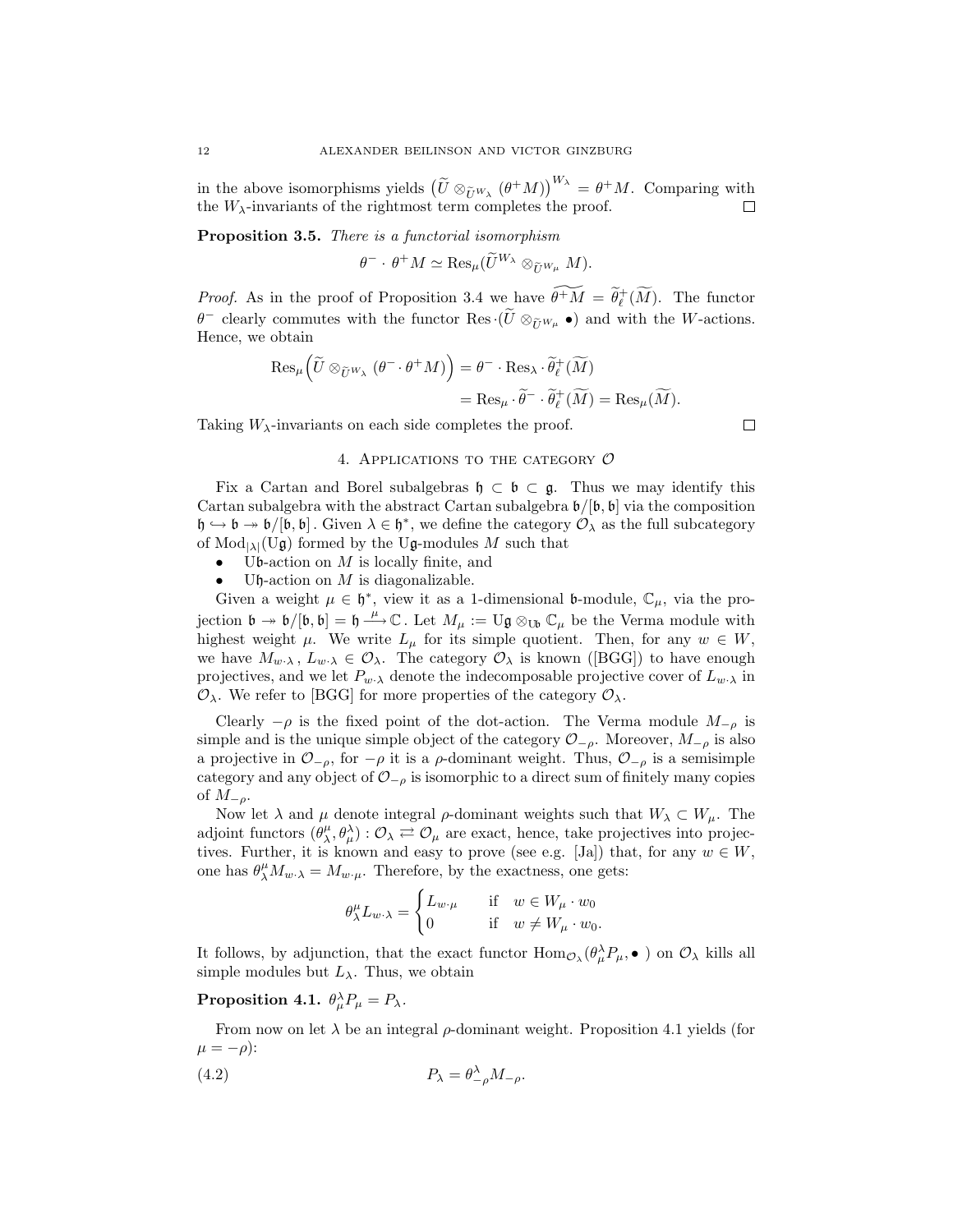Let  $I^W$  be the ideal in  $\mathbb{C}[\mathfrak{h}^*]$  generated by all W-invariant polynomials without constant term. Set  $C = \mathbb{C}[\mathfrak{h}^*]/I^W$ , the coinvariant algebra. The W-action on  $\mathbb{C}[\mathfrak{h}^*]$ induces a W-action on C making it a regular representation of W. For each  $\lambda \in \mathfrak{h}^*$ we have the subalgebra  $C^{W_{\lambda}} \subset C$ .

The results of the previous section enable us to give a short proof of the following important theorem that was implicitly conjectured in [BG] and was first proved in [S1, Thm. 3] (see also [Be]).

**Endomorphism-theorem 4.3.** *There is a canonical algebra isomorphism*

$$
End_{\mathrm{U}\mathfrak{g}}P_{\lambda}\simeq C^{W_{\lambda}}.
$$

*Proof.* Set  $\theta^+ = \theta_{-\rho}^{\lambda}$  and  $\theta^- = \theta_{\lambda}^{-\rho}$ . From (4.2) and Proposition 3.5 we get

$$
\begin{aligned} \text{Hom}_{\text{U}\mathfrak{g}}(P_{\lambda}, P_{\lambda}) &= \text{Hom}_{\text{U}\mathfrak{g}}(\theta^+ M_{-\rho}, \theta^+ M_{-\rho}) \\ &= \text{Hom}_{\text{U}\mathfrak{g}}(M_{-\rho}, \theta^- \cdot \theta^+ M_{-\rho}) \\ &= \text{Hom}_{\text{U}\mathfrak{g}}\left(M_{-\rho}, \text{ Res}_{-\rho}(\widetilde{U}^{W_{\lambda}} \otimes_{\text{U}\mathfrak{g}} M_{-\rho})\right) \\ &= \widetilde{U}^{W_{\lambda}} / \widetilde{U}^{W_{\lambda}} \cdot \mathcal{J}_{-\rho} \simeq C^{W_{\lambda}}. \end{aligned}
$$

To complete the proof we must show that the chain of isomorphisms above gives rise to an *algebra* map  $\text{End}_{U_q} P_\lambda \to C^{W_\lambda}$ . To this end, observe that the functor  $\theta^$ induces a ring homomomorphism:

(4.3.1)

 $\text{End}_{\text{Ug}} P_{\lambda} \to \text{End}_{\widetilde{\text{U}}^{W_{\lambda}}} (\theta^{-} P_{\lambda}) = \text{End}_{\widetilde{\text{U}}^{W_{\lambda}}} (\theta^{-} \theta^{+} M_{-\rho}) = \text{End}_{\widetilde{\text{U}}^{W_{\lambda}}} (\widetilde{U}^{W_{\lambda}} \otimes_{\text{Ug}} M_{-\rho}).$ 

Observe further that the action of the central subalgebra  $S\mathfrak{h}^{W_{\lambda}} \subset \tilde{U}^{W_{\lambda}}$  on  $(\mathcal{H} \cdot \mathcal{H}) = \text{End}_{\widetilde{U}}w_{\lambda}(\theta^{-1}P_{\lambda}) = \text{End}_{\widetilde{U}}w_{\lambda}(\theta^{-1}M_{-\rho}) = \text{End}_{\widetilde{U}}w_{\lambda}(\widetilde{U}^{W_{\lambda}} \otimes_{U_{\mathfrak{g}}} M_{-\rho}).$ <br>
Observe further that the action of the central subalgebra  $S_{\mathfrak{h}}^{W_{\lambda}} \subset \widetilde{U}^{W_{\lambda}}$  on  $\widet$ since  $M_{-\rho}$  is a simple Ug-module. The result now follows by composing (4.3.1) with  $\tau^{-1}$ with  $\tau^{-1}$ .

Let  $B \subset G$  be the Borel subgroup corresponding to the Borel subalgebra  $\mathfrak{b}$ . Write  $\mathcal{B}_w = B \cdot w \cdot B/B \subset \mathcal{B}$  for the Bruhat cell in the Flag manifold corresponding to  $w \in W$ . Let  $j_w : \mathcal{B}_w \hookrightarrow \mathcal{B}$  denote the embedding, and  $\mathcal{M}^*_w := (j_w)_*\mathcal{O}_{\mathcal{B}_w}$ , the standard  $\mathcal{D}_B$ -module "of holomorphic distributions," supported on  $\overline{\mathcal{B}}_w$ . Let  $\mathbf{D}M_w$ <sup>*n*</sup> denote the dual (in the category  $\mathcal{O}$ ) of the Verma module  $M_{w\cdot\lambda}$ .

The following result is known; see e.g. [BB3].

**Proposition 4.4.** *Let*  $\lambda$  *be an integral ρ*-dominant weight. Then, for any  $w \in W^{\lambda}$ and  $y \in W$ , there are natural isomorphisms of  $\mathcal{D}(\lambda)$ - and  $U\mathfrak{g}\text{-modules respectively:}$ 

 $\Delta_{\lambda}(\mathbf{D}M_{w\cdot\lambda}) \simeq \mathcal{O}(\lambda) \otimes_{\mathcal{O}_{\mathcal{B}}}\mathcal{M}_{ww_0}^* \quad \text{and} \quad \Gamma(\mathcal{B},\mathcal{O}(\lambda) \otimes \mathcal{M}_{yw_0}^*) \simeq \mathbf{D}M_{y\cdot\lambda}.$ 

Following [S1], define an exact functor  $V : \mathcal{O}_{\lambda} \to C^{W_{\lambda}}$ -Mod by the formula  $V : M \longrightarrow Hom_{U_{\mathfrak{a}}}(P_{\lambda}, M)$ , where the Hom-space is viewed as an  $End_{U_{\mathfrak{a}}}P_{\lambda}$ -module, hence a  $C^{W_{\lambda}}$ -module, via composition.

One may reinterpret the functor V as follows. We have by  $(4.2)$ ,  $\mathbb{V}(M)$  =  $\text{Hom}_{\mathcal{U}_{\mathfrak{g}}}(M_{-\rho}, \theta_{\lambda}^{-\rho}M)$ . The  $C^{W_{\lambda}}$ -module structure on  $\mathbb{V}(M)$  arises from a natural  $\mathbb{C}[\mathfrak{h}^*]^{W_\lambda}$ -action on  $\theta_\lambda^{-\rho}M$ . The latter action was actually defined in Section 1. Then the may reinterpret the functor  $\nabla$  as follows. We have by (4.<br>Hom<sub>Ug</sub>( $M_{-\rho}, \theta_{\lambda}^{-\rho}M$ ). The  $C^{W_{\lambda}}$ -module structure on  $\nabla(M)$  arises free C[h<sup>\*</sup>]<sup>W</sup><sub>λ</sub>-action on  $\theta_{\lambda}^{-\rho}M$ . The latter action was actuall Namely, view *M* as  $\tilde{U}^{W_{\lambda}}$ -module, via Lemma 1.2. This gives a  $\mathbb{C}[\mathfrak{h}]^{W_{\lambda}}$ -action on M which induces a  $\mathbb{C}[\mathfrak{h}^*]^{W_\lambda}$ -action on  $\theta_\lambda^{-\rho}M$ , by functoriality. Furthermore, the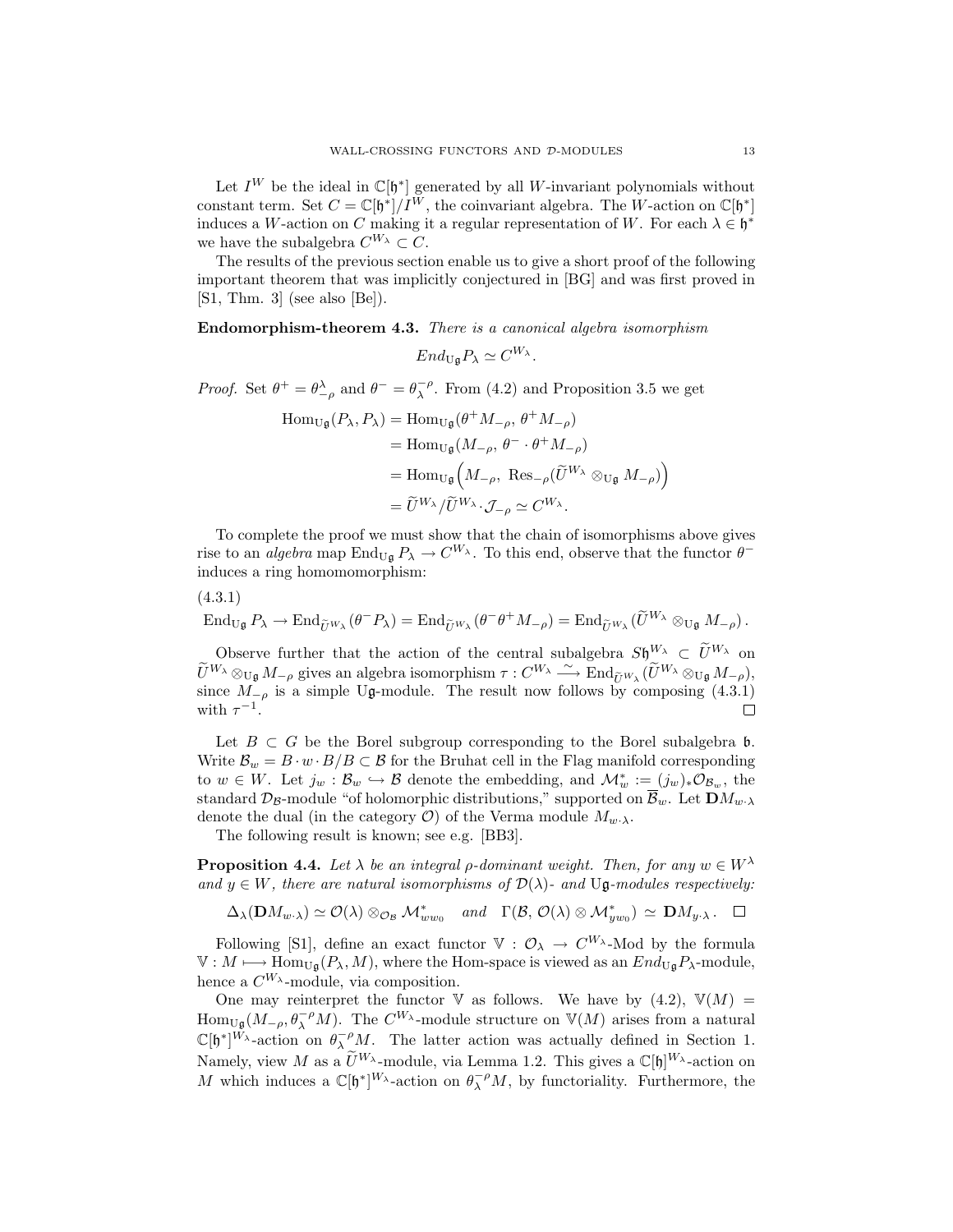subalgebra  $Z(\mathfrak{g}) \simeq \mathbb{C}[\mathfrak{h}]^W \subset \mathbb{C}[\mathfrak{h}^*]^{W_\lambda}$  acts trivially on  $\text{Hom}_{\mathbb{U}[\mathfrak{g}}(M_{-\rho}, \theta_\lambda^{-\rho}M)$ , for it obviously acts trivially on M<br>obviously acts trivially on M. Thus, the action on  $\mathbb{V}(M)$  fa obviously acts trivially on  $M_{-\rho}$ . Thus, the action on  $\mathbb{V}(M)$  factors through  $C^{W_{\lambda}}$ .

Using the results of the previous sections we can simplify the proof of the key theorem ([S1, Struktursatz 2]) saying that the functor  $V$  is faithful on projectives and injectives; we have

**Theorem 4.5.** For any injective module  $I \in \mathcal{O}_{\lambda}$  and any  $M \in \mathcal{O}_{\lambda}$ , the natural *morphism*

$$
\mathrm{Hom}_{\mathrm{U}\mathfrak{g}}(I,M)\longrightarrow \mathrm{Hom}_{C^{W_{\lambda}}}(\mathbb{V}(I),\mathbb{V}(M))
$$

*is an isomorphism.*

*Remark* 4.6. The functor  $\theta_{\lambda}^{-\rho}$ , hence V, clearly commutes with the standard duality  $N \mapsto \mathbf{D}N$  on the category  $\mathcal{O}$ . Furthermore, I is an injective in  $\mathcal{O}_\lambda$  if and only if  $DI$  is a projective in  $\mathcal{O}_{\lambda}$ . Thus, dualizing Theorem 4.5 we get that, for any projective  $P \in \mathcal{O}_\lambda$  and any  $M \in \mathcal{O}_\lambda$ , the natural morphism

$$
\mathrm{Hom}_{\mathrm{U}\mathfrak{g}}(M,P)\longrightarrow \mathrm{Hom}_{C^W_\lambda}(\mathbb{V}(M),\mathbb{V}(P))
$$

is an isomorphism.

Hom<sub>Ug</sub> $(M, P) \longrightarrow \text{Hom}_{C_{\lambda}^W}(\mathbb{V}(M), \mathbb{V}(P))$ <br>
Let  $M \mapsto \widetilde{M} = \widetilde{U} \otimes_{\widetilde{U}^{W_{\lambda}}} M$  be the left adjoint of the functor  $\text{Res}_{\lambda}: \text{Mod}_{\lambda}(\widetilde{U}) \rightarrow$ is an isomorphism.<br>
Let  $M \mapsto \widetilde{M} = \widetilde{U} \otimes_{\widetilde{U}^{W_{\lambda}}} M$  be the left adjoint of the functor Res<sub>A</sub> : Mod<sub>A</sub>(i<br>
Mod<sub>|A|</sub>(Ug); cf. Lemma 1.3. The  $W_{\lambda}$ -action on  $\widetilde{U}$  induces a  $W_{\lambda}$ -action on  $\widetilde{M}$ <br>
for M and, for any  $M, N \in Mod_{|\lambda|}(U_{\mathfrak{g}})$ , there is a canonical isomorphism eft adjoint of the f<br>action on  $\widetilde{U}$  induce<br>a canonical isomory<br> $\xrightarrow{\sim}$  Hom<sub> $\widetilde{U}(\widetilde{M}, \widetilde{N})$ </sub>

(4.7) 
$$
\text{Hom}_{U_{\mathfrak{g}}}(M,N) \stackrel{\sim}{\longrightarrow} \text{Hom}_{\widetilde{U}}(\widetilde{M},\widetilde{N})^{W_{\lambda}}.
$$

We will deduce Theorem 4.5 from the following result.

*(where*  $\theta^+ = \theta^{\lambda}_{-\rho}$ *) is an isomorphism.* 

**Lemma 4.8.** For any injective  $I \in \mathcal{O}_{\lambda}$ , the adjunction morphism  $\widetilde{\theta}_{\ell}^{+} \cdot \widetilde{\theta}^{-}(\widetilde{I}) \to \widetilde{I}$ <br>(where  $\theta^{+} = \theta_{-\rho}^{\lambda}$ ) is an isomorphism.<br>Proof of the Lemma. Let  $\mathbf{D}M_{\lambda}$  be the dominant dual Ve *Proof of the Lemma.* Let  $\mathbf{D}M_{\lambda}$  be the dominant dual Verma module, viewed as (where  $\theta^+ = \theta_{-\rho}^{\lambda}$ ) is an isomorphism.<br>Proof of the Lemma. Let  $\mathbf{D}M_{\lambda}$  be the dominant dual Verma module, viewed as a  $\tilde{U}$ -module via the projection  $\tilde{U} \to \tilde{U}/\tilde{U} \cdot \mathcal{J}_{\lambda} \simeq U_{\mathbf{g}}/U_{\mathbf{g}} \cdot \$  $\widetilde{\theta}_\ell^+$ ( $\mathbf{D}M_{-\rho}$ ) =  $\Gamma_\lambda \cdot \Theta_{-\rho}^\lambda \cdot \Delta_{-\rho}(\mathbf{D}M_{-\rho})$ . Hence, Proposition 4.4 yields a U-module via the projection  $\tilde{U} \to \tilde{U}/\tilde{U} \cdot \mathcal{J}_{\lambda} \simeq U_{\mathfrak{g}}/U_{\mathfrak{g}} \cdot \mathcal{J}_{|\lambda|}$ , and let  $M_{-\rho}$  be

$$
\widetilde{\theta}^+_{\ell}(M_{-\rho}) = \mathbf{D}M_{\lambda}.
$$

It follows from Corollary 3.3 that the adjunction morphism  $\widetilde{\theta}_\ell^+ \cdot \widetilde{\theta}^- (\mathbf{D} M_\lambda) \to \mathbf{D} M_\lambda$ is an isomorphism.

It follows from Corollary 3.3 that the adjunction morphism  $θ<sub>ℓ</sub><sup>i</sup> ⋅ θ$  ( $DM<sub>λ</sub>$ ) →  $DM<sub>λ</sub>$ <br>is an isomorphism.<br>Now,  $DM<sub>λ</sub>$  is an injective in  $O<sub>λ</sub>$ . Furthermore, it was shown in [BeGe, Thm.<br>3.3(b) Now,  $\mathbf{D}M_{\lambda}$  is an injective in  $\mathcal{O}_{\lambda}$ . Furthermore, it was shown in [BeGe, Thm. 3.3(b)] that any injective in  $\mathcal{O}_{\lambda}$  can be written in the form  $I = \Phi(\mathbf{D}M_{\lambda})$  for an the lemma follows from Proposition 6.6 (in Section 6), which is independent of the intervening material. П

*Proof of Theorem 4.5.* Let I be an injective in  $\mathcal{O}_{\lambda}$ . Then, for any  $M \in \mathcal{O}_{\lambda}$ , from Lemma 4.8 and Corollary 3.3 we obtain an isomorphism 5. Let *I* be<br>bllary 3.3 we<br>Hom $_{\widetilde{U}}(\widetilde{I}, \widetilde{M}% _{T}^{\ast})$ 

$$
\text{Hom}_{\widetilde{U}}(\widetilde{I},\widetilde{M}) \stackrel{\sim}{\longrightarrow} \text{Hom}_C(\widetilde{\theta}^-(\widetilde{I}),\widetilde{\theta}^-(\widetilde{M})).
$$

Taking  $W_{\lambda}$ -invariants on each side and using  $(4.7)$  completes the proof.

 $\Box$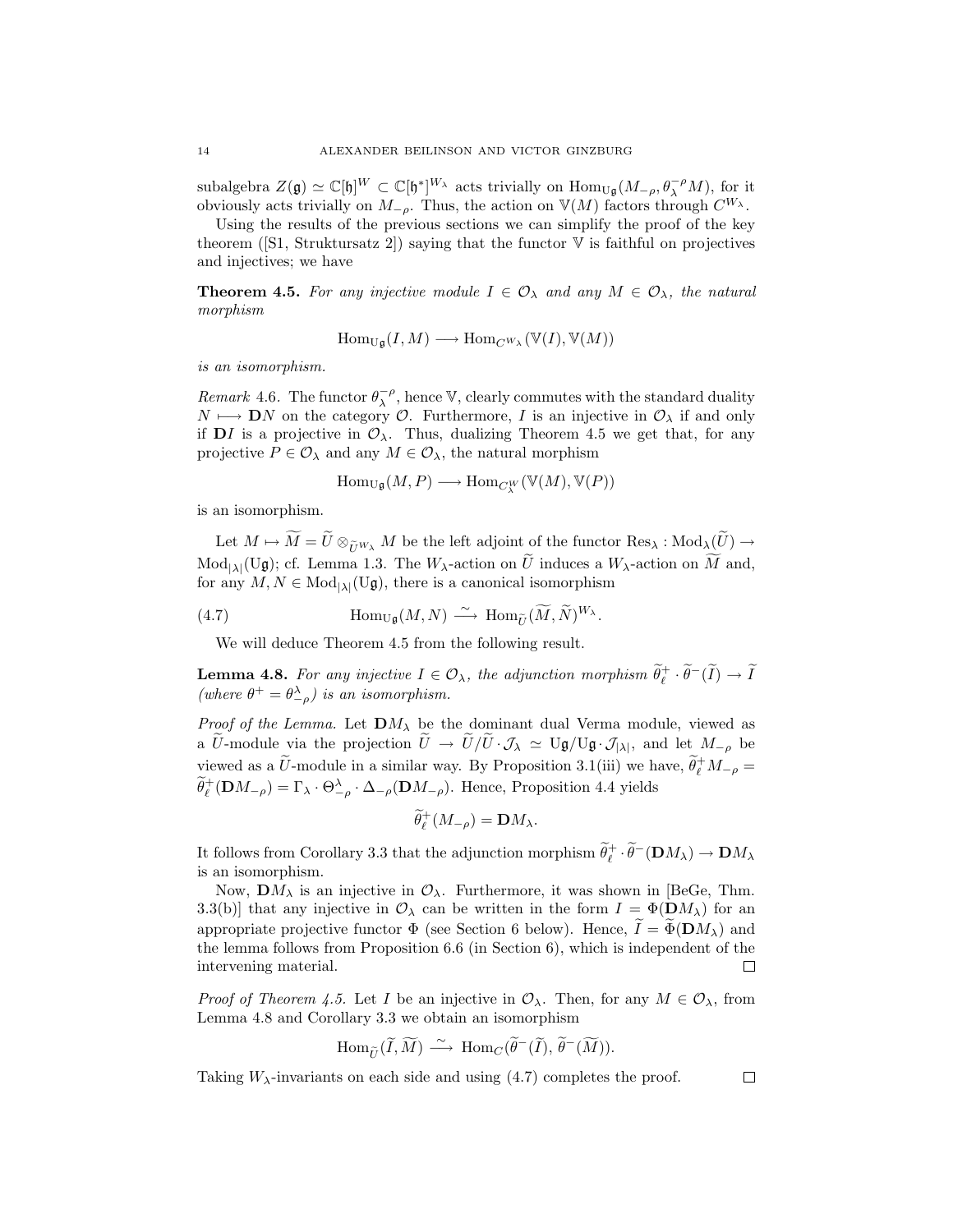## 5. Convolution of Harish-Chandra modules

Throughout this section  $\lambda$  and  $\mu$  stand for integral  $\rho$ -dominant weights.

Let  $U_{\mathfrak{g}_{\vert \lambda\vert}}$  and  $U_{\lambda}$  denote the completions of the algebras Ug and U with respect to the  $I_{|\lambda|}$ -adic and  $\mathcal{J}_{\lambda}$ -adic topology, respectively (recall that  $I_{|\lambda|} \subset Z(\mathfrak{g})$  and  $\mathcal{J}_{\lambda} \subset \mathbb{C}[\mathfrak{h}^*]$  are maximal ideals). Since Ug is a Noetherian algebra, its  $I_{|\lambda|}$ -adic completion,  $U_{\mathfrak{g}_{|\lambda|}}$  is also Noetherian. Hence, the Artin-Rees lemma implies that any finitely-generated  $U_{\mathfrak{g}_{|\lambda|}}$ -module is complete with respect to the  $I_{|\lambda|}$ -adic topology. Therefore, finitely-generated any finitely-generated  $U_{\mathfrak{g}_{|\lambda|}}$ -module is complete with respect to the  $I_{|\lambda|}$ -adic topol-<br>ogy. Therefore, finitely-generated  $U_{\mathfrak{g}_{|\lambda|}}$ -modules form an abelian category. Similar<br>considerations apply to the a ogy. Therefore, finitely-generated  $U_{\mathfrak{g}_{|\lambda|}}$ -modules form an abelian category. Similar

is complete in the  $I_{|\lambda|}$ -adic, resp.  $\mathcal{J}_{\lambda}$ -adic, topology, i.e., such that

$$
M = \lim \text{proj } (M/I_{|\lambda|}^n \cdot M).
$$

A complete Ug-module is not necessarily annihilated by some power of the ideal  $I_{|\lambda|}$ , but it is isomorphic to a limit of the projective system of Ug-bimodules:  $M/I_{\text{cl}}^1 M \leftarrow$ <br> $M/I^2$  *M*  $\leftarrow$  The clushes Use is an assemble of a sequentity Use and the  $M/I_{\lvert \lambda \rvert}^2 \cdot M \leftarrow \dots$  The algebra  $U_{\mathfrak{g}_{\lvert \lambda \rvert}}$  is an example of a complete  $U_{\mathfrak{g}}$ -module. Furthermore, any complete Ug-module M has a natural structure of a Ug<sub>| $\lambda$ |</sub> $\lambda$ -module, and we will often make no distinction between these Ug modules and Ug<sub>|</sub> $\lambda$ -module and we will often make no distinction between these Ug-modules and Ug<sub>| $\lambda$ |</sub>-module structures on M.  $\mathbf{g}_{\text{max}}$  and similar terminology will be referred to as finitely<br>y generated left  $\mathbf{U}_{\mathfrak{g}_{\text{max}}} \otimes_{\mathbb{C}} \mathbf{U}_{\mathfrak{g}_{\text{max}}}^{opp}$  modules will be referred to as finitely<br>-bimodules, and similar terminology will b

Below, finitely generated left  $U_{\mathfrak{g}_{|\lambda|}} \otimes_{\mathbb{C}} U_{\mathfrak{g}_{|\lambda|}}^{opp}$  modules will be referred to as finitely generated Ug<sub>|<sup>*λ*</sup></sub><sup>-bimodules, and similar terminology will be used for  $U_{\lambda} \otimes_{\mathbb{C}} U_{\lambda}^{opp}$ </sup> modules. Let  $\text{HCl}_{\mathfrak{g}_{|\lambda|}}$  and similar terminology will be referred to as finitely-generated  $\text{U}_{\mathfrak{g}_{|\lambda|}}$ -bimodules, and similar terminology will be used for  $\widetilde{U}_{\lambda} \otimes_{\mathbb{C}} \widetilde{U}_{\lambda}^{opp}$ -modules. Let  $\$ Ug<sub>(*x*</sub><sup> $\mu$ </sup></sub> -bimodules (resp.  $U_{\lambda}$ -bimodules) M such that the adjoint g-action ad x: Figure 1.1 and similar terminology will be referred to as finitely<br>ated Ug<sub><sub>|M|</sub>-bimodules, and similar terminology will be used for  $\widetilde{U}_{\lambda} \otimes_{\mathbb{C}} \widetilde{U}_{\lambda}^{opp}$ -<br>ales. Let HC<sub>|A|</sub>, resp.  $\widetilde{HC}_{\lambda}$ , be the categ</sub> m *7−→* x *·* m *−* m *·* x on M is locally-finite. Any object of HC*|λ<sup>|</sup>* is finitely-generated both as a left and as a right  $U_{\mathfrak{g}_{|\lambda|}}$ -module. Therefore, the Artin-Rees lemma insures, as explained in the first paragraph of this section, that HC*|λ<sup>|</sup>* is an abelian category.  $\mathcal{L}_{\mathbf{S}_{|\lambda|}}$  bimodules (resp.  $\mathcal{L}_{\lambda}$  bimodules)  $M$ ,<br>  $m \mapsto x \cdot m - m \cdot x$  on M is locally-finite. At<br>
both as a left and as a right  $\mathbf{U}_{\mathfrak{g}_{|\lambda|}}$ -module. Thas explained in the first paragraph of this sec<br>
Sim  $\mathcal{H}_{|\lambda|}$ -module. Therefore, the Artin-Rees lemma insures,<br>raph of this section, that HC<sub>| $\lambda$ |</sub> is an abelian category.<br>category  $\widetilde{HC}_{\lambda}$ .<br>-bimodules we recall the imbedding  $\mathbb{C}[\mathfrak{h}^*] \subset \widetilde{\mathcal{D}}$ , and form the sheaf  $\tilde{\mathcal{D}}_{\lambda}$ , the *J*<sub>*A*</sub>-bimodules we recall the imbedding  $\mathbb{C}[\mathfrak{h}^*] \subset \tilde{\mathcal{D}}$ , and<br>form the sheaf  $\tilde{\mathcal{D}}_{\lambda}$ , the *J*<sub>*A*</sub>-adic completion of the algebra  $\tilde{\mathcal{D}}$ . There is an algebr

To localize complete  $U_{\mathfrak{g}_{\{1\}}}$ -bimodules we recall the imbedding  $\mathbb{C}[\mathfrak{h}^*] \subset \mathcal{D}$ , and Similar remarks apply to the category  $\widetilde{HC}_{\lambda}$ .<br>To localize complete  $U_{\mathfrak{g}_{|\lambda|}}$ -bimodules we recall the imbedding  $\mathbb{C}[\mathfrak{h}^*] \subset \widetilde{\mathcal{D}}$ , and<br>form the sheaf  $\widetilde{\mathcal{D}}_{\lambda}$ , the  $\mathcal{J}_{\lambda}$ -adic completi To localize complete  $U_{\mathfrak{g}_{|\lambda|}}$ -bimodules we recall the imbedding  $\mathbb{C}[\mathfrak{h}^*] \subset \widetilde{\mathcal{D}}$ , and<br>form the sheaf  $\widetilde{\mathcal{D}}_{\lambda}$ , the  $\mathcal{J}_{\lambda}$ -adic completion of the algebra  $\widetilde{\mathcal{D}}$ . There is an algebra<br> the assignment  $M \mapsto \Gamma(\mathcal{B} \times \mathcal{B}, \mathcal{M})$  is not an exact functor, for  $\Gamma$  is not exact on isomorphism  $\Gamma(\mathcal{B}, \widetilde{\mathcal{D}}_{\lambda}) = \widetilde{U}_{\lambda}$ . For any sheaf  $\mathcal{M}$  of coherent  $\widetilde{\mathcal{D}} \boxtimes \widetilde{\mathcal{D}}^{opp}$ -modules on  $\mathcal{B} \times \mathcal{B}$ , the space  $\Gamma(\mathcal{B} \times \mathcal{B}, \mathcal{M})$  has a natural  $\widetilde{U} \otimes \widetilde{U}^{opp}$ -module now explain.

We begin with a well known observation that if  $M$  is a left  $\mathcal{D}_X$ -module on an algebraic variety X, and  $\Omega_X$  is the line bundle of top-degree regular forms on X, then the sheaf  $\Omega_X \otimes_{\mathcal{O}_X} M$  has a natural right  $\mathcal{D}_X$ -module structure. Put another way, there is a canonical algebra isomorphism

(5.1) 
$$
\mathcal{D}_X^{opp} \stackrel{\sim}{\longrightarrow} \Omega_X \otimes_{\mathcal{O}_X} \mathcal{D}_X \otimes_{\mathcal{O}_X} \Omega_X^{-1}.
$$

Now, let  $X = \mathcal{B}$  be the flag manifold. Then  $\Omega_{\mathcal{B}} = \mathcal{O}(-2\rho)$ ; further, it is clear that, for any integral  $\lambda$ , there is a natural isomorphism Now, let  $X = \mathcal{B}$  be the flag manifold. Then  $\Omega_{\mathcal{B}} = \mathcal{O}(-2\rho)$ <br>for any integral  $\lambda$ , there is a natural isomorphism<br>(5.2)  $\widetilde{\mathcal{D}}_{\lambda} \simeq \mathcal{O}(\lambda) \otimes_{\mathcal{O}_{\mathcal{B}}} \mathcal{D}_{\mathcal{B}} \otimes_{\mathcal{O}_{\mathcal{B}}} \mathcal{O}(-\lambda)$ .

(5.2) 
$$
\mathcal{D}_{\lambda} \simeq \mathcal{O}(\lambda) \otimes_{\mathcal{O}_{\mathcal{B}}} \mathcal{D}_{\mathcal{B}} \otimes_{\mathcal{O}_{\mathcal{B}}} \mathcal{O}(-\lambda).
$$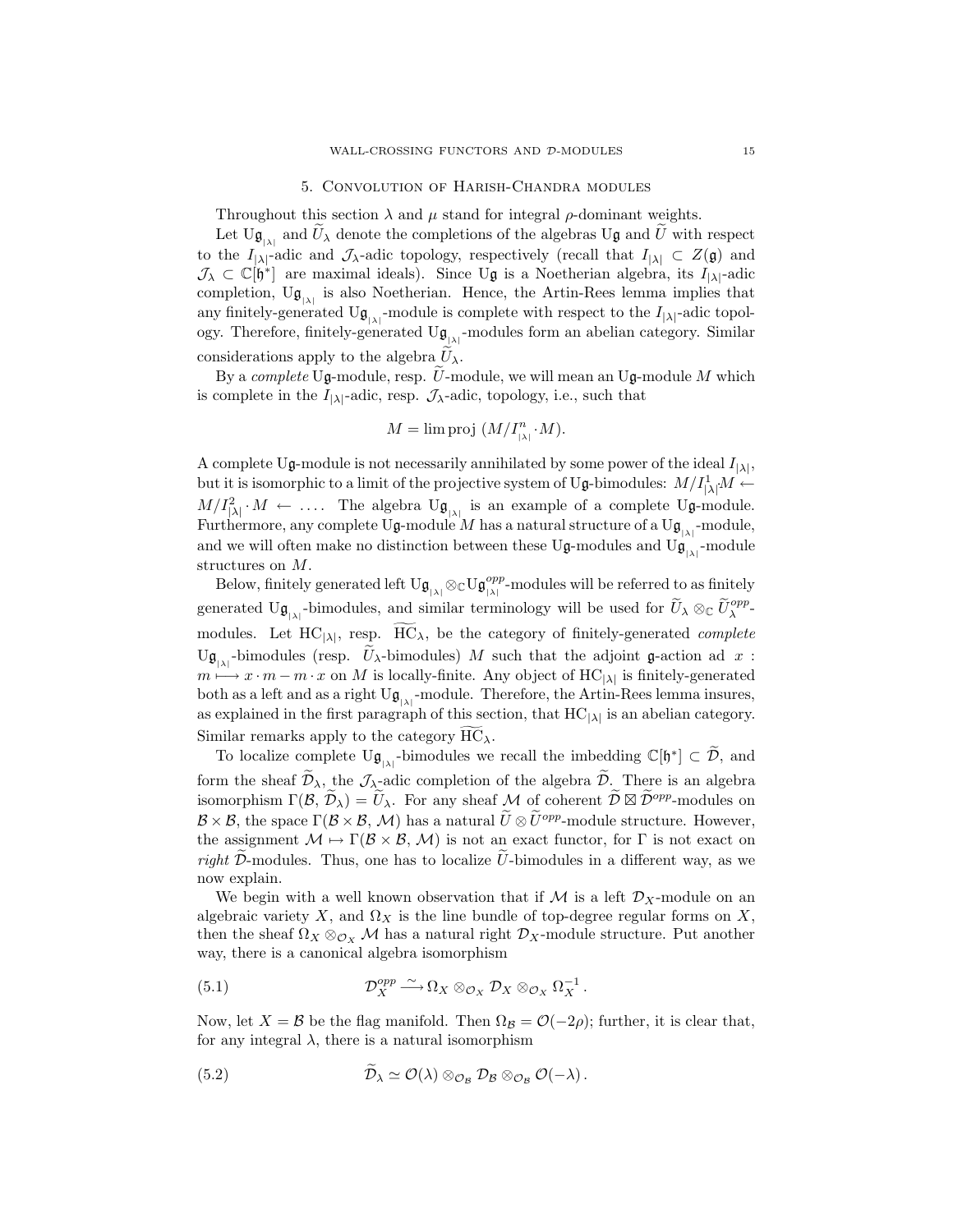*ALEXANDER BEILINSON AND VICTOR GINZBURG*<br> *Formulas* (5.1)−(5.2) yield an isomorphism  $\tilde{D}_{\lambda}^{opp}$   $\stackrel{\sim}{\longrightarrow} \tilde{D}_{-\lambda-2\rho}$ . Taking global sections we get canonical algebra isomorphisms Formulas (5.1)–(5.2) yield an isomorphism  $\widetilde{\mathcal{D}}_{\lambda}^{opp} \xrightarrow{\sim} \widetilde{\mathcal{D}}_{-\lambda-2\rho}$ . Taking we get canonical algebra isomorphisms<br>
(5.3)  $\tau : \widetilde{U}_{\lambda}^{opp} \simeq \Gamma(\mathcal{B}, \widetilde{\mathcal{D}}_{\lambda}^{opp}) \xrightarrow{\sim} \Gamma(\mathcal{B}, \widetilde{\mathcal{D}}_{-\lambda-2\rho}) \simeq$ 

(5.3) 
$$
\tau: \widetilde{U}^{opp}_{\lambda} \simeq \Gamma(\mathcal{B}, \widetilde{\mathcal{D}}^{opp}_{\lambda}) \stackrel{\sim}{\longrightarrow} \Gamma(\mathcal{B}, \widetilde{\mathcal{D}}_{-\lambda-2\rho}) \simeq \widetilde{U}_{-\lambda-2\rho}
$$

It was shown in [BB3, 3.2.1] that isomorphisms (5.3) are obtained by specializing at  $\tilde{U}^{\text{opp}}_{\lambda} \simeq \Gamma(\mathcal{B}, \tilde{\mathcal{D}}^{\text{opp}}_{\lambda}) \longrightarrow \Gamma(\mathcal{B}, \tilde{\mathcal{D}}_{-\lambda-2\rho}) \simeq \tilde{U}_{-\lambda-2\rho}.$ <br>
It was shown in [BB3, 3.2.1] that isomorphisms (5.3) are obtained by specializing at  $\lambda$  a "universal" isomorphism  $\tilde{U}$ result. It was shown in [BB3, 3.2.1] that isomorphisms (5.3) are obtained by specializing at  $\lambda$  a "universal" isomorphism  $\tilde{U}^{opp} \longrightarrow \tilde{U}$ . This way one deduces the following result.<br>**Lemma 5.4.** *(i) There is a principal an* at  $\lambda$  a "universal" isomorphis<br>result.<br>**Lemma 5.4.** *(i) There is a p*<br>*induces the isomorphism*  $\widetilde{U}_{\lambda}^{opp}$ *a principal anti-involution*<br> *a principal anti-involution*<br>  $\widetilde{\nu}_{\lambda}^{opp} \sim \widetilde{U}_{-\lambda-2\rho}$  *of* (5.3).

*(ii)* The anti-involution  $\tau$  *induces anti-involutions*  $\tau_{\mathfrak{g}}$  *and*  $\tau_{\mathfrak{h}}$  *on the subalgebras* **Lemma 5.4.** (i) There is a principal anti-involution  $\tau : \tilde{U} \to \tilde{U}$  that, for any  $\lambda$ , induces the isomorphism  $\tilde{U}_{\lambda}^{opp} \xrightarrow{\sim} \tilde{U}_{-\lambda-2\rho}$  of (5.3).<br>(ii) The anti-involution  $\tau$  induces anti-involutions  $\tau_{$ *generators*  $x \in \mathfrak{g} \subset U\mathfrak{g}$  *and*  $h \in \mathfrak{h} \subset \mathbb{C}[\mathfrak{h}^*]$ *, by the formulas:* 

$$
x \mapsto -x, \quad h \mapsto -h - 2 \cdot \rho(h).
$$

*(iii)* The Harish-Chandra isomorphism  $Z(\mathfrak{g}) \xrightarrow{\sim} \mathbb{C}[\mathfrak{h}^*]^W$  intertwines the restric-<br> *n* of  $\tau$  to  $Z(\mathfrak{g})$  with the restriction of  $\tau$  to  $\mathbb{C}[\mathfrak{h}^*]^W$ *tion of*  $\tau_{\mathfrak{g}}$  *to*  $Z(\mathfrak{g})$  *with the restriction of*  $\tau_{\mathfrak{h}}$  *to*  $\mathbb{C}[\mathfrak{h}^*]^W$ *.*  $x \mapsto -x$ ,  $n \mapsto -n-2 \cdot \rho(n)$ .<br>
(iii) The Harish-Chandra isomorphism  $Z(\mathfrak{g}) \xrightarrow{\sim} \mathbb{C}[\mathfrak{h}^*]^W$  intertwines the restric-<br>
n of  $\tau_{\mathfrak{g}}$  to  $Z(\mathfrak{g})$  with the restriction of  $\tau_{\mathfrak{h}}$  to  $\mathbb{C}[\mathfrak{h}^*]^W$ .

(iii) The Harish-Chandra isomorphism  $Z(\mathfrak{g}) \xrightarrow{\sim} \mathbb{C}[\mathfrak{h}^*]^W$  intertwines the restriction of τ<sub> $\mathfrak{g}$ </sub> to  $Z(\mathfrak{g})$  with the restriction of τ<sub> $\mathfrak{h}$ </sub> to  $\mathbb{C}[\mathfrak{h}^*]^W$ .  $\Box$ <br>Recall next that the Wey *∼* of W. Observe that, for any  $\lambda$ , we have  $w_0(\lambda) - 2\rho = w_0(\lambda + \rho) - \rho = w_0 \cdot \lambda$ .<br>Therefore, composing the automorphism of  $\tilde{U}$  induced by  $w_0$  with isomorphism (5.3) we obtain the following isomorphisms<br>(5.5)  $\Gamma(\mathcal{B}, \$ Recall next that the Weyl group W acts on  $\tilde{U}$  and the action of  $w \in W$  induces an isomorphism of completed algebras  $w : \tilde{U}_{w \cdot \mu} \xrightarrow{\sim} \tilde{U}_{\mu}$ . Let  $w_0$  be the longest element of W. Observe that, for any  $\lambda$ , (5.3) we obtain the following isomorphisms

Therefore, composing the automorphism of *U* induced by *w*<sub>0</sub> with isomorphism  
(5.3) we obtain the following isomorphisms  
(5.5) 
$$
\Gamma(\mathcal{B}, \widetilde{\mathcal{D}}_{-w_0(\lambda)}) \xrightarrow{\sim} \widetilde{U}_{-w_0(\lambda)} \xrightarrow{\tau} \widetilde{U}_{w_0(\lambda)-2\rho}^{opp} = \widetilde{U}_{w_0}^{opp} \xrightarrow{w_0} \widetilde{U}_{\lambda}^{opp}.
$$
Thus, for any  $\widetilde{\mathcal{D}}_{-w_0(\lambda)}$ -module *N*, the space Γ(*B*, *N*) acquires, via (5.5) a natural

(5.5)  $\Gamma(\mathcal{B}, \widetilde{\mathcal{D}}_{-w_0(\lambda)}) \xrightarrow{\sim} \widetilde{U}_{-w_0(\lambda)} \xrightarrow{\tau} \widetilde{U}_{w_0(\lambda)-2\rho}^{\text{opp}} = \widetilde{U}_{w_0,\lambda}^{\text{opp}} \xrightarrow{\omega} \widetilde{U}_{\lambda}^{\text{opp}}.$ <br>Thus, for any  $\widetilde{\mathcal{D}}_{-w_0(\lambda)}$ -module  $\mathcal{N}$ , the space  $\Gamma(\mathcal{B}, \mathcal{N})$  acquires, via ( (5.5)  $\Gamma(\mathcal{B}, \mathcal{D}_{-w_0(\lambda)}) \longrightarrow U_{-w_0(\lambda)} \simeq U_{w_0(\lambda)-2\rho}^{opp} = U_{w_0(\lambda)}^{opp} \stackrel{\sim}{\simeq} U_{\lambda}^{opp}.$ <br>Thus, for any  $\widetilde{\mathcal{D}}_{-w_0(\lambda)}$ -module  $\mathcal{N}$ , the space  $\Gamma(\mathcal{B}, \mathcal{N})$  acquires, via (5.5) a natural right  $\widetilde{U}_{\lambda}$ -mo bimodules. Since both  $\lambda$  and  $-w_0(\lambda)$  are  $\rho$ -dominant weights, this functor is exact, by Theorem 2.2. It will be denoted by  $\Gamma^{\diamondsuit}$  in the future.

Next, recall that a *D*-module *M* on  $\mathcal{B} \times \mathcal{B}$  is said to be *G*-equivariant if *M* is a G-equivariant sheaf of  $\mathcal{O}_{\mathcal{B}\times\mathcal{B}}$ -modules and the differential of the G-action coincides with the  $g$ -action on  $M$  arising from the  $D$ -module structure via the imbedding by Theorem 2.2. It will be denoted by  $\Gamma^{\vee}$  in the future.<br>
Next, recall that a  $\mathcal{D}$ -module  $\mathcal{M}$  on  $\mathcal{B} \times \mathcal{B}$  is said to be  $G$ -equivariant if  $\mathcal{M}$  is a<br>  $G$ -equivariant sheaf of  $\mathcal{O}_{\mathcal{B} \times \mathcal{$ *D*equivariant sheaf of  $\mathcal{O}_{\mathcal{B}\times\mathcal{B}}$ -modules and the differential of the *G*-action coincides with the **g**-action on *M* arising from the *D*-module structure via the imbedding  $\mathfrak{g} \hookrightarrow \widetilde{\mathcal{D}}_{\lambda} \boxtimes \widetilde{\mathcal$ with the g-action on *M* arising from the *D*-module structure via the imbedding  $\mathfrak{g} \hookrightarrow \widetilde{\mathcal{D}}_{\lambda} \boxtimes \widetilde{\mathcal{D}}_{-w_0(\lambda)}$ . Let  $\mathcal{HC}_{\lambda}$  be the category of sheaves of complete coherent  $\widetilde{\mathcal{D}}_{\lambda} \boxtimes \widetilde{\mathcal{D$ Γ( $\beta \times \beta$ , *M*) is locally-finite because of the *G*-equivariance of *M*. Thus, Γ<sup> $\diamond$ </sup>(*M*) be- $\widetilde{\mathcal{D}}_{\lambda} \boxtimes \widetilde{\mathcal{D}}_{-w_0(\lambda)}$ -modules on  $\mathcal{B} \times \mathcal{B}$  that are *G*-equivariant with respect to the diagonal *G*-action on  $\mathcal{B} \times \mathcal{B}$ . For any  $\mathcal{M} \in \mathcal{HC}_{\lambda}$ , the adjoint **g**-action on the  $\widetilde{U}_{\lambda$ of categories provided  $\lambda$  is regular (Theorem 2.2).

Given an algebra  $A$ , resp. algebras  $A$  and  $B$ , we write  $A$ -Mod for the category of left A-modules, resp. Mod-A or A-Mod-B for the category of right  $A$ modules, or left  $A \boxtimes B^{opp}$ -modules (=  $A - B$ -bimodules). We form the bounded derived categories provided  $\lambda$  is regular (Theorem 2.2).<br>Given an algebra A, resp. algebras A and B, we write A-Mod for the category of left A-modules, resp. Mod-A or A-Mod-B for the category of right A-modules, or left Given an algebra  $A$ , resp. algebras  $A$  and  $B$ , we write  $A$ -Mod for the category of left  $A$ -modules, resp. Mod- $A$  or  $A$ -Mod- $B$  for the category of right  $A$ -modules, or left  $A \boxtimes B^{opp}$ -modules  $(= A - B$ -bimodules). W modules, or left  $A \boxtimes B^{opp}$ -modules  $(= A - B$ -bimodules). We form the bounded<br>derived categories  $D^b(\widetilde{U}_\lambda\text{-Mod})$ ,  $D^b(\widetilde{U}_\lambda\text{-Mod}\text{-}\widetilde{U}_\mu)$ , and  $D^b(\widetilde{D}_\lambda \boxtimes \widetilde{D}_\mu\text{-Mod})$ . Let<br> $\mathbb{DMod}_\lambda(\widetilde{U})$ ,  $\widetilde{\mathbb{D}$ derived categories  $D^b(\widetilde{U}_{\lambda} \text{-Mod})$ ,  $D^b(\widetilde{U}_{\lambda} \text{-Mod}\text{-}\widetilde{U}_{\mu})$ , and  $D^b(\widetilde{\mathcal{D}}_{\lambda} \boxtimes \widetilde{\mathcal{D}}_{\mu} \text{-Mod})$ . Let  $\mathbb{D}Mod_{\lambda}(\widetilde{U})$ ,  $\widetilde{\text{DHC}}_{\lambda}$ , and  $\mathbb{D}^b(\mathcal{C}_{\lambda}$  be the full triangulated subcat and  $H\mathcal{C}_\lambda$ ). The functor  $\Gamma^\diamondsuit$  has a natural extension to a derived functor  $R\Gamma^\diamondsuit$ :  $\mathbb{D}Mod_{\lambda}(\tilde{U})$ ,  $\mathbb{D}HC_{\lambda}$ , and  $\mathbb{D}\mathcal{H}\mathcal{C}_{\lambda}$  be the full triangulated subcategories of the categories  $D^b(\tilde{U} \text{-Mod})$ , (resp.  $D^b(\tilde{U}_{\lambda} \text{-Mod}\tilde{U}_{\lambda})$ , and  $D^b(\tilde{\mathcal{D}}_{\lambda} \boxtimes \tilde{\mathcal{D}}_{-w_0(\lambda)}\text{-Mod})$ )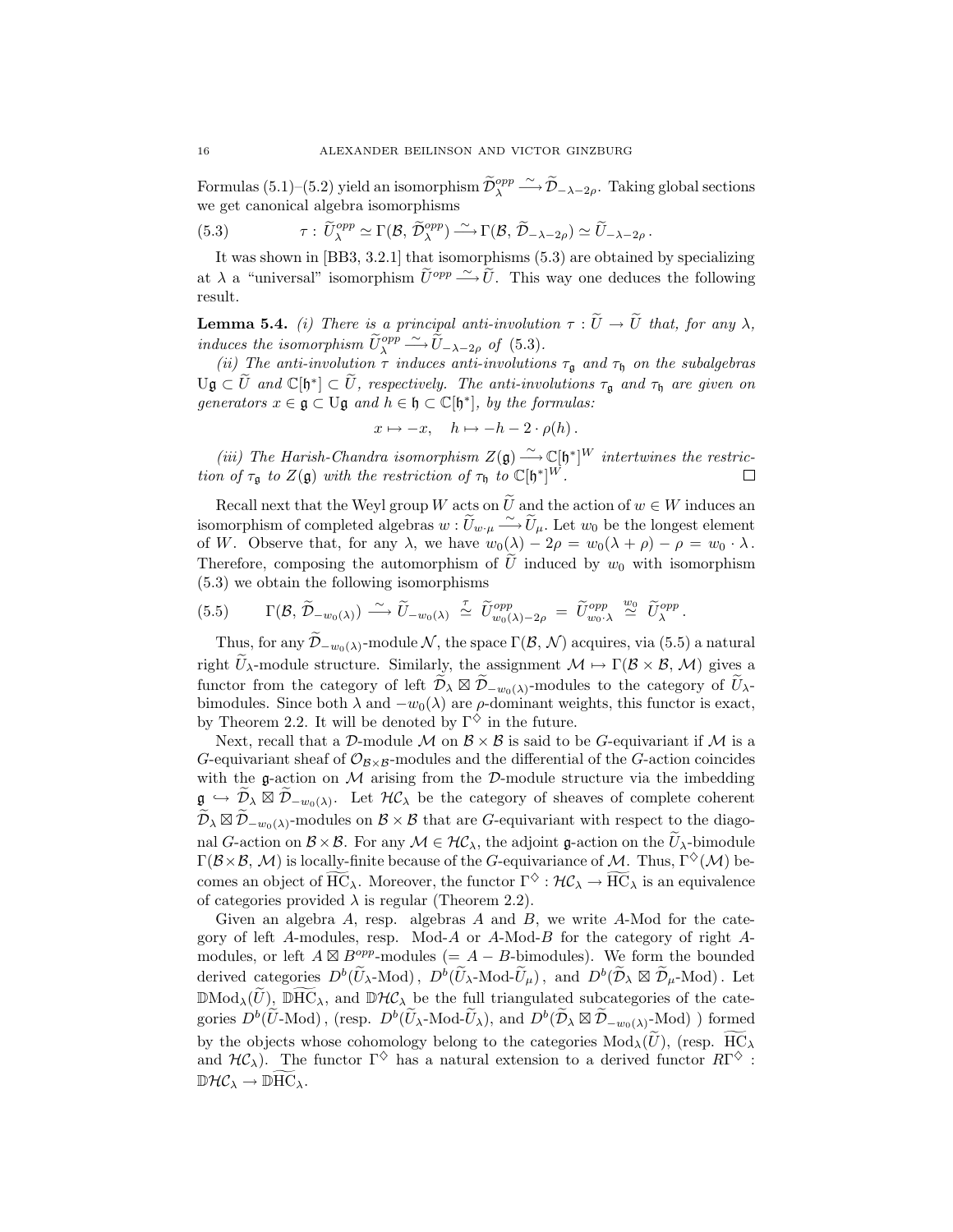We now introduce certain convolution functors on our categories. First, define a functor  $D^b(\widetilde{U}_{\lambda} \text{-Mod-}\widetilde{U}_{\mu}) \times D^b(\widetilde{U}_{\mu} \text{-Mod-}\widetilde{U}_{\nu}) \longrightarrow D^b(\widetilde{U}_{\lambda} \text{-Mod-}\widetilde{U}_{\nu})$  by the formula  $M \star N = M \stackrel{L}{\otimes}$ *U*<sub> $\tilde{U}_{\lambda}$ -Mod- $\tilde{U}_{\mu}$   $\times$  *D*<sup>*b*</sup>( $\tilde{U}_{\mu}$ -Mod- $\tilde{U}_{\nu}$ )  $\longrightarrow$  *D*<sup>*b*</sup>( $\tilde{U}_{\lambda}$ -Mod- $\tilde{U}_{\nu}$ ) by the formula  $\mathcal{L}$ <br> $\otimes_{\tilde{U}_{\mu}} N$ . It is easy to verify that the functor so defined restricts to</sub> functor  $P^o(U_\mu\text{-Mod-}U_\nu) \longrightarrow P^o(U;$ <br>easy to verify that the functors<br> $\star: \mathbb{D} \widetilde{\text{HC}}_\lambda \times \mathbb{D} \widetilde{\text{HC}}_\lambda \rightarrow \mathbb{D} \widetilde{\text{HC}}_\lambda.$  $\star N = M \otimes_{\widetilde{U}_{\mu}} N$ . It is easy to verify that the functor so defined restricts to a<br>nctor<br> $\star : \mathbb{D} \widetilde{HC}_{\lambda} \times \mathbb{D} \widetilde{HC}_{\lambda} \to \mathbb{D} \widetilde{HC}_{\lambda}$ .<br>Observe next that one may regard any object  $A \in Mod_{\lambda}(\widetilde{U})$  as an

$$
\star: \ \widehat{\mathbb{D}HC}_{\lambda} \times \widehat{\mathbb{D}HC}_{\lambda} \to \widehat{\mathbb{D}HC}_{\lambda} .
$$

 $\star: \mathbb{D} \widetilde{HC}_{\lambda} \times \mathbb{D} \widetilde{HC}_{\lambda} \to \mathbb{D} \widetilde{HC}_{\lambda}$ .<br>
Observe next that one may regard any object  $A \in Mod_{\lambda}(\widetilde{U})$  as an  $\widetilde{U}_{\lambda}$ -module<br>
on which  $\widetilde{U}_{\lambda}$  acts through a certain quotient  $\widetilde{U}_{\lambda}/\mathcal{J}_{\$  $\star: \ \mathbb{D}HC_{\lambda} \times \mathbb{D}HC_{\lambda} \to \mathbb{D}HC_{\lambda}$ .<br>Observe next that one may regard any object  $A \in Mod_{\lambda}(\widetilde{U})$  as an  $\widetilde{U}_{\lambda}$ -module<br>on which  $\widetilde{U}_{\lambda}$  acts through a certain quotient  $\widetilde{U}_{\lambda}/\mathcal{J}_{\lambda}^{n} \cdot \widetilde{U}_{\lambda$ by some power of the ideal  $\mathcal{J}_{\lambda}$ , then a similar vanishing holds for the cohomology on which  $\widetilde{U}_{\lambda}$  acts through a certain quotient  $\widetilde{U}_{\lambda}/\mathcal{J}_{\lambda}^{n} \cdot \widetilde{U}_{\lambda}$ . Furthermore, given  $M \in \mathbb{D} \widetilde{HC}_{\lambda}$ , one verifies that if all the cohomology of an object  $A \in \mathbb{D} \text{Mod}_{\lambda}(\widetilde{U})$  are kil by the formula  $M, A \mapsto M * A = M \overset{L}{\otimes}$ *N*epy of an object  $A \in \mathbb{D}Mod_{\lambda}(\widetilde{U})$  are killed<br>milar vanishing holds for the cohomology<br>netor  $\mathbb{D} \widetilde{HC}_{\lambda} \times \mathbb{D} Mod_{\lambda}(\widetilde{U}) \to \mathbb{D} Mod_{\lambda}(\widetilde{U})$ <br> $\overset{L}{\otimes}_{\widetilde{U}_{\lambda}} A$ . For any  $M, N, L \in \mathbb{D} \widetilde{HC}_{\lambda}$ , by some power of the ideal  $\mathcal{J}_{\lambda}$ , then a similar vanishing holds for the coh<br>of  $M \star A$ . This allows us to define a functor  $\mathbb{D} \overline{HC}_{\lambda} \times \mathbb{D} \text{Mod}_{\lambda}(\widetilde{U}) \to \mathbb{D} \text{N}$ <br>by the formula  $M, A \mapsto M \star A = M \overset{L}{\otimes}_{$ 

$$
(M \star N) \star L \simeq M \star (N \star L)
$$
 and  $M \star (N \star A) \simeq (M \star N) \star A$ .

To define analogous functors on  $D$ -modules we introduce the projections  $p_{ij}: \mathcal{B} \times$  $\mathcal{B} \times \mathcal{B} \to \mathcal{B} \times \mathcal{B}$ , and  $p_i : \mathcal{B} \times \mathcal{B} \times \mathcal{B} \to \mathcal{B}$ ,  $i, j \in \{1, 2, 3\}$ , along the factors not named. Let  $p_{ij}^*$ ,  $p_i^*$  stand for the corresponding inverse image functors in the category of  $\mathcal{O}$ -*Sheaves* Given a triple of weights (*λ*,  $\mu$ , *v*), and two objects *R*  $\times$  *B*  $\times$  *B*, *n*<sup>3</sup>  $\times$  *B*, *n*<sup>3</sup>  $\times$  *B*, *n*<sup>3</sup>  $\times$  *B*, *n*<sup>3</sup>  $\times$  *B*, *n*<sup>3</sup>  $\times$  *B*, *n*<sup>3</sup>  $\times$  *B*, *n*<sup>3</sup>  $\times$  *B*, *n*<sup>3</sup>  $\t$  $\log p_{ij} : \mathcal{B} \times$ <br>ot named.<br>gory of  $\mathcal{O}_j$ -Mod),  $B \times B \to B \times B$ , and  $p_i : B \times B \to B$ ,  $i, j \in \{1, 2, 3\}$ , along the factors not named.<br>Let  $p_{ij}^*$ ,  $p_i^*$  stand for the corresponding inverse image functors in the category of  $\mathcal{O}$ -<br>*sheaves*. Given a triple of weights  $(\$ the formula: %, and two<br>an object<br> $\sum_{12}^{L} M \bigotimes^L$ 

the formula:  
(5.6) 
$$
\mathcal{M} * \mathcal{N} := (Rp_{13}) \cdot (p_{12}^* \mathcal{M} \bigotimes_{p_2^* \tilde{\mathcal{D}}_{\mu}} p_{23}^* \mathcal{N}),
$$

where  $(Rp_{13})$ , stands for the sheaf-theoretic derived direct image. It is easy to verify that (5.6) restricts to a functor  $* : \mathbb{D}H\mathcal{C}_{\lambda} \times \mathbb{D}H\mathcal{C}_{\lambda} \to \mathbb{D}H\mathcal{C}_{\lambda}$ . *∗*  $P_2P_4P_4$ <br>*∗* :  $D_4P_5P_6$  direct image. It is e<br>*verify* that (5.6) restricts to a functor  $* : \mathbb{D}\mathcal{H}\mathcal{C}_\lambda \times \mathbb{D}\mathcal{H}\mathcal{C}_\lambda \to \mathbb{D}\mathcal{H}\mathcal{C}_\lambda$ .<br>Using the two projections  $\text{pr}_i : \mathcal{B} \times \mathcal{B} \to \mathcal{B}$ ,

Using the two projections  $pr_i : \mathcal{B} \times \mathcal{B} \to \mathcal{B}$ , one also defines a convolution-functor  $\mathcal{D}^b(\widetilde{\mathcal{D}}_\lambda \boxtimes \widetilde{\mathcal{D}}_\mu\text{-Mod}) \times D^b(\widetilde{\mathcal{D}}_{-\mu-2\rho}\text{-Mod}) \longrightarrow D^b(\widetilde{\mathcal{D}}_{\lambda}\text{-Mod})$  by the formula<br> $\mathcal{M} * \mathcal{A} := (Rpr_1)_\bullet (\mathcal{M} \otimes_{\text{pr}_2^*\widetilde{\mathcal{D}}_{\mu}} \text{pr}_2^*\mathcal{A}).$ <br>This convolution restricts to a functor  $* : \$ 

$$
\mathcal{M} * \mathcal{A} := (Rpr_1)_\bullet \left( \mathcal{M} \stackrel{L}{\otimes}_{pr_2^* \widetilde{\mathcal{D}}_\mu} pr_2^* \mathcal{A} \right).
$$

The following observation will be useful for us in the next section. *Remark* 5.7*.* Any object  $M \in \mathbb{D} \widetilde{HC}_{\lambda}$  is completely determined by the corresponding *Remark* 5.7*.* Any object  $M \in \mathbb{D} \widetilde{HC}_{\lambda}$  is completely determined by the corresponding

convolution functor *Remark* 5.7. Any object  $M \in \mathbb{D}HC_\lambda$  is completely determined by the corresponding Remark 5.7. Any object  $M \in \mathbb{D} \mathbb{H} \mathbb{C}_{\lambda}$  is completely determined by the corresponding<br>convolution functor<br> $M \star : \mathbb{D} \mathbb{M} \text{od}_{\lambda}(\widetilde{U}) \to \mathbb{D} \mathbb{M} \text{od}_{\lambda}(\widetilde{U}), \quad A \mapsto M \star A$ .<br>To see this, we first have to e

$$
M\star\,:\; \mathbb{D}\mathrm{Mod}_{\lambda}(\widetilde{U})\to \mathbb{D}\mathrm{Mod}_{\lambda}(\widetilde{U}),\quad A\mapsto M\star A\,.
$$

 $M\star : \mathbb{DMod}_{\lambda}(\widetilde{U}) \to \mathbb{DMod}_{\lambda}(\widetilde{U}), \quad A \mapsto M \star A.$ <br>To see this, we first have to enlarge the category  $Mod_{\lambda}(\widetilde{U})$  by adjoining all  $\widetilde{U}_{\lambda}$ -modules which are complete in the *J*<sub> $\lambda$ </sub>-adic topology. Write  $\widehat{Mod$  $M \star : \mathbb{D} \text{Mod}_{\lambda}(U) \to \mathbb{D} \text{Mod}_{\lambda}(U), \quad A \mapsto M \star A.$ <br>To see this, we first have to enlarge the category  $\text{Mod}_{\lambda}(\widetilde{U})$  by adjoining all  $\widetilde{U}_{\lambda}$ -<br>modules which are complete in the  $\mathcal{J}_{\lambda}$ -adic topology. Write  $\$ To see this, we first have to enlarge the category  $Mod_{\lambda}(\widetilde{U})$  by adjoining all  $\widetilde{U}_{\lambda}$ -modules which are complete in the  $\mathcal{J}_{\lambda}$ -adic topology. Write  $\widehat{Mod}_{\lambda}(\widetilde{U})$  for the latter category, and  $\widehat{Mod}_{\lambda}$ modules which are complete in the  $\mathcal{J}_{\lambda}$ -adic topology. Write  $\widehat{Mod}_{\lambda}(\widetilde{U})$  for the latter category, and  $\widehat{Mod}_{\lambda}(\widetilde{U})$  for the corresponding derived category enlargement of egory, and  $\widehat{\mathbb{D}Mod}_{\lambda}(\widetilde{U})$  for the corresponding derived category enloted  $Mod_{\lambda}(\widetilde{U})$ . The functor  $M \star (\cdot)$  is continuous in the  $\mathcal{J}_{\lambda}$ -adic top tends uniquely to a well defined functor  $M \star : \widehat{\mathbb{D}Mod}_{\lambda}$  $\mathbb{D} \text{Mod}_{\lambda}(U)$ . The functor  $M \star (\cdot)$  is continuous in the  $\mathcal{J}_{\lambda}$ -adic top extends uniquely to a well defined functor  $M \star : \mathbb{D} \widehat{\text{Mod}}_{\lambda}(\widetilde{U}) \longrightarrow \mathbb{D} \widehat{\text{Mod}}_{\lambda}(\widetilde{U})$ . Observe that  $\widetilde{U}_{\lambda} \in \widehat{\text{Mod}}_{$  $\sim$  corresponding acts

(5.8) 
$$
M = M \star \widetilde{U}_{\lambda} = \lim_{\substack{\longleftarrow \\ n}} \left( M \star (\widetilde{U}/\mathcal{J}_{\lambda}^n \cdot \widetilde{U}) \right), \quad \forall M \in \mathbb{D} \widetilde{HC}_{\lambda}.
$$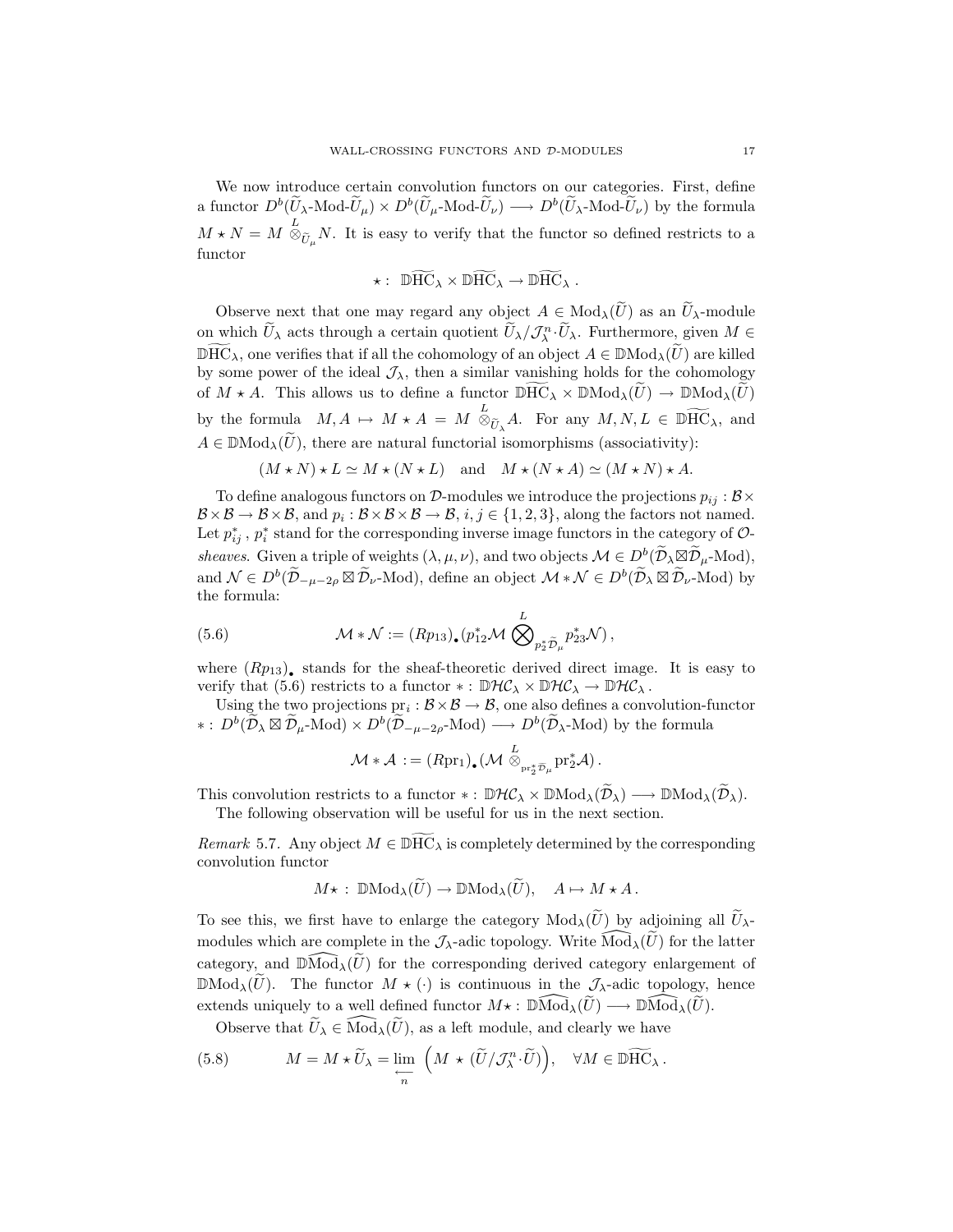Further, notice that multiplication by  $u \in \tilde{U}$  on the right gives an endomorphism **of** the left module  $\tilde{U}/\mathcal{J}_{\lambda}^{n} \cdot \tilde{U}$ , hence induces by functoriality a right  $\tilde{U}_{\lambda}$ -action on on MEXANDER BEILINSON AND VICTOR GINZBURG<br>
Further, notice that multiplication by  $u \in \tilde{U}$  on the right gives an endomorphism<br>
of the left module  $\tilde{U}/\mathcal{J}_{\lambda}^{n} \cdot \tilde{U}$ , hence induces by functoriality a right  $\tilde{U$ Further, notice<br>of the left mod<br> $M \star (\widetilde{U}/\mathcal{J}_{\lambda}^{n} \cdot \widetilde{U})$ <br>a  $\widetilde{U}_{\lambda}$ -bimodule. 口

Let  $\mathcal{D}(T)$  be the algebra of globally-defined regular differential operators on the torus T. View  $S\mathfrak{h} \simeq \mathbb{C}[\mathfrak{h}^*]$  as the subalgebra of  $\mathcal{D}(T)$  consisting of T-invariant differential operators. For each integer  $n = 1, 2, \ldots$ , define the  $\mathcal{D}(T)$ -module  $\mathcal{E}^n =$  $\mathcal{D}(T)/\mathcal{D}(T) \cdot \mathcal{J}_0^n$  where  $\mathcal{J}_0$  denotes the augmentation ideal in  $\mathbb{C}[\mathfrak{h}^*]$ . Then,  $\mathcal{E}^n$  gives rise to a sheaf of regular holonomic  $\mathcal{D}_n$  modules on  $T$  with unipotent monodromy rise to a sheaf of regular holonomic *D*-modules on T with unipotent monodromy, for T is an affine variety. These *D*-modules form a natural projective system:  $\mathcal{E}^1 \leftarrow \mathcal{E}^2 \leftarrow \dots$  $T)/\mathcal{D}(T) \cdot \mathcal{J}_0^n$  where  $\mathcal{J}_0$  denotes the augmentation ideal in  $\mathbb{C}[\mathfrak{h}^*]$ . Then,  $\mathcal{E}^n$  gives e to a sheaf of regular holonomic  $\mathcal{D}$ -modules on  $T$  with unipotent monodromy,  $T$  is an affine vari rise to a sheat of regular holonomic *D*-modules on *I* with unipotent monodromy,<br>for *T* is an affine variety. These *D*-modules form a natural projective system:<br> $\mathcal{E}^1 \leftarrow \mathcal{E}^2 \leftarrow \dots$ .<br>Now, let  $\mathbb{O}$  be the uniq

for  $I$  is an affine variety. These *D*-modules form a natural projective system:<br>  $\mathcal{E}^1 \leftarrow \mathcal{E}^2 \leftarrow \dots$ <br>
Now, let  $\mathbb{O}$  be the unique open *G*-orbit in  $\mathcal{B} \times \mathcal{B}$ ,  $\mathbb{O} := \pi^{-1}(\mathbb{O})$  the inverse image<br>
of ed<br>D,<br>Õ

to the Bruhat decomposition. Thus, we have a diagram:  
 
$$
\begin{array}{cc}\n\widetilde{\mathbb{O}} \\
(5.9.1) \\
\end{array}
$$
\n
$$
T = G \backslash \widetilde{\mathbb{O}} \qquad \begin{array}{cc}\n\mu \nearrow \\
\widetilde{\mathbb{O}} \\
\end{array}
$$

9.1)<br>  $T = G \setminus \widetilde{\mathbb{O}}$   $\mathbb{O}$ <br>
For each  $n = 1, 2, ...$ , define a  $\mathcal{D}_{\widetilde{\mathcal{B}} \times \widetilde{\mathcal{B}}}$ -module of "multivalued functions" on  $\subset \widetilde{\mathcal{B}} \times \widetilde{\mathcal{B}}$  by  $\mathcal{O}_*^n = j_*(\mu^* \mathcal{E}^n)$ . The sheaf  $\pi_* \widetilde{\mathcal{O}}_*^n$ (5.9.1)<br>For each  $n = 1$ ,<br> $\widetilde{\mathbb{O}} \subset \widetilde{\mathcal{B}} \times \widetilde{\mathcal{B}}$  by  $\mathcal{O}_*^n$ structure. For any weight  $\mu \in \mathfrak{h}^*$ , we set  $\mathcal{D}_{\mathcal{L}}$  a module of "multi  $\alpha$  *D*<sub> $\tilde{B} \times \tilde{B}$ <sup>-</sup>modu</sup>, we set<br>  $(\tilde{D}_{\mu} \boxtimes \tilde{D}_{-w_0(\mu)})$ </sub>

(5.9.2) 
$$
\mathcal{R}_{\mu} := \lim_{\substack{\longleftarrow \\ n}} \left( (\widetilde{\mathcal{D}}_{\mu} \boxtimes \widetilde{\mathcal{D}}_{-w_0(\mu)}) \bigotimes_{\widetilde{\mathcal{D}} \boxtimes \widetilde{\mathcal{D}}} \pi_{\bullet} \mathcal{O}_{*}^{n} \right).
$$

We have  $\mathcal{R}_{\mu} \in \mathcal{HC}_{\mu}$ . The module  $\mathcal{R}_{\mu}$  has the following local description. Locally on (5.9.2)  $\mathcal{R}_{\mu} := \lim_{\substack{\longleftarrow \\ n}} \left( (\widetilde{\mathcal{D}}_{\mu} \boxtimes \widetilde{\mathcal{D}}_{-w_0(\mu)}) \bigotimes_{\widetilde{\mathcal{D}} \boxtimes \widetilde{\mathcal{D}}} \pi_{\bullet} \mathcal{O}_{*}^n \right).$ <br>We have  $\mathcal{R}_{\mu} \in \mathcal{HC}_{\mu}$ . The module  $\mathcal{R}_{\mu}$  has the following local description. Locally on one can write We have  $\mathcal{R}_{\mu} \in \mathcal{HC}_{\mu}$ . The module  $\mathcal{R}_{\mu}$  has the following local description. Locally o<br>  $\beta$ , one can trivialize the projection  $\pi : \widetilde{\mathcal{B}} \times \widetilde{\mathcal{B}} \to \mathcal{B} \times \mathcal{B}$ . Using such a trivialization<br>  $\widet$ 

$$
\widetilde{\mathcal{B}}\times\widetilde{\mathcal{B}}\cong\mathcal{B}\times\mathcal{B}\times T\times T\quad\text{and}\quad\widetilde{\mathcal{D}}_{\mu}\boxtimes\widetilde{\mathcal{D}}_{-w_0(\mu)}\cong\widetilde{\mathcal{D}}_{\mathcal{B}\times\mathcal{B}}\otimes\mathbb{C}[\mathfrak{h}^*]_{\mu}\otimes\mathbb{C}[\mathfrak{h}^*]_{-w_0(\mu)},
$$

where  $\mathbb{C}[\mathfrak{h}^*]_\mu$  denotes the  $\mathcal{J}_\mu$ -adic completion of  $\mathbb{C}[\mathfrak{h}^*]$ . Accordingly, locally on  $\mathbb{O}$ ,  $\widetilde{\mathcal{B}} \times \widetilde{\mathcal{B}} \cong \mathcal{B} \times \mathcal{B} \times T \times T$  and  $\widetilde{\mathcal{D}}_{\mu} \boxtimes \widetilde{\mathcal{D}}_{-w_0(\mu)} \cong \widetilde{\mathcal{D}}_{\mathcal{B} \times \mathcal{B}} \otimes \mathbb{C}[\mathfrak{h}^*]_{\mu} \otimes \mathbb{C}[\mathfrak{h}^*]_{-w_0(\mu)},$ <br>where  $\mathbb{C}[\mathfrak{h}^*]_{\mu}$  denotes the  $\mathcal{J}_{\mu}$ viewed as an element of  $\tilde{\mathcal{D}}_{\mu} \boxtimes \tilde{\mathcal{D}}_{-w_0(\mu)}$  via the local factorization above, acts on  $\mathcal{R}_{\mu} = \mathcal{O}_{\mathfrak{O}} \otimes \mathbb{C}[\mathfrak{h}^*]_{\mu}$  as multiplication by  $1 \otimes a_1 \cdot w_0(\tau(a_2))$ ; see (5.3) for the meaning of  $\tau(a_2)$ of  $\tau(a_2)$ . viewed as an element of  $\mathcal{D}_{\mu} \boxtimes \mathcal{D}_{-w_0(\mu)}$  vi<br>  $\mathcal{R}_{\mu} = \mathcal{O}_{\text{o}} \otimes \mathbb{C}[\mathfrak{h}^*]_{\mu}$  as multiplication by  $1 \otimes$ <br>
of  $\tau(a_2)$ .<br>
We now define convolution functors  $\mathbb{I}$ <br>  $\mathbb{DMod}_{\lambda}(\widetilde{D}) \to \mathbb{DMod}_{\lambda}(\$ 

We now define convolution functors  $\mathbb{D}H\mathcal{C}_\lambda \times \mathbb{D}H\mathcal{C}_\lambda \to \mathbb{D}H\mathcal{C}_\lambda$  and  $\mathbb{D}H\mathcal{C}_\lambda \times$  $\mathbb{D}Mod_{\lambda}(\tilde{D}) \to \mathbb{D}Mod_{\lambda}(\tilde{D})$  by the formula:<br>  $(\tilde{D}M) \longrightarrow \mathbb{D}Mod_{\lambda}(\tilde{D})$  by the formula:<br>  $\mathcal{M} * \mathcal{N} = \mathcal{M} * \mathcal{R}_{w_0(\lambda) - 2\rho} * \mathcal{N}$ ,<br>
where  $\mathcal{M} \in \mathbb{D} \mathcal{H} \mathcal{C}_{\lambda}$  and  $\mathcal{N}$  is an object of

(5.10) 
$$
\mathcal{M} \star \mathcal{N} = \mathcal{M} * \mathcal{R}_{w_0(\lambda) - 2\rho} * \mathcal{N},
$$

unlike the  $\star$ -convolution in (5.10), the *\**-convolution,  $\mathcal{M} * \mathcal{N}$ , without the middle factor  $\mathcal{R}_{w_0(\lambda)-2\rho}$  is undefined, for the corresponding parameters  $\lambda, \mu, \nu$  in (5.6) do not match in the right way. unlike the  $\star$ -convolution in (5.10), the  $\ast$ -convolution,  $\mathcal{M} \ast \mathcal{N}$ , we factor  $\mathcal{R}_{w_0(\lambda)-2\rho}$  is undefined, for the corresponding parameters not match in the right way.<br>It turns out that the convolution (5.1

It turns out that the convolution (5.10) on *D*-modules corresponds to the alge-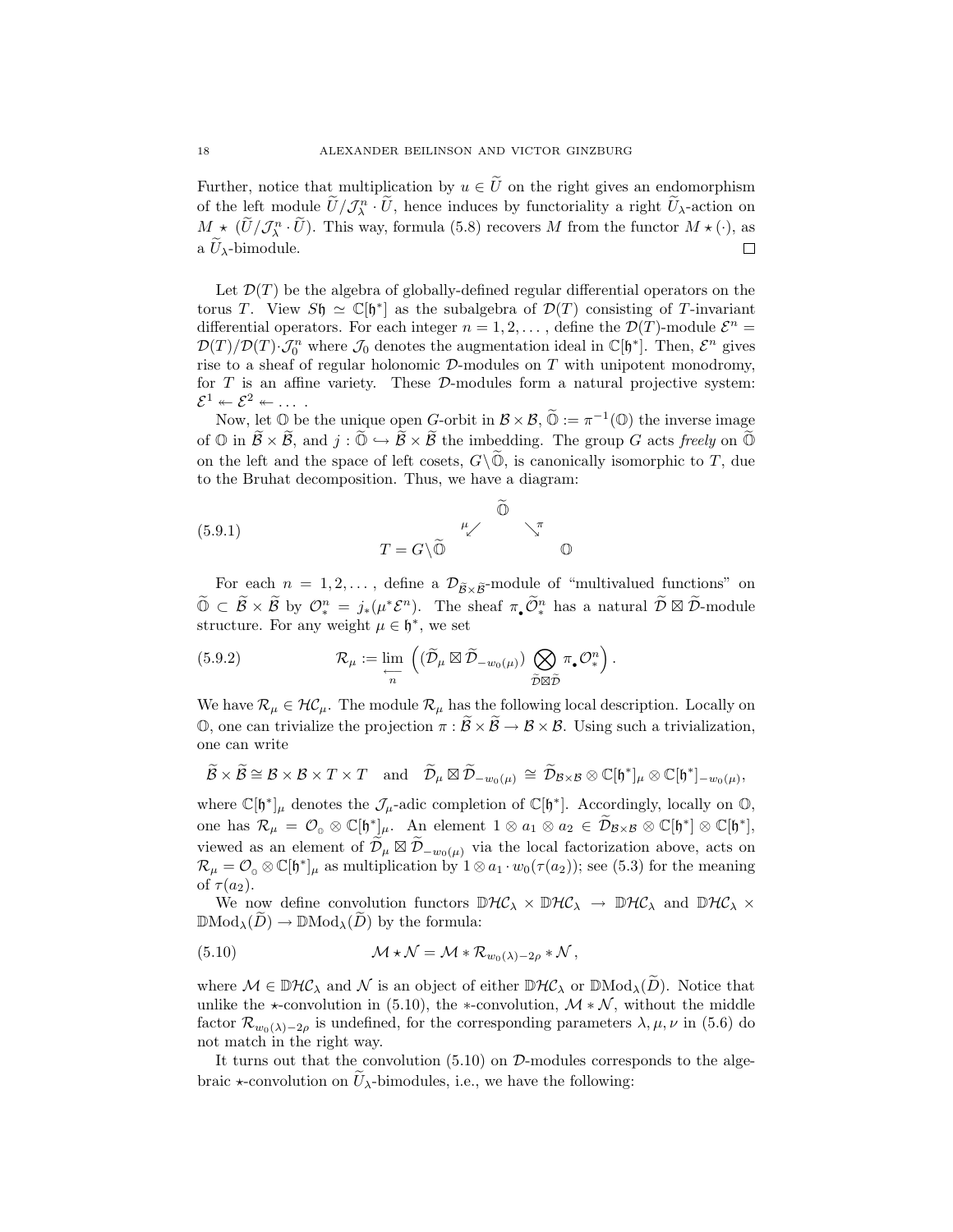**Proposition 5.11.** For any  $M \in \mathbb{D}\mathcal{HC}_\lambda$  and  $\mathcal{N} \in \mathbb{D}\mathcal{HC}_\lambda$ , resp.  $\mathcal{N} \in \mathbb{D}\text{Mod}_\lambda(U)$ *, there is a natural isomorphism*

 $R\Gamma^{\diamond}(M \star \mathcal{N}) \simeq R\Gamma^{\diamond}(M) \star R\Gamma^{\diamond}(N)$ , *resp.*  $R\Gamma(M \star \mathcal{N}) \simeq R\Gamma(M) \star R\Gamma(N)$ . *Proof.* We have J.

Proof. We have  
\n
$$
R\Gamma(\mathcal{M} * \mathcal{N}) = R\Gamma(\mathcal{M} * \mathcal{R}_{w_0(\lambda) - 2\rho} * \mathcal{N})
$$
\n
$$
(5.12) = R\Gamma(\mathcal{M} * \mathcal{R}_{w_0(\lambda) - 2\rho}) \bigotimes_{\tilde{U}_{\lambda}}^{L} R\Gamma(\mathcal{N}),
$$

where in the second isomorphism we have that  $\Gamma(\mathcal{B}, \tilde{\mathcal{D}}_{\lambda}) = \tilde{U}_{\lambda}$  and that the isomor-(5.12)  $= R\Gamma\left(\mathcal{M} * \mathcal{R}_{w_0(\lambda)-2\rho}\right) \bigotimes_{\widetilde{U}_\lambda}^L R\Gamma(\mathcal{N}),$ <br>where in the second isomorphism we have that  $\Gamma(\mathcal{B}, \widetilde{\mathcal{D}}_\lambda) = \widetilde{U}_\lambda$  and that the iso<br>phism clearly holds if  $\mathcal{M} * \mathcal{R}_{w_0(\lambda)-2\rho}$  and  $\mathcal{$ 

To compute the factor  $R\Gamma(\mathcal{M} * \mathcal{R}_{w_0(\lambda)-2\rho} * \mathcal{N})$  in (5.12) we apply an extension of the localization theorem which holds for the derived category of  $\tilde{\mathcal{D}}_{\mu}$ -modules where in the second isomorphism we have that  $\Gamma(\mathcal{B}, \mathcal{D}_\lambda) = U_\lambda$  and that the isomorphism clearly holds if  $\mathcal{M} * \mathcal{R}_{w_0(\lambda)-2\rho}$  and  $\mathcal N$  are replaced by free  $\widetilde{\mathcal{D}}$ -modules.  $\Box$ <br>To compute the factor  $R\$ even if  $\mu$  is *not* dominant; see [BB2,  $\S12$ ]. Recall first that we have constructed To compute the factor  $R\Gamma(\mathcal{M} * \mathcal{R}_{w_0(\lambda)-2\rho} * \mathcal{N})$  in (5.12) we apply an extension<br>of the localization theorem which holds for the derived category of  $\widetilde{\mathcal{D}}_{\mu}$ -modules<br>even if  $\mu$  is *not* dominant; see [B function of the localization theorem which holds for the derived category of  $\tilde{\mathcal{D}}_{\mu}$ -modules<br>even if  $\mu$  is *not* dominant; see [BB2, §12]. Recall first that we have constructed<br>an algebra isomorphism  $\tilde{U}_{\lambda}^{$ or the *v* is *not* dominant; see [BB2, §12]. Recall first that we have constructed an algebra isomorphism  $\tilde{U}_{\lambda}^{opp} \simeq \tilde{U}_{-w_0(\lambda)}$ ; see (5.3). It gives rise to an exact functor **opp** :  $\tilde{U}_{-w_0(\lambda)}$ -Mod → Modan algebra isomorphism  $\widetilde{U}_{\lambda}^{opp} \simeq \widetilde{U}_{-w_0(\lambda)}$ ; see (5.3). It gives rise to an exact functor **opp** :  $\widetilde{U}_{-w_0(\lambda)}$ -Mod → Mod- $\widetilde{U}_{\lambda}$  that can be extended to derived categories.  $D^b(\widetilde{\mathcal{D}}_{-\lambda-2\rho}Mod)$ . Using the canonical isomorphism  $\widetilde{\mathcal{D}}_{-\lambda-2\rho}\simeq \widetilde{\mathcal{D}}_{\lambda}^{opp}$  we can view On the other hand, the functor  $\mathcal{M} \rightarrow \mathcal{M} * \mathcal{R}_{w_0(\lambda)-2\rho}$  takes  $D^b(\widetilde{\mathcal{D}}_{-w_0(\lambda)}$ -Mod) to Lemma 5.4 combined with [BB2, theorem in  $\S 12$ ] yield  $\mathbb{R}$  is D<sup>b</sup>( $\widetilde{D}_{-w_0(\lambda)}$ -Mod) →<br>  $\mathbb{R}$  with [BB2, theorem in §12] yield<br>  $m \lambda$  *the following diagram commutes:*<br>  $D^b(\widetilde{D}_{-w_0(\lambda)}$ -Mod)  $\xrightarrow{\ast R} D^b(\text{Mod-}\widetilde{D}_{\lambda})$ 

For any 
$$
\rho
$$
-dominant  $\lambda$  the following diagram commutes:  
\n $D^b(\widetilde{D}_{-w_0(\lambda)}\text{-Mod}) \xrightarrow{\ast \mathcal{R}} D^b(\text{Mod-}\widetilde{D}_{\lambda})$   
\n $\downarrow R\Gamma$   
\n $D^b(\widetilde{U}_{-w_0(\lambda)}\text{-Mod}) \xrightarrow{\text{opp}} D^b(\text{Mod-}\widetilde{U}_{\lambda})$ .

Applying to (5.12) a bimodule version of this theorem we obtain

$$
R\Gamma(\mathcal{B}\times\mathcal{B},\,\mathcal{M}\ast\mathcal{R}_{w_0(\lambda)-2\rho})=\text{opp}(R\Gamma(\mathcal{B}\times\mathcal{B},\,\mathcal{M})).
$$

Hence,  $R\Gamma(\mathcal{M} * \mathcal{N}) \simeq R\Gamma(\mathcal{M})_{\otimes}^L$  $\ddot{\phantom{0}}$ 

 $R\Gamma(\mathcal{B}\times\mathcal{B}, \mathcal{M}*\mathcal{R}_{w_0(\lambda)-2\rho}) = \text{opp}(R\Gamma(\mathcal{B}\times\mathcal{B}, \mathcal{M})).$ <br>
Hence,  $R\Gamma(\mathcal{M}*\mathcal{N}) \simeq R\Gamma(\mathcal{M})_{\otimes \tilde{U}_{\lambda}}^L R\Gamma(\mathcal{N}),$  and the proposition follows.<br>
It should be mentioned, perhaps, that the  $*$ -convolution It should be mentioned, perhaps, that the *\**-convolution given by formula  $(5.6)$ latter convolution is defined by is a  $\widetilde{\mathcal{D}}$ -analogue of a more familiar convolution of holonomic  $\mathcal{D}_{\mathcal{B}\times\mathcal{B}}$ -modules. This

(5.13) 
$$
\mathcal{M} * \mathcal{N} := (p_{13})_*(p_{12}^* \mathcal{M} \overset{L}{\otimes} p_{23}^* \mathcal{N}) \left(= \int_{p_{13}} p_{12}^* \mathcal{M} \overset{L}{\bigotimes}_{\mathcal{O}_{\mathcal{B} \times \mathcal{B} \times \mathcal{B}}} p_{23}^* \mathcal{N} \right),
$$
  
where we are using the same notation for the projections  $p_{ij} : \mathcal{B} \times \mathcal{B} \times \mathcal{B} \to \mathcal{B} \times \mathcal{B}$ ,  
as in (5.6), and  $\int_{p_{13}}$  stands for a direct image of  $\mathcal{D}$ -modules. Notice that (5.13)

where we are using the same notation for the projections  $p_{ij}: \mathcal{B} \times \mathcal{B} \times \mathcal{B} \to \mathcal{B} \times \mathcal{B}$ , goes under the Riemann-Hilbert correspondence to the convolution on  $D^b(\mathcal{B}\times\mathcal{B})$ defined by the expression in the middle of (5.13).

To proceed further we have to recall some generalities. Recall that there are Verdier duality functors **D** both on the category of holonomic *D*-modules and on the category of perverse sheaves, and that these two functors go to each other under the Riemann-Hilbert correspondence. It is well known that convolution (5.13) commutes with Verdier duality. This is no longer the case for the convolution (5.6) of  $\widetilde{\mathcal{D}}$ -modules, due to the fact that  $\widetilde{\mathcal{B}}$  is not compact. In more detail, let us restrict to the special case  $\lambda = 0$ , the only case we need. Verdier duality takes an object of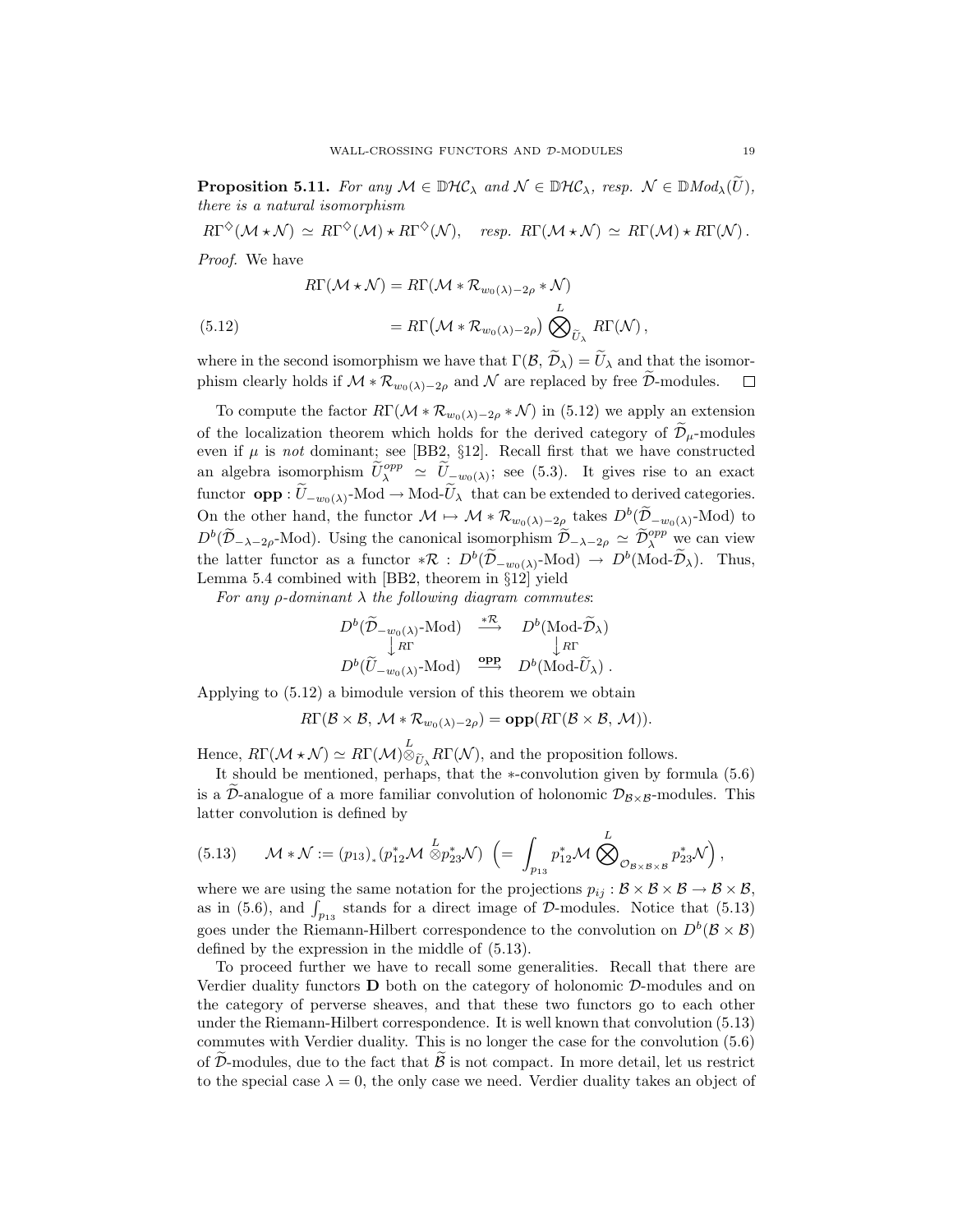$\mathbb{D}\mathcal{HC}_0$  into (in general) a direct limit of objects of  $\mathbb{D}\mathcal{HC}_0$ , an *ind*-object of  $\mathbb{D}\mathcal{HC}_0$ . One can easily find the commutation relation between convolution (5.6) and Verdier duality on  $\mathbb{D}\mathcal{HC}_0$  using the fact that all objects of this category are smooth along the fibers of the projection  $\widetilde{\mathcal{B}} \times \widetilde{\mathcal{B}} \to \mathcal{B} \times \mathcal{B}$ . We have the following result whose proof is left to the reader.

**Lemma 5.14.** *For any*  $M, N \in \mathbb{D}$ *HC*<sub>0</sub> *there is a functorial isomorphism:* 

$$
(\mathbf{D}\mathcal{M})*(\mathbf{D}\mathcal{N}) \ \simeq \ \mathbf{D}(\mathcal{M}*\mathcal{N})[\dim_{\mathbb{C}}T] \ ,
$$

**(D***M*)  $*$ <br>*where*  $[\dim_{\mathbb{C}} T]$  *stands for the fiber of the projection*  $\widetilde{B} \rightarrow B$ . *where*  $\dim_{\mathbb{C}} T$  *stands for the shift in the derived category by the dimension of the*  $\Box$ 

Next, let  $M \mapsto M^t$  be the functor on  $\mathbb{D}H\mathcal{C}_0$  induced by the flip of the two factors of the manifold  $\mathcal{B} \times \mathcal{B}$ . This functor clearly commutes with Verdier duality, and we let  $\mathbf{D}^{\mathbf{t}}$  denote the composition functor  $\mathcal{M} \mapsto \mathbf{D}(\mathcal{M}^t) = (\mathbf{D}\mathcal{M})^t$ . With this understood, one has the following standard result.<br> **Lemma 5.15.** For any  $\mathcal{M}, \mathcal{N}, \mathcal{L} \in \mathbb{D}\mathcal{H}\mathcal{C}_$ understood, one has the following standard result. bte the<br>us the<br>r any<br>Hom(

**Lemma 5.15.** For any  $M, N, \mathcal{L} \in \mathbb{D}$ H $\mathcal{C}_0$  there is a functorial isomorphism:

$$
\operatorname{Hom} \bigl( {\mathcal M} * {\mathcal N} , \, {\mathcal L} \bigr) \ \simeq \ \operatorname{Hom} \bigl( {\mathcal M} , \, {\mathcal L} * ( {\mathbf D}^{\mathbf t} {\mathcal N} ) \bigr) \, .
$$

In the remainder of this section we are going to formulate a conjecture relating the various convolution functors introduced above to Koszul duality. More precisely, we will be dealing with an extension of the Koszul duality considered in [BGS] to the Harish-Chandra setup; see [S3].

Write  $D_G^b(\mathcal{B}\times\mathcal{B})$  for the *G*-equivariant derived category on  $\mathcal{B}\times\mathcal{B}$ , as defined in [BeLu]. Let  $\mathbb{D}_G^{\text{mix}}(\mathcal{B} \times \mathcal{B})$  be its *mixed* version (see [BGS, §4.3] where it is referred to as a *graded* version). On the other hand, let  $H\mathcal{C}_0^{\text{mix}}$  denote the *mixed* version of the category  $H\mathcal{C}_0$ . The following result, conjectured in [BG], is an extension of the main theorem of [BGS] to an equivariant setup.

**Theorem 5.16.** *There is a* **contravariant** *equivalence of triangulated categories*

$$
\mathbf{K}: \mathbb{D}_G^{\tiny{mix}}(\mathcal{B}\times \mathcal{B})\stackrel{\sim}{\longrightarrow} \mathbb{D}\mathcal{H}\mathcal{C}_0^{\tiny{mix}}\,,
$$

*that takes pure perverse sheaves in*  $\mathbb{D}_G^{mix}(\mathcal{B} \times \mathcal{B})$  *to indecomposable projectives in*  $\mathcal{HC}_0^{mix}$  .

Unfortunately, so far no complete proof of this theorem has been written down (although, see [S3]). The remarks below should hopefully help the reader to better understand the result.

*Remark* 5.17. (a) Let  $Per_G(\mathcal{B} \times \mathcal{B})$  denote the abelian category of G-equivariant perverse sheaves on  $\mathcal{B} \times \mathcal{B}$ . This is an abelian subcategory of  $D_G^b(\mathcal{B} \times \mathcal{B})$ , yet the natural functor  $D^b(Per_G(\mathcal{B}\times\mathcal{B})) \to D^b_G(\mathcal{B}\times\mathcal{B})$  is not an equivalence.

**(b)** The category  $Per_G(\mathcal{B} \times \mathcal{B})$  is known to be equivalent to the (proper) subcategory of the category  $\mathcal{O}_0$  (= category  $\mathcal{O}_\lambda$  with  $\lambda = 0$ ) formed by the finitely generated U $\mathfrak{g}$ -modules M such that

- The augmentation ideal  $Z_+(\mathfrak{g}) = Z(\mathfrak{g}) \cap U\mathfrak{g}_+$  annihilates  $M$ ;
- Ub-action on M is locally finite;
- Uh-action on M is diagonalizable.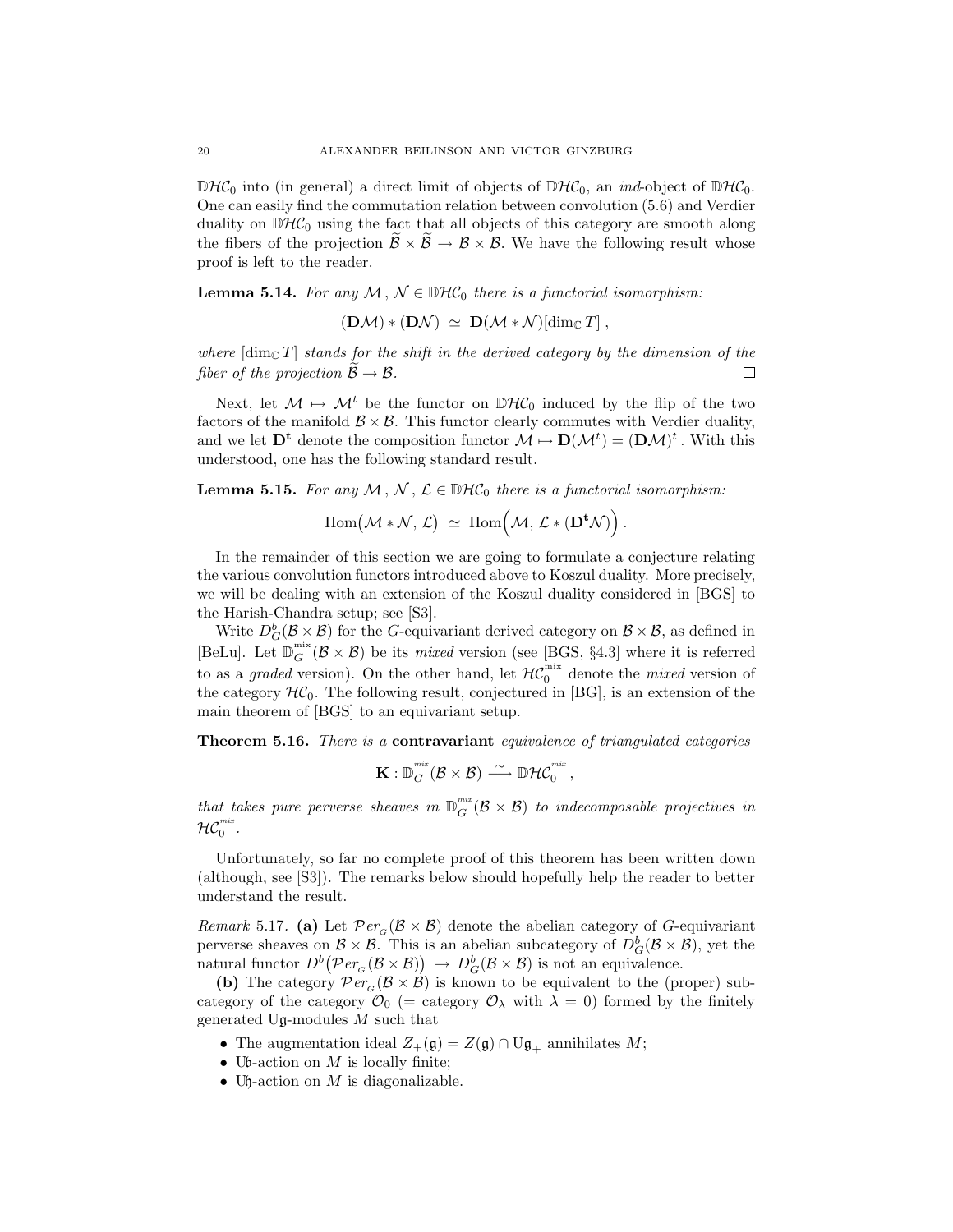oder wall-CROSSING FUNCTORS AND D-MODULES (c) The category  $\mathcal{O}_0$ , in its turn, is known to be equivalent to the (proper) subcategory of the category  $\mathcal{H}\mathcal{C}_0$  formed by the  $\tilde{\mathcal{D}}$ -modules with the trivial mo **(c)** The cate subcategory of the odromy along to  $\widetilde{\mathcal{B}} \times \widetilde{\mathcal{B}} \to \mathcal{B} \times \mathcal{B}$ . (c) The category  $\mathcal{O}_0$ , in its turn, is known to be equivalent to the (proper) subcategory of the category  $H\mathcal{C}_0$  formed by the  $\widetilde{\mathcal{D}}$ -modules with the trivial mon- $\Box$ 

**(d)** In [BGS] we used instead of the contravariant duality **K**, a covariant duality that sends pure perverse sheaves in  $\mathbb{D}_G^{\text{mix}}(\mathcal{B}\times\mathcal{B})$  to indecomposable injectives in  $H\mathcal{C}_0^{\text{mix}}$ . The duality **K** used here is obtained from that of [BGS] via composition with Verdier duality **D**.  $\Box$ 

Our definitions of the *∗*-convolution, resp. *∗*-convolution, extend verbatim to the category  $\mathbb{D}_G^{\text{mix}}(\mathcal{B}\times\mathcal{B})$ , resp.  $\mathbb{D}\mathcal{HC}_0^{\text{mix}}$ , and we have

**Conjecture 5.18.** *The Koszul duality functor* **K** *intertwines the ∗-convolution* (5.13) *on*  $\mathbb{D}_G^{mix}(\mathcal{B}\times\mathcal{B})$  *with the*  $\star$ -convolution on  $\mathbb{D}\mathcal{HC}_0^{mix}$ *, that is,* 

$$
\mathbf{K}(\mathcal{M} * \mathcal{N}) = \mathbf{K}(\mathcal{M}) * \mathbf{K}(\mathcal{N}), \quad \forall \mathcal{M} \, , \, \mathcal{N} \in \mathbb{D}_G^{^{\textit{mix}}}(\mathcal{B} \times \mathcal{B}) \, .
$$

Note that Decomposition theorem ([BBD]) implies that *∗*-convolution of pure perverse sheaves is pure. On the other hand, we will see in the next section that  $\star$ convolution of two projectives in  $H\mathcal{C}_0$  is again a projective. This gives a supporting evidence for our conjecture. Note that Decomposition theorem ([BBD]) implies that  $*$ -convolution of pure rverse sheaves is pure. On the other hand, we will see in the next section that  $*$ -<br>nvolution of two projectives in  $\mathcal{HC}_0$  is again a projec be perverse sheaves is pure. On the other hand, we will see in the next section that  $\star$ -convolution of two projectives in  $\mathcal{HC}_0$  is again a projective. This gives a supporting evidence for our conjecture.<br>We need som

*CONVOLUTION* or *CONVOLUTION* or *EVO* projectives in  $\pi L_0$  is again a projective. This gives a supporting evidence for our conjecture.<br>
We need some more notation. Let  $i : \Delta \hookrightarrow \mathcal{B} \times \mathcal{B}$  denote the diagonal, and We need some more notation. Let  $i : \Delta \hookrightarrow \mathcal{B} \times \mathcal{B}$  denote the diagonal, and let  $\widetilde{\Delta}$ <br>be its inverse image under the projection  $\widetilde{\mathcal{B}} \times \widetilde{\mathcal{B}} \to \mathcal{B} \times \mathcal{B}$ . For any point  $(x_1, x_2) \in \widetilde{\Delta}$ <br> $\subset \widetilde{\$ be its inverse image under the projection  $\widetilde{\mathcal{B}} \times \widetilde{\mathcal{B}} \to \mathcal{B} \times \mathcal{B}$ . For any point  $(x_1, x_2) \in \widetilde{\Delta}$ <br>  $\subset \widetilde{\mathcal{B}} \times \widetilde{\mathcal{B}}$  there is a unique element  $t = t(x_1, x_2) \in T$  such that the point  $(x_1 \cdot t, x_$ the imbedding. We define the following objects of the categories  $\mathbb{D}_G^{\min}(\mathcal{B}\times\mathcal{B})$  and  $H C_0^{\text{mix}}$ , respectively:  $\mu$  in (5.9.1). Let  $i : \Delta \subseteq$ <br>objects of the categories  $\mathbb{D}$ <br> $(\widetilde{\mathcal{D}}_0 \boxtimes \widetilde{\mathcal{D}}_0) \bigotimes \pi_{\bullet}(\widetilde{i}_*\nu^*\mathcal{E}^n)$ 

(5.19) 
$$
\overline{\mathcal{L}}_{\Delta} := i_{*}\mathcal{O}_{\Delta}, \quad \mathcal{L}_{\Delta} := \lim_{\substack{\longleftarrow \\ n}} \left( (\widetilde{\mathcal{D}}_{0} \boxtimes \widetilde{\mathcal{D}}_{0}) \bigotimes_{\widetilde{\mathcal{D}} \boxtimes \widetilde{\mathcal{D}}} \pi_{\bullet}(\widetilde{i}_{*}\nu^{*}\mathcal{E}^{n}) \right).
$$

These objects are the units with respect to *\**-convolutions, that is, for any  $\overline{\mathcal{M}}$  ∈  $\mathbb{D}_G^{\text{mix}}(\mathcal{B} \times \mathcal{B})$  and  $\mathcal{M} \in \mathbb{D}\mathcal{H}\mathcal{C}_0^{\text{mix}}$ , we have

(5.20) 
$$
\overline{\mathcal{M}} * \overline{\mathcal{L}}_{\Delta} = \overline{\mathcal{M}} = \overline{\mathcal{L}}_{\Delta} * \overline{\mathcal{M}}, \quad \mathcal{M} * \mathcal{L}_{\Delta} = \mathcal{M} = \mathcal{L}_{\Delta} * \mathcal{M}.
$$

Further, there is the unique open  $G$ -orbit  $j : \mathbb{O} \hookrightarrow \mathcal{B} \times \mathcal{B}$ . We define the following objects of  $\mathbb{D}_G^{\text{mix}}(\mathcal{B} \times \mathcal{B})$ :

$$
\overline{\mathcal{R}}_! := j_! \mathcal{O}_0, \quad \overline{\mathcal{R}}_* := j_* \mathcal{O}_0.
$$

These objects are *∗*-inverse to each other, i.e., it is easy to check that

These objects are \*-inverse to each other, i.e., it is easy to check that  
(5.21) 
$$
\overline{\mathcal{R}}_1 * \overline{\mathcal{R}}_* = \overline{\mathcal{R}}_* * \overline{\mathcal{R}}_! = \overline{\mathcal{L}}_{\Delta}.
$$
 Next, recall diagram (5.9.1), write  $\tilde{j}_!$  for the direct image with compact support

functor corresponding to the open imbedding  $\tilde{j}$ :  $\tilde{\mathbb{O}} \hookrightarrow \tilde{\mathbb{B}} \times \tilde{\mathbb{B}}$ . We define the open imbedding  $\tilde{j}$ :  $\tilde{\mathbb{O}} \hookrightarrow \tilde{\mathbb{B}} \times \tilde{\mathbb{B}}$ . We define the following object of the category  $\mathcal{HC}_{\lambda}^{\text{mix}}$ write  $j_!$  for the direct image w<br>
open imbedding  $\tilde{j} : \tilde{\mathbb{O}} \hookrightarrow \tilde{\mathcal{B}}$ <br>  $(\tilde{\mathcal{D}}_{\lambda} \boxtimes \tilde{\mathcal{D}}_{-w_0(\lambda)}) \bigotimes \pi_{\bullet} \tilde{j}_! (\mu^* \mathcal{E}^n)$ 

(5.22) 
$$
\mathcal{R}_! := \lim_{\substack{\longleftarrow \\ n}} \left( (\widetilde{\mathcal{D}}_{\lambda} \boxtimes \widetilde{\mathcal{D}}_{-w_0(\lambda)}) \bigotimes_{\widetilde{\mathcal{D}} \boxtimes \widetilde{\mathcal{D}}} \pi_{\bullet} \widetilde{j}_! (\mu^* \mathcal{E}^n) \right).
$$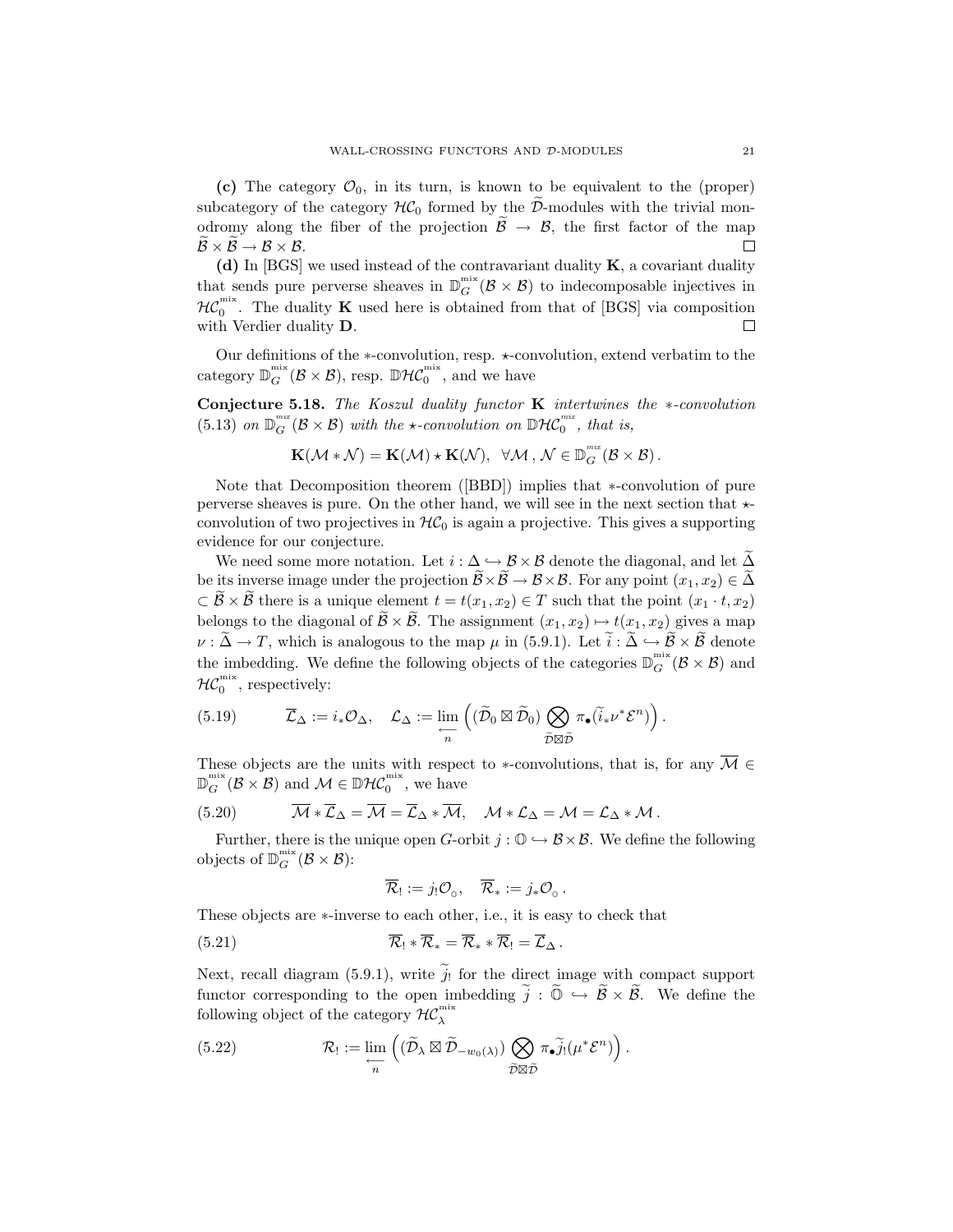Then, one can show that the sheaf  $\mathcal{R}_! * \mathcal{R}_{w_0(\lambda)-2\rho}$  is supported on the diagonal in  $B \times B$  and, moreover, the corresponding sheaf on the diagonal is the indecomposable projective local system with the monodromy representation (viewed as  $\mathbb{C}[\mathfrak{h}]$ -module) isomorphic to  $\mathbb{C}[\mathfrak{h}]_{-\lambda-2\rho}$ . It follows that the object  $\mathcal{R}_!$  is the *∗*-inverse of  $\mathcal{R}_{w_0(\lambda)-2\rho}$ , i.e., one has

(5.23) 
$$
\mathcal{R}_1 * \mathcal{R}_{w_0(\lambda)-2\rho} = \mathcal{R}_{w_0(\lambda)-2\rho} * \mathcal{R}_1 = \mathcal{L}_{\Delta}
$$

If  $\lambda = 0$ , as we will assume below, we will write  $\mathcal{R}_*$  instead of  $\mathcal{R}_{w_0(\lambda)-2\rho}$ , and view it as an object of  $\mathbb{D}\mathcal{HC}_0^{\text{mix}}$ , using a twist by  $\mathcal{O}(2\rho)$ .

*Remark.* An important motivation for Theorem 5.16 comes from the equation **K**( $\overline{\mathcal{L}}_{\Delta}$ ) =  $\mathcal{R}_{\Delta}$  (see (5.25) below) in view of the following. The object  $\overline{\mathcal{L}}_{\Delta}$  is a simple G-equivariant perverse sheaf supported on the diagonal of  $\mathcal{B} \times \mathcal{B}$ , and one has:

$$
Ext^{\bullet} _{D^b_G({\mathcal B} \times {\mathcal B} )}(\overline {\mathcal L}_\Delta,\overline {\mathcal L}_\Delta) \simeq H^{\bullet}_G({\mathcal B}) \simeq S\mathfrak{h}^*.
$$

This corresponds, on the other side of Koszul duality, to the fact that  $\mathcal{R}_!$  is a projective object of the category  $\mathcal{HC}_0^{\text{mix}}$ , and moreover one has an isomorphism  $\text{End}_{\mathcal{HC}_0^{\text{mix}}}(R_!) \simeq S\mathfrak{h}.$  Similarly, let  $\mathbb{C}_{\mathcal{B}\times\mathcal{B}}$  be the constant sheaf, viewed as a simple object of  $D_G^b(\mathcal{B}\times\mathcal{B})$ , and let  $\mathcal{P}_\Delta$  be the indecomposable projective cover of  $\mathcal{L}_\Delta$  in  $H\mathcal{C}_0^{\text{mix}}$ . Then one has graded algebra isomorphisms:

$$
Ext^{\bullet} _{D^b_G(\mathcal{B} \times \mathcal{B})}(\mathbb{C}_{\mathcal{B} \times \mathcal{B}}, \mathbb{C}_{\mathcal{B} \times \mathcal{B}}) \simeq H^{\bullet}_G(\mathcal{B} \times \mathcal{B}) \simeq S\mathfrak{h}^* \otimes_{S(\mathfrak{h}^*)^W} S\mathfrak{h}^* \simeq \text{End}_{\mathcal{HC}_0^{\text{mix}}}(\mathcal{P}_{\Delta}, \mathcal{P}_{\Delta}).
$$

Assuming Conjecture 5.18 holds true, we establish the following commutation relation between the Koszul duality functor **K** and the Verdier duality functor **D**.

**Theorem 5.24.** *If Conjecture 5.18 holds, then, for any*  $M \in \mathbb{D}_G^{mix}(\mathcal{B} \times \mathcal{B})$ *, one has a functorial isomorphism*

$$
\mathbf{K}(\mathbf{D}^{\mathbf{t}}\mathcal{M})\;\simeq\;\mathbf{D}^{\mathbf{t}}\Big(\mathcal{R}_\ast\ast\mathbf{K}(\mathcal{M}\ast\overline{\mathcal{R}}_! \Big)\qquad\text{in}\quad\mathbb{D}\mathcal{H}\mathcal{C}_0^\text{mix}\,.
$$

*Proof.* We begin with the following two easy isomorphisms, which we leave for the reader to prove:

(5.25) 
$$
\mathbf{K}(\overline{\mathcal{L}}_{\Delta}) = \mathcal{R}_{1}, \quad \mathbf{K}(\overline{\mathcal{R}}_{1}) = \mathcal{L}_{\Delta}.
$$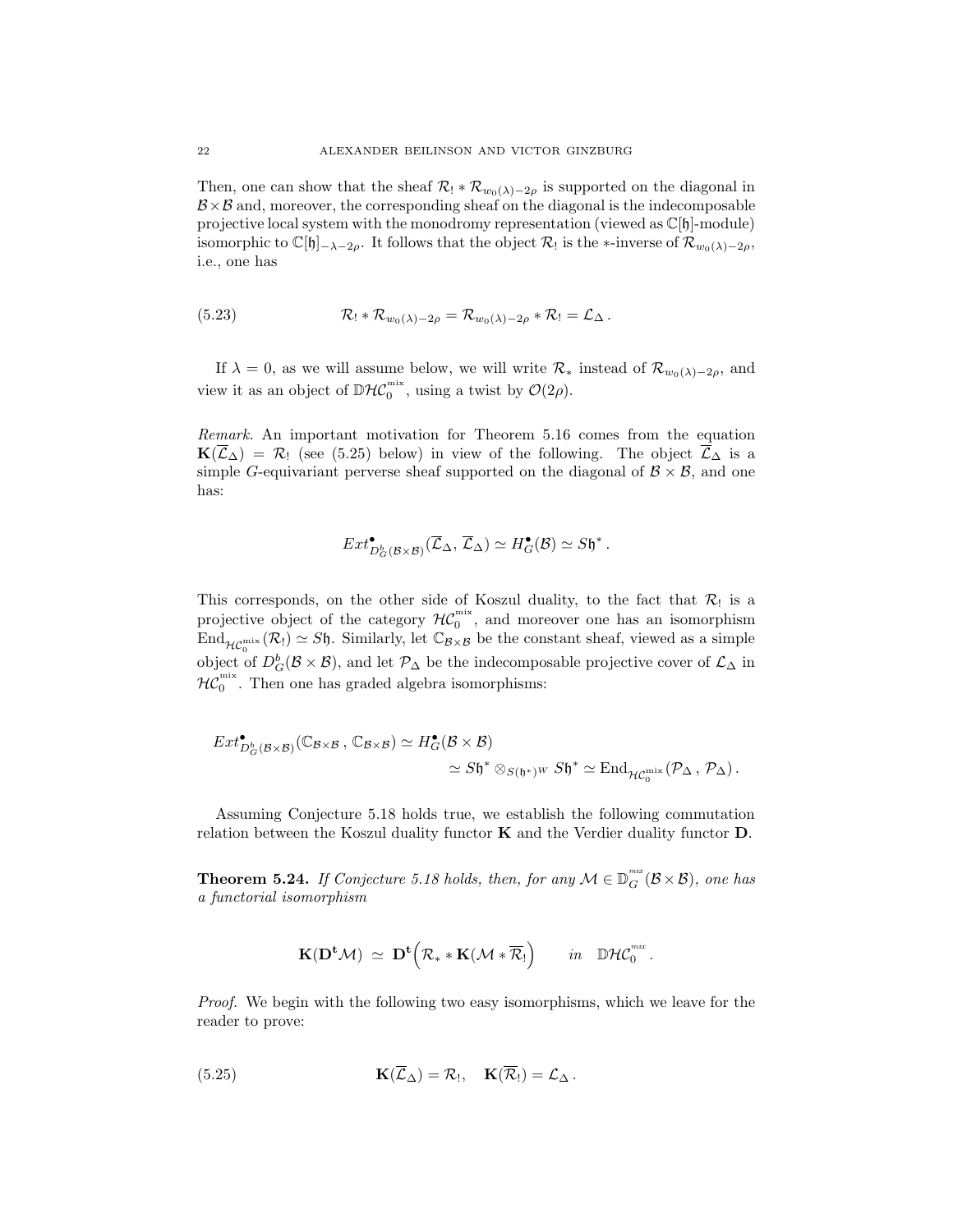Now, for any  $\mathcal{M}, \mathcal{N} \in \mathbb{D}_G^{\min}(\mathcal{B} \times \mathcal{B})$  we have

 $Hom(\mathcal{N}, \mathcal{M}) = \text{by (5.20)}$ Hom( $N$ ,  $\mathcal{L}_{\Delta} * \mathcal{M}$ ) = by Lemma 5.15 Hom( $N$ ,  $M$ ) = by (5.20)<br>
Hom( $N$ ,  $\overline{L}_{\Delta} * M$ ) = by Lemma 5.15<br>
Hom( $N * (\mathbf{D}^{\mathbf{t}} M)$ ,  $\overline{L}_{\Delta}$ ) = by Theorem 5.16 Hom( $\mathcal{N}$ ,  $\mathcal{M}$ ) = by (5.20)<br>
Hom( $\mathcal{N}$ ,  $\overline{\mathcal{L}}_{\Delta} * \mathcal{M}$ ) = by Lemma 5.15<br>
Hom( $\mathcal{N} * (\mathbf{D}^{\mathbf{t}} \mathcal{M})$ ,  $\overline{\mathcal{L}}_{\Delta}$ ) = by Theorem 5.16<br>
Hom(( $\mathbf{K}\overline{\mathcal{L}}_{\Delta}$ ),  $\mathbf{K}(\mathcal{N} * (\mathbf{D}^{\mathbf{t}} \mathcal{$  $\text{Hom}(\mathcal{N} \times (\mathbf{D}^{\mathbf{t}} \mathcal{M}), \overline{\mathcal{L}}_{\Delta}) = \text{ by Theorem 5.16}$ <br>  $\text{Hom}((\mathbf{K}\overline{\mathcal{L}}_{\Delta}), \mathbf{K}(\mathcal{N} \times (\mathbf{D}^{\mathbf{t}} \mathcal{M}))\big) = \text{ by Conjecture 5.18}$ <br>  $\text{Hom}(\mathbf{K}\overline{\mathcal{L}}_{\Delta}, \mathbf{K}\mathcal{N} \times \mathcal{R}_{*} \times \mathbf{K}(\mathbf{D}^{\mathbf{t}} \mathcal{M})) = \text{by Lemma 5.$ Hom (<br>Hom (<br>Hom (  $(\mathbf{K}\overline{\mathcal{L}}_{\Delta}) * (\mathbf{D}^{\mathbf{t}} \cdot \mathbf{K} \cdot \mathbf{D}^{\mathbf{t}}\mathcal{M}), (\mathbf{K}\mathcal{N}) * \mathcal{R}_*$  = by (5.20) Hom (<br>Hom (<br>Hom (  $(\mathbf{K}\overline{\mathcal{L}}_{\Delta}) * (\mathbf{D}^{\mathbf{t}} \cdot \mathbf{K} \cdot \mathbf{D}^{\mathbf{t}}\mathcal{M}), (\mathbf{K}\mathcal{N}) * \mathcal{R}_* * \mathcal{L}_{\Delta}\big) = \text{ by Conjecture } 5.18$  $\mathrm{Hom} \left( (\mathbf{K} \overline{\mathcal{L}}_{\Delta}) * (\mathbf{D}^{\mathbf{t}} \cdot \mathbf{K} \cdot \mathbf{D}^{\mathbf{t}} \mathcal{M}), (\mathbf{K} \mathcal{N}) * \mathcal{R}_* \right) = \quad \text{by (5.20)}$ <br>  $\mathrm{Hom} \Big( (\mathbf{K} \overline{\mathcal{L}}_{\Delta}) * (\mathbf{D}^{\mathbf{t}} \cdot \mathbf{K} \cdot \mathbf{D}^{\mathbf{t}} \mathcal{M}), (\mathbf{K} \mathcal{N}) * \mathcal{R}_* * \mathcal{L}_{\Delta} \Big) = \quad \text{by$  $\left(\mathbf{K}^{-1}\mathbf{K}\mathcal{N}\right) * \left(\mathbf{K}^{-1}\mathcal{L}_{\Delta}\right), \ \mathbf{K}^{-1}\left(\mathbf{K}\overline{\mathcal{L}}_{\Delta} * \left(\mathbf{D}^{\mathbf{t}} \cdot \mathbf{K} \cdot \mathbf{D}^{\mathbf{t}}\mathcal{M}\right)\right)\right) =$  $\text{Hom}\Big((\mathbf{K}\overline{\mathcal{L}}_{\Delta})\ast(\mathbf{D^t\cdot K}\cdot\mathbf{D^t})\ \text{Hom}\Big((\mathbf{K}^{-1}\mathbf{K}\mathcal{N})\ast(\mathbf{K}^{-1}\mathcal{L}_{\Delta})\Big)\ \text{Hom}\Big(\mathcal{N}\ast(\mathbf{K}^{-1}\mathcal{L}_{\Delta}),\ \mathbf{K}^{-1}\Big).$  $\mathbf{K}(\overline{\mathcal{L}}_{\Delta}) * (\mathbf{D}^{\mathbf{t}} \cdot \mathbf{K} \cdot \mathbf{D}^{\mathbf{t}} \mathcal{M})) = \text{by (5.25)}$  $\mathrm{Hom} \Big( (\mathbf{K}^{-1} \mathbf{K} \mathcal{N}) * (\mathbf{I} \ \mathrm{Hom} \Big( \mathcal{N} * (\mathbf{K}^{-1} \mathcal{L}_\Delta) \Big) \ \mathrm{Hom} \Big( \mathcal{N} * \overline{\mathcal{R}}_! \, , \, \mathbf{K}^{-1} \Big( \Big)$  $\mathbf{K}(\overline{\mathcal{L}}_{\Delta}) * (\mathbf{D}^{\mathbf{t}} \cdot \mathbf{K} \cdot \mathbf{D}^{\mathbf{t}} \mathcal{M}))$  = convolve with  $\overline{\mathcal{R}}_*$ , use (5.21)  $\ddot{\phantom{0}}$  $\text{Hom}\Big(\mathcal{N}*(\mathbf{K}^{-1}\mathcal{L}_{\Delta})\,,\,\mathbf{K}^{-1}\big(\mathbf{K}(\overline{\mathcal{L}}_{\Delta})*(\mathbf{D^t}\cdot\mathbf{K}\cdot\mathbf{D^t})\ \text{Hom}\Big(\mathcal{N}*\overline{\mathcal{R}}_!\,,\,\mathbf{K}^{-1}\big(\mathbf{K}(\overline{\mathcal{L}}_{\Delta})*(\mathbf{D^t}\cdot\mathbf{K}\cdot\mathbf{D^t}\mathcal{M})\big)\ \text{Hom}\Big(\mathcal{N}\,,\,\mathbf{K}^{-1}\big(\mathbf{K}\overline{\mathcal{L}}_{\Delta}*(\math$  $\mathbf{K}\overline{\mathcal{L}}_{\Delta}\ast\left(\mathbf{D}^{\mathbf{t}}\cdot\mathbf{K}\cdot\mathbf{D}^{\mathbf{t}}\mathcal{M}\right)\right)\ast\overline{\mathcal{R}}_{*}\bigg)\,.$ 

Since these isomorphisms hold for any  $N$ , we deduce that

$$
\mathcal{M} = \mathbf{K}^{-1} \Big( \mathbf{K} \overline{\mathcal{L}}_{\Delta} * (\mathbf{D}^{\mathbf{t}} \cdot \mathbf{K} \cdot \mathbf{D}^{\mathbf{t}} \mathcal{M}) \Big) * \overline{\mathcal{R}}_*.
$$

Hence, convolving each side with  $\overline{\mathcal{R}}_1$ , using (5.21) and applying **K** we get

$$
\mathbf{K}({\mathcal M}\ast\overline{\mathcal R}_!)\,=\,(\mathbf{K}\overline{\mathcal L}_\Delta)\ast(\mathbf{D}^{\mathbf{t}}\cdot\mathbf{K}\cdot\mathbf{D}^{\mathbf{t}}{\mathcal M})\,.
$$

Thus, using (5.23), (5.25) we calculate  $(\mathbf{K}\bar{\mathcal{L}}_{\Delta}) * \mathcal{R}_* = \mathcal{R}_1 * \mathcal{R}_* = \mathcal{L}_{\Delta}$ . Hence, convolving each side with *R∗*, we obtain

$$
\mathbf{D^t}({\mathcal R}_**\mathbf{K}({\mathcal M}\ast\overline{\mathcal R}_!))\,=\,\mathbf{K}(\mathbf{D^t}{\mathcal M})\,.
$$

The theorem is proved

## 6. Projective functors

Fix a  $\rho$ -dominant integral weight  $\lambda$  and write  $pr_{|\lambda|}$  for the projection of a locally finite  $Z(\mathfrak{g})$ -module to its  $|\lambda|$ -isotypic component (see after Lemma 1.3).

Following [BeGe, §3.1], we say that a functor  $\Phi : Mod_{|\lambda|}(U\mathfrak{g}) \to Mod_{|\lambda|}(U\mathfrak{g})$  is a *projective functor* if  $\Phi$  is a direct summand of the functor  $M \mapsto \text{pr}_{|\lambda|}(E \otimes_{\mathbb{C}} M)$ , for a certain finite-dimensional  $\mathfrak g$ -module E. Any such functor can be written in terms of  $\star$ -convolution as follows. Given E as above, make  $E \otimes_{\mathbb{C}} \mathbb{U} \mathfrak{g}$  into a Ug-bimodule by the formulas

$$
x \cdot (e \otimes u) = x \cdot e \otimes u + e \otimes x \cdot u
$$

and

$$
(e\otimes u)\cdot x = e\otimes u\cdot x, \quad x\in \mathfrak{g},\ e\in E,\ u\in U\mathfrak{g}.
$$

口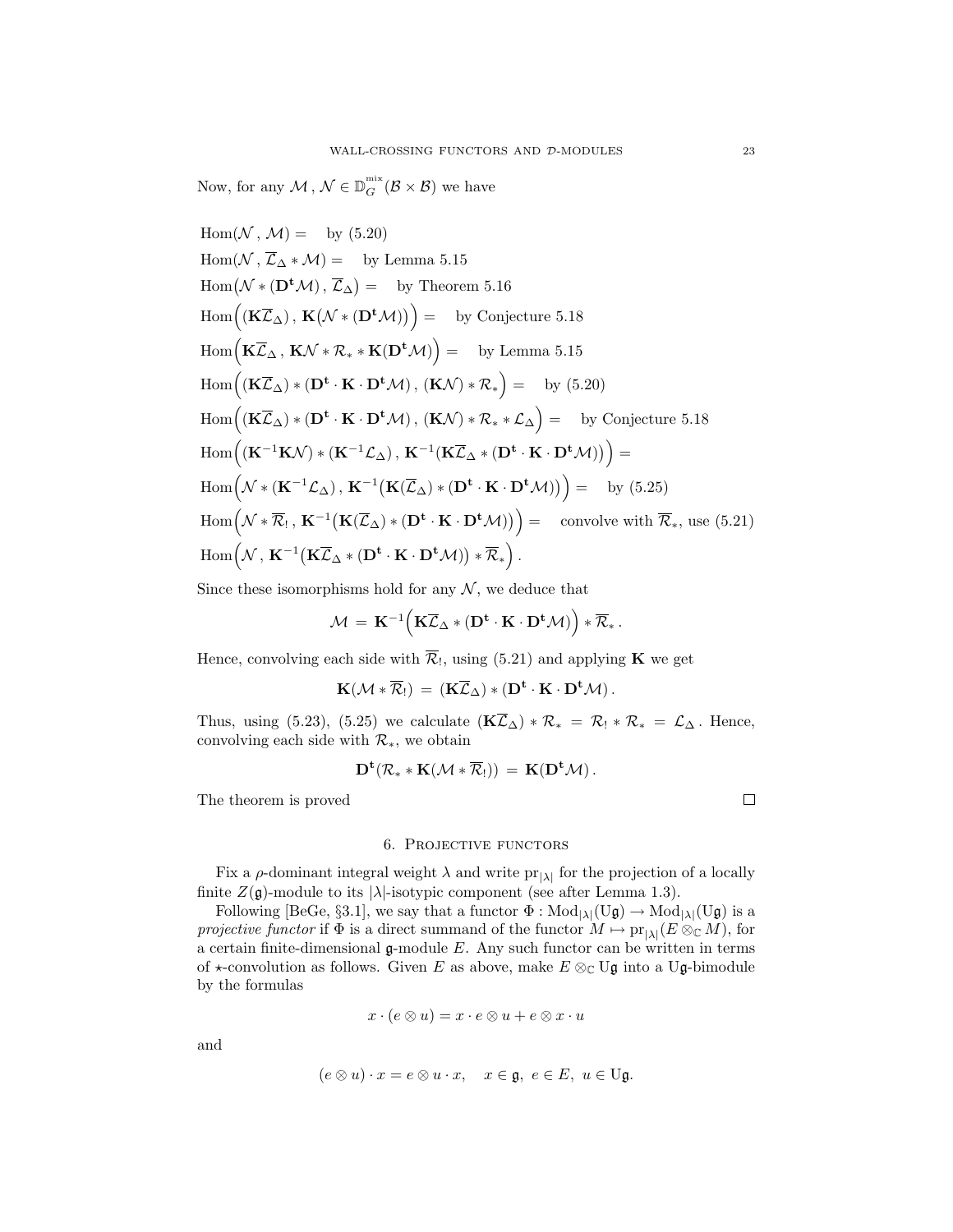Similar formulas make  $E \otimes_{\mathbb{C}} \mathbb{U} \mathfrak{g}_{|\lambda|}$  into a  $\mathbb{U} \mathfrak{g}$ - $\mathbb{U} \mathfrak{g}_{|\lambda|}$ -bimodule, and for any  $M \in \mathbb{M}$ od<sub>1</sub>(Ug), we clearly have  $Mod_{\lambda}(U_{\mathfrak{g}})$ , we clearly have

$$
\Phi(M) = \mathrm{pr}_{|\lambda|} (E \otimes_{\mathbb{C}} M) \n= \mathrm{pr}_{|\lambda|} ((E \otimes_{\mathbb{C}} \mathrm{U}\mathfrak{g}) \otimes_{\mathrm{U}\mathfrak{g}} M) = (\mathrm{pr}_{|\lambda|} (E \otimes_{\mathbb{C}} \mathrm{U}\mathfrak{g}_{_{|\lambda|}})) \otimes_{\mathrm{U}\mathfrak{g}_{_{|\lambda|}}} M.
$$

We see that our functor  $\Phi$  is a direct summand of the  $\star$ -convolution with the bimodule  $pr_{|\lambda|}(E \otimes_{\mathbb{C}} \mathbf{U} \mathfrak{g}_{|\lambda|}) \in \mathrm{HC}_{|\lambda|}$ . Notice that no (higher) *derived* tensor product is negative above a because the bimodule  $pr_{\lambda}(E \otimes \mathbf{U}_{\lambda})$  is a presistive right  $\mathbf{U}_{\lambda}$ is required above, because the bimodule  $pr_{|\lambda|}(E \otimes_C U \mathfrak{g}_{|\lambda|})$  is a projective right  $U \mathfrak{g}_{|\lambda|}$ -<br>module as a direct summand of the free right  $U \mathfrak{g}_{|\lambda|}$  module  $E \otimes_{\sigma} U \mathfrak{g}_{|\lambda|}$ module, as a direct summand of the free right  $U\mathfrak{g}_{\vert \lambda \vert}$ -module  $E \otimes_{\mathbb{C}} U\mathfrak{g}_{\vert \lambda \vert}$ .

It is known that the category  $HC_{|\lambda|}$  has enough projectives; cf. [BGG]. Furthermore, it was shown in [BeGe,  $\S$ 2.2, 4.1] that any Ug<sub>| $\lambda$ </sub>|-bimodule of the form  $pr_{|\lambda|}(E \otimes_{\mathbb{C}} \mathbb{U} \mathfrak{g}_{|\lambda|})$  is a projective in the category  $HC_{|\lambda|}$ , and conversely, any projective in HC<sub>|</sub> $\lambda$ | is a direct summand of  $pr_{|\lambda|}(E \otimes_{\mathbb{C}} \mathrm{U}\mathfrak{g}_{|\lambda|})$ , for an appropriate finite dimensional E. Convolution with such a direct summand is by definition a projection dimensional  $E$ . Convolution with such a direct summand is by definition a projective functor. Moreover, we have the following:

**Proposition 6.1.** *(i) For any projective functor* Φ *there exists a uniquely determined projective object*  $P_{\Phi} \in HC_{|\lambda|}$  *such that* 

$$
\Phi(M) = P_{\Phi} \star M \quad \text{where} \quad P_{\Phi} = \lim_{\substack{\longleftarrow \\ n}} \Phi(U_{\mathfrak{g}}/I_{|\lambda|}^n \cdot U_{\mathfrak{g}});
$$

*The assignment*  $\Phi \mapsto P_{\Phi}$  *sets up a (1-1)-correspondence between projective functors and projectives in*  $HC_{|\lambda|}$ *.* 

- *(ii) Any projective functor is exact.*
- *(iii) Composition of projective functors is a projective functor.*

*Proof.* Part (i) follows from an analogue of Remark 5.7 (for Ug instead of  $\hat{U}$ ). Part (ii) follows from the exactness of the functor  $pr_{|\lambda|}(E \otimes_{\mathbb{C}} \bullet)$ . Part (iii) is clear from definition. definition.

For any projective functor Φ, there is a projective functor Φ*†* which is both the left and the right adjoint of  $\Phi$ ; see [BeGe, Lemma 3.2(v)]. For any projective functor  $\Phi$ , there is a projective functor  $\Phi^{\dagger}$  which is both the t and the right adjoint of  $\Phi$ ; see [BeGe, Lemma 3.2(v)].<br>Next we extend projective functors to the category  $Mod_{\lambda}(\widetilde{U})$  as fo For any projective functor  $\Phi$ , there is a projective if left and the right adjoint of  $\Phi$ ; see [BeGe, Lemma 3.2 Next we extend projective functors to the category  $U\mathfrak{g}_{|\lambda|}$ -bimodule  $M \in \mathrm{HC}_{|\lambda|}$  associate the  $\$ 

if  $\Phi$ ; see [BeGe, Lemma 3.2(vective functors to the category M<br>  $C_{|\lambda|}$  associate the  $\widetilde{U}_{\lambda}$ -bimodule<br>  $\widetilde{M} := \widetilde{U}_{\lambda} \otimes_{\widetilde{U}_{\lambda}^{W_{\lambda}}} M \otimes_{\widetilde{U}_{\lambda}^{W_{\lambda}}} \widetilde{U}_{\lambda} \in \widetilde{F}$ Next we extend projective functors to the category  $Mod_{\lambda}(U)$  as follows. To any

$$
\widetilde{M}\,:=\,\widetilde{U}_{\lambda}\otimes_{\widetilde{U}_{\lambda}^{W_{\lambda}}}M\otimes_{\widetilde{U}_{\lambda}^{W_{\lambda}}}\widetilde{U}_{\lambda}\in \widetilde{\mathrm{HC}}_{\lambda}\,;
$$

 $\widetilde{U}$ **g**<sub>|</sub>*λ*|-bimodule  $M \in \text{HC}_{|\lambda|}$  associate the  $U_{\lambda}$ -bimodule<br>  $\widetilde{M} := \widetilde{U}_{\lambda} \otimes_{\widetilde{U}_{\lambda}^{W_{\lambda}}} M \otimes_{\widetilde{U}_{\lambda}^{W_{\lambda}}} \widetilde{U}_{\lambda} \in \widetilde{\text{HC}}_{\lambda}$ ;<br>
see Lemma 1.3. If  $M$  is a projective in  $\text{HC}_{|\lambda|}$ , th  $\widetilde{M} := \widetilde{U}_{\lambda} \otimes_{\widetilde{U}_{\lambda}^{W_{\lambda}}} M \otimes_{\widetilde{U}_{\lambda}^{W_{\lambda}}} \widetilde{U}_{\lambda} \in \widetilde{HC}_{\lambda};$ <br>see Lemma 1.3. If  $M$  is a projective in  $HC_{|\lambda|}$ , then  $\widetilde{M}$  is a projective in  $\widetilde{HC}_{\lambda}$  (by adjunction of Res<sub> $\lambda$ </sub> and  $\widetilde{U$ adjunction of Res<sub> $\lambda$ </sub> and  $\widetilde{U}_{\lambda} \otimes (\cdot)$ . Given a projective functor  $\Phi$  on  $Mod_{|\lambda|}(U\mathfrak{g})$ , define a functor  $\widetilde{\Phi}$  on  $Mod_{\lambda}(\widetilde{U})$  by

$$
\widetilde{\Phi}(M) \, := \, \widetilde{P_{\Phi} \otimes_{\mathrm{U} \mathfrak{g}_{|\lambda|}} \mathrm{Res}_{\lambda} M} = \widetilde{P}_{\Phi} \otimes_{\widetilde{U}_{\lambda}} M.
$$

 $\widetilde{\Phi}(M) := \overbrace{P_{\Phi} \otimes_{\mathbf{U}_{\mathfrak{g}_{|\lambda|}}} \mathrm{Res}_{\lambda} M}_{\mathfrak{m}} = \widetilde{P}_{\Phi} \otimes_{\widetilde{U}_{\lambda}} M.$ <br>Clearly,  $\widetilde{\Phi} : \mathrm{Mod}_{\lambda}(\widetilde{U}) \to \mathrm{Mod}_{\lambda}(\widetilde{U})$  is an exact functor and, moreover,  $\widetilde{\Phi}(M) =$ Clearly,<br> $\widetilde{P}_{\Phi} \star M$ .

The following result describes the relation between projective functors and *D*modules.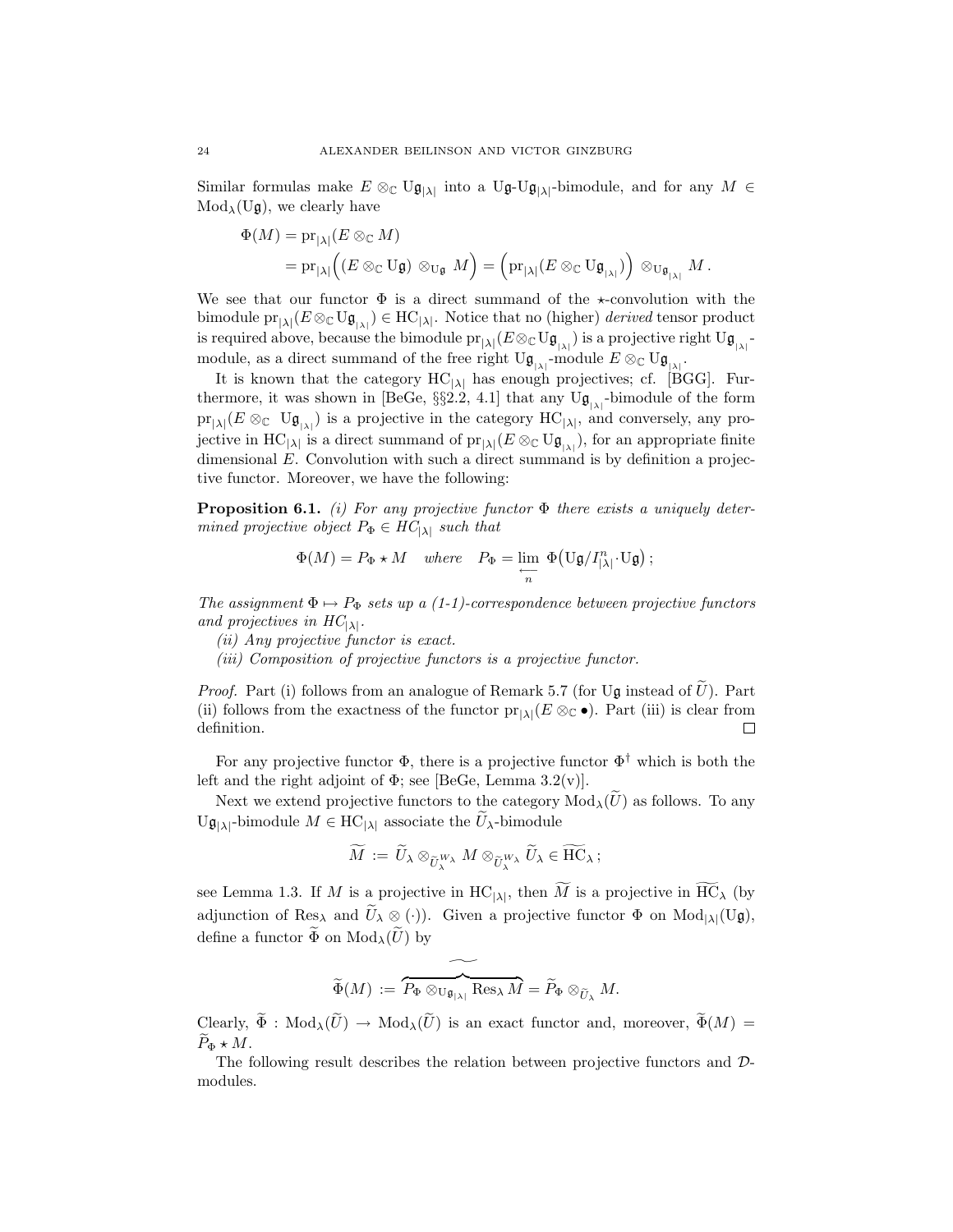**Proposition 6.2.** *(i) For any projective*  $P \in \mathcal{HC}_\lambda$  *the assignment*  $M \mapsto P * M$ **gives an exact functor**  $M \to \mathbb{R}^n$ *any projective*  $\mathcal{P} \in \mathcal{HC}_\lambda$  *the assignment*  $M \to \mathcal{P} \star \mathcal{M}$ <br>*gives an exact functor*  $Mod_\lambda(\tilde{D}) \to Mod_\lambda(\tilde{D})$  *and there is a projective functor*  $\tilde{\Phi} =$ **Proposition 6.2.** *(i) For any projective*  $P \in \mathcal{HC}_{\lambda}$  *the ass* gives an exact functor  $Mod_{\lambda}(\tilde{D}) \rightarrow Mod_{\lambda}(\tilde{D})$  and there is a  $\tilde{\Phi}_{\mathcal{P}}$  *on*  $Mod_{\lambda}(\tilde{U})$  *such that the following diagram commutes:*  $\widetilde{D}$  *(D)*  $\rightarrow Mod_{\lambda}(\widetilde{D})$  and there i<br> *he following diagram commu*<br>  $Mod_{\lambda}(\widetilde{D})$   $\begin{array}{c} \Gamma \\ \longrightarrow \end{array} Mod_{\lambda}(\widetilde{U})$ 

$$
\Phi_{\mathcal{P}} \text{ on } Mod_{\lambda}(U) \text{ such that the following diagram commutes:}
$$
\n
$$
\begin{array}{rcl}\n& Mod_{\lambda}(\widetilde{D}) & \xrightarrow{\Gamma} & Mod_{\lambda}(\widetilde{U}) \\
& \mathcal{P} \star (\cdot) & \downarrow \widetilde{\Phi} \\
& Mod_{\lambda}(\widetilde{D}) & \xrightarrow{\Gamma} & Mod_{\lambda}(\widetilde{U})\n\end{array}
$$
\n(ii) For any projective functor  $\widetilde{\Phi}$  on  $Mod_{\lambda}(\widetilde{U})$  there exists a projective  $\mathcal{P} \in \mathcal{HC}_{\lambda}$ 

 $\begin{array}{ccc}\n & \mathcal{P} \star (\cdot) \downarrow & \downarrow \tilde{\Phi} \\
 \hline Mod_{\lambda}(\widetilde{\mathcal{D}}) & \xrightarrow{\Gamma} & Mod_{\lambda}(\widetilde{U})\n \end{array}$ <br>
(ii) For any projective functor  $\widetilde{\Phi}$  on  $Mod_{\lambda}(\widetilde{U})$  there exists a p such that  $\widetilde{\Phi} = \widetilde{\Phi}_{\mathcal{P}}$ , i.e., such that the above

*Proof.* By Proposition 5.11 we have  $\Gamma(\mathcal{P} \star \mathcal{M}) = \Gamma^{\diamondsuit}(\mathcal{P}) \star \Gamma(M)$ . If  $\lambda$  is regular, such that  $\tilde{\Phi} = \tilde{\Phi}_{\mathcal{P}}$ , *i.e.*, such that the above diagram commutes.<br>*Proof.* By Proposition 5.11 we have  $\Gamma(\mathcal{P} \star \mathcal{M}) = \Gamma^{\diamondsuit}(\mathcal{P}) \star \Gamma(M)$ . If  $\lambda$  is regular, then  $\Gamma^{\diamondsuit}$  gives an equivalence of the ca proposition if  $\lambda$  is regular.

To complete the proof of part (i) in the general case choose a *regular* ρ-dominant weight  $\mu$ . Using the geometric translation functor  $\Theta_{\lambda}^{\mu}$  we obtain the following equivalences of categories: *HC*<sub>*N*</sub>  $\cong$  *HC<sub><i>µ*</sub></sub>  $\cong$  HC<sub>*µ*</sub></sub>  $\cong$  HC<sub>*µ*</sub>*|*, Mod<sub>*A*</sub>( $\tilde{D}$ )  $\cong$  Mod<sub>*µ*</sub>( $\tilde{U}$ )  $\cong$  Mod<sub>*µ*</sub>( $\tilde{U}$ g)  $\cong$  Mod<sub>*µ*</sub>( $U$ g).

$$
\mathcal{HC}_\lambda \simeq \mathcal{HC}_\mu \simeq \widetilde{\mathrm{HC}}_\mu \simeq \mathrm{HC}_{|\mu|}, \quad \mathrm{Mod}_\lambda(\widetilde{\mathcal{D}}) \simeq \mathrm{Mod}_\mu(\widetilde{\mathcal{D}}) \simeq \mathrm{Mod}_\mu(\widetilde{U}) \simeq \mathrm{Mod}_{|\mu|}(\mathrm{U}\mathfrak{g}).
$$

The proposition being already known for regular  $\mu$ 's, it follows that the functor  $\mathcal{P} \star (\cdot)$  is an exact functor on  $Mod_{\lambda}(\mathcal{D})$  and that there exists a projective  $\mathcal{P}^{\dagger} \in \mathcal{HC}_{\lambda}$ such that the functor  $\mathcal{P}^{\dagger} \star (\cdot)$  is both the left and the right adjoint of  $\mathcal{P} \star (\cdot)$ . Now, The proposition being already known for regular  $\mu$ 's, it follows that the functor  $\mathcal{P} \star (\cdot)$  is an exact functor on  $Mod_{\lambda}(\tilde{D})$  and that there exists a projective  $\mathcal{P}^{\dagger} \in \mathcal{HC}_{\lambda}$  such that the functor  $\mathcal$ [S1, Lemma 6, p. 432], the pair of adjoint functors  $(\mathcal{P} \star (\cdot), \mathcal{P}^{\dagger} \star (\cdot))$  descends to the  $P^{\star}(\cdot)$  is an exact functor on  $Mod_{\lambda}(D)$  and that there exists a projective  $P^{\dagger} \in \mathcal{H}C_{\lambda}$ <br>such that the functor  $\mathcal{P}^{\dagger} \star (\cdot)$  is both the left and the right adjoint of  $\mathcal{P} \star (\cdot)$ . Now,<br>the category  $Mod_{\$ in particular may be viewed as a quotient of the day be viewed as a quotient of the category  $Mod_{\lambda}(P)$ <br>
(*P*  $\star$  (*·*) of adjoint (exact) functors on  $Mod_{\lambda}(\widetilde{U})$ . W<br>  $\widetilde{U}_{\lambda}$ ,  $\Gamma^{\diamondsuit}(\mathcal{P}^{\dagger}) \star M$  =  $Hom_{Mod_{\lambda}(\widetilde{U})}(\Gamma^{\diamondsuit}(\mathcal{P}) \star \widetilde{U}_{\lambda}, M)$ 

pair 
$$
(\Gamma^{\diamond}(\mathcal{P}) \star (\cdot), \Gamma^{\diamond}(\mathcal{P}^{\dagger}) \star (\cdot))
$$
 of adjoint (exact) functors on Mod <sub>$\lambda$</sub> ( $U$ ). W  
in particular  

$$
\text{Hom}_{\text{Mod}_{\lambda}(\tilde{U})}(\tilde{U}_{\lambda}, \Gamma^{\diamond}(\mathcal{P}^{\dagger}) \star M) = \text{Hom}_{\text{Mod}_{\lambda}(\tilde{U})}(\Gamma^{\diamond}(\mathcal{P}) \star \tilde{U}_{\lambda}, M)
$$

$$
= \text{Hom}_{\text{Mod}_{\lambda}(\tilde{U})}(\Gamma^{\diamond}(\mathcal{P}), M).
$$

One checks from the construction that isomorphisms  $(6.3)$  still hold if M is taken to be a bimodule from  $\overline{HC}_{\lambda}$  and Hom's are taken in  $\overline{HC}_{\lambda}$ . But then the functor One checks is<br>to be a bime  $\text{Hom}_{\text{Mod}_\lambda(\widetilde{U})}$ om the construct<br>dule from  $\widetilde{HC}_{\lambda}$  a<br> $\widetilde{U}_{\lambda}$ ,  $\Gamma^{\diamondsuit}(\mathcal{P}^{\dagger}) \star (\bullet)$  on the left-hand side of (6.3) is an exact functor. to be a bimodule from  $HC_{\lambda}$  and Hom's are taken in  $HC_{\lambda}$ . But then the functor  $Hom_{Mod_{\lambda}(\tilde{U})}(\tilde{U}_{\lambda}, \Gamma^{\diamondsuit}(\mathcal{P}^{\dagger}) \star (\bullet))$  on the left-hand side of (6.3) is an exact functor. Hence, the functor  $Hom_{Mod_{\lambda}(\tilde{U})}(\Gamma^$  $m_{\text{Mod}_{\lambda}(\widetilde{U})}(\widetilde{U}_{\lambda}, \Gamma^{\diamond}(\mathcal{P}^{\dagger}) \star (\bullet))$  on the left-hand side of (6.3) is an exact functor.<br>nce, the functor  $\text{Hom}_{\text{Mod}_{\lambda}(\widetilde{U})}(\Gamma^{\diamond}(\mathcal{P}), \bullet)$  on the right-hand side is an exact functor<br>ain. Thus,  $\Gamma^{\diamond$ 

can be written in the form  $P = \Gamma^{\diamondsuit}(P)$ , where  $P$  is a projective in  $H\mathcal{C}_{\lambda}$ . We may put  $P := \Delta_{\lambda}P$  where  $\Delta_{\lambda}$  is the localization functor. Then P is projective, by **Corollary 6.4.** *There is a natural isomorphism*  $\Gamma^{\diamond}(R) \simeq \widetilde{U}_{\lambda}$ .<br>**Corollary 6.4.** *There is a natural isomorphism*  $\Gamma^{\diamond}(R) \simeq \widetilde{U}_{\lambda}$ . adjunction, and the result follows from Theorem 2.2(i).  $\Box$ 

As a simple application of our analysis we get

*Proof.* Observe that formula (5.23) yields

\n- **1.** There is a natural isomorphism 
$$
\Gamma^{\diamondsuit}(\mathcal{R}_!) \simeq \widetilde{U}_{\lambda}
$$
.
\n- **2.** that formula (5.23) yields
\n- $\mathcal{R}_! * \mathcal{R}_{w_0(\lambda) - 2\rho} * \mathcal{M} = \mathcal{M},$  for any  $\mathcal{M} \in \text{Mod}_{\lambda}(\widetilde{\mathcal{D}}).$
\n

Proof. Observe that formula (5.23) yields<br>  $\mathcal{R}_1 * \mathcal{R}_{w_0(\lambda)-2\rho} * \mathcal{M} = \mathcal{M}$ , for any  $\mathcal{M} \in Mod_{\lambda}(\tilde{\mathcal{D}})$ .<br>
This equation shows that  $\star$ -convolution with  $\mathcal{R}_1$  gives the identity functor on  $\widetilde{\mathcal{HC}}_{\$  $\mathcal{R}_! * \mathcal{R}_{w_0(\lambda)-2\rho} * \mathcal{M} = \mathcal{M}$ , for any  $\mathcal{M} \in Mod_\lambda(\widetilde{\mathcal{D}})$ .<br>This equation shows that  $\star$ -convolution with  $\mathcal{R}_!$  gives the identity functor on  $\widetilde{\mathcal{HC}}_\lambda$ .<br>On the other hand, view the bimodule  $\widetilde$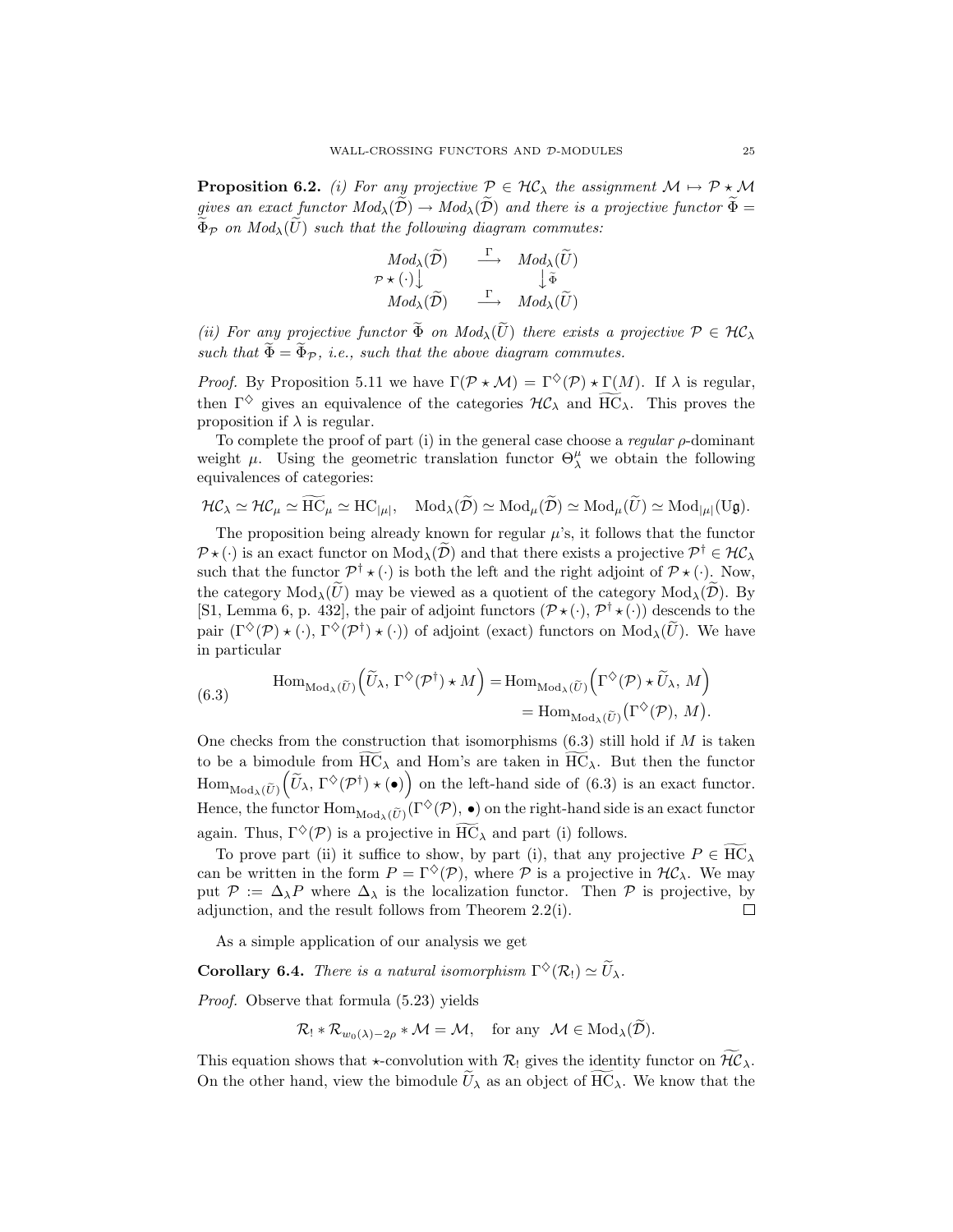functor  $\widetilde{U}_{\lambda} \star (\cdot)$  is the identity functor on  $\widetilde{HC}_{\lambda}$ , cf. (5.8). Thus, Proposition 5.11 yields the result.

Now let  $\lambda, \mu$  be integral  $\rho$ -dominant weights such that  $W_{\lambda} \subset W_{\mu}$  and let  $\theta^{-}$ : functor  $\widetilde{U}_{\lambda} \star (\cdot)$  is the identity functor on  $\overline{HC}_{\lambda}$ , cf. (5.8). Thus, Proposition 5.11<br>yields the result.<br>Now let  $\lambda, \mu$  be integral  $\rho$ -dominant weights such that  $W_{\lambda} \subset W_{\mu}$  and let  $\widetilde{\theta}^-$ :<br>Mod<sub> $\lambda$ gets a similar functor  $\widetilde{\theta}^- : \widetilde{HC}_\lambda \to \widetilde{HC}_\mu$  on bimodules. gral  $\rho$ -dominant weights such be the translation functor. Re<br><sup>*−*</sup> :  $\overline{HC}_{\lambda} \rightarrow \overline{HC}_{\mu}$  on bimodules. Now let  $\lambda, \mu$  be integral  $\rho$ -dominant weights such that  $W_{\lambda} \subset W_{\mu}$  and let  $\theta^{-}$ :<br>  $\text{Mod}_{\lambda}(\widetilde{U}) \to \text{Mod}_{\mu}(\widetilde{U})$  be the translation functor. Repeating the definitions, one<br>
gets a similar functor  $\widetilde{\theta}^{-} :$  $\boldsymbol{\mathrm{h}}$ 

and the following diagram of functors commutes: *Modλ*(Ue) *P ?*(*·*) *−→ Modλ*(Ue) y y

*i* of functors commutes:  
\n
$$
Mod_{\lambda}(\widetilde{U}) \xrightarrow{\quad P \star (\cdot)} \quad Mod_{\lambda}(\widetilde{U})
$$
\n
$$
\widetilde{\theta}^{-} \downarrow \qquad \qquad \downarrow \widetilde{\theta}^{-}
$$
\n
$$
Mod_{\mu}(\widetilde{U}) \xrightarrow{(\widetilde{\theta}^{-} P) \star(\cdot)} \quad Mod_{\mu}(\widetilde{U}).
$$

*Proof.* Let  $\Theta^- : \mathcal{HC}_\lambda \longrightarrow \mathcal{HC}_\mu$  be the geometric translation functor. By the proof of part (ii) of Proposition 6.2, there is a projective  $P \in \mathcal{HC}_\lambda$  such that  $P = \Gamma^\diamondsuit(\mathcal{P})$ . Then, by Proposition (2.8), we have  $\theta^-P = \Gamma^{\diamond}(\Theta^-P)$ . The proof of part (i) of *Proof.* Let  $\Theta^- : \mathcal{HC}_\lambda \longrightarrow \mathcal{HC}_\mu$  be the geometric translation functor. By the proof of part (ii) of Proposition 6.2, there is a projective  $\mathcal{P} \in \mathcal{HC}_\lambda$  such that  $P = \Gamma^\diamondsuit(\mathcal{P})$ .<br>Then, by Proposition (2.8), we one checks easily that the following  $\mathcal{D}$ -module counterpart of the above diagram commutes:  $\text{Ws that } \Gamma^{\diamondsuit}(\Theta^-\mathcal{P}) \text{ is a projective following } \mathcal{D}\text{-module counterpically}\\ \text{Mod}_{\lambda}(\widetilde{\mathcal{D}}) \longrightarrow^{\mathcal{P}\star(\cdot)} \text{Mod}_{\lambda}(\widetilde{\mathcal{D}})$ 

$$
\begin{array}{ccc}\n\operatorname{Mod}_{\lambda}(\widetilde{\mathcal{D}}) & \xrightarrow{\mathcal{P}_{\star}(\cdot)} & \operatorname{Mod}_{\lambda}(\widetilde{\mathcal{D}}) \\
\widetilde{\Theta}^{-}\downarrow & & \downarrow \widetilde{\Theta}^{-} \\
\operatorname{Mod}_{\mu}(\widetilde{\mathcal{D}}) & \xrightarrow{(\widetilde{\Theta}-\mathcal{P})\star(\cdot)} & \operatorname{Mod}_{\mu}(\widetilde{\mathcal{D}}).\n\end{array}
$$

The result now follows from Proposition 6.2.

Recall the functor  $\widetilde{\theta}^+_\ell$  $\operatorname{Mod}_{\mu}(\widetilde{\mathcal{D}}) \xrightarrow{(\widetilde{\Theta}^{-} \mathcal{P}) \star(\cdot)} \operatorname{Mod}_{\mu}(\widetilde{\mathcal{D}}).$ <br>from Proposition 6.2.<br> $\widetilde{\ell}$  :  $\operatorname{Mod}_{\mu}(\widetilde{U}) \to \operatorname{Mod}_{\lambda}(\widetilde{U}),$  the left adjoint of  $\widetilde{\theta}^{-}$ . We have The result now follows from Proposition 6.2. <br> **Recall the functor**  $\tilde{\theta}_\ell^+$ :  $\text{Mod}_{\mu}(\tilde{U}) \to \text{Mod}_{\lambda}(\tilde{U})$ , the left adjoint of  $\tilde{\theta}^-$ . We have<br> **Proposition 6.6.** *Assume that for some M* ∈ *Mod*<sub> $\lambda$ </sub>( $\tilde$  $\rm Mod_{\mu}$ 

 $\widetilde{\theta}^+_\ell\cdot\widetilde{\theta}$ *i* ecall the functor  $\widetilde{\theta}_{\ell}^{+}$  :  $\text{Mod}_{\mu}(\widetilde{U}) \to \text{Mod}_{\lambda}(\widetilde{U})$ , the left adjoint of  $\widetilde{\theta}^{-}$ . We have **position 6.6.** Assume that for some  $M \in Mod_{\lambda}(\widetilde{U})$  the adjunction morphism  $-M \to M$  is an isomorphism. *the adjunction morphism*  $\widetilde{\theta}_\ell^+ \cdot \widetilde{\theta}$ **Proposition 6.6.** Assume that for some  $M \in Mod_{\lambda}(\widetilde{U})$  the adjunction morphism **Proposition 6.6.** Assume that for some  $M \in Mod_{\lambda}(U)$  the adjunction morphism  $\widetilde{\theta}^{\dagger}_{\ell} \cdot \widetilde{\theta}^{-} M \to M$  is an isomorphism. Then, for any projective functor  $\widetilde{\Phi}$  on  $Mod_{\lambda}(\widetilde{U})$ , the adjunction morphism  $\widetilde{\$ 

by Corollary 6.5 and [S1, Lemma 6, p. 432] to an adjoint pair of exact functors the adjunction morphism  $\tilde{\theta}^+_{\ell} \cdot \tilde{\theta}^- (\tilde{\Phi}M) \to \tilde{\Phi}M$  is an isomorphism again.<br>*Proof.* Let  $\tilde{\Phi}^{\dagger}$  be the adjoint of a projective functor  $\tilde{\Phi}$ . The pair  $(\tilde{\Phi}, \tilde{\Phi}^{\dagger})$  by Corollary 6.5 and [S1, djoint of a projective functor  $\widetilde{\Phi}$ . T<br>
51, Lemma 6, p. 432] to an adjo<br>
for any  $M, N \in Mod_{\lambda}(\widetilde{U})$  we have<br>  $\widetilde{\theta}_r^+ \cdot \widetilde{\theta}^- \widetilde{\Phi} M, N) = Hom(\widetilde{\theta}^- \widetilde{\Phi} M, \widetilde{\theta}$  $\mu$  we have,

and [S1, Lemma 6, p. 432] to an adjoint pair  
\n
$$
(\tilde{U}).
$$
 For any  $M, N \in Mod_{\lambda}(\tilde{U})$  we have, by adj  
\n
$$
Hom(\tilde{\theta}_\ell^+ \cdot \tilde{\theta}^{-} \tilde{\Phi} M, N) = Hom(\tilde{\theta}^{-} \tilde{\Phi} M, \tilde{\theta}^{-} N)
$$
\n
$$
= Hom(\tilde{\Psi} \tilde{\theta}^{-} M, \tilde{\Psi}^{\dagger} \tilde{\theta}^{-} N)
$$
\n
$$
= Hom(\tilde{\theta}^{-} M, \tilde{\Psi}^{\dagger} \tilde{\theta}^{-} N)
$$
\n
$$
= Hom(\tilde{\theta}^{-} M, \tilde{\theta}^{-} \tilde{\Phi}^{\dagger} N)
$$
\n
$$
= Hom(\tilde{\theta}_\ell^+ \cdot \tilde{\theta}^{-} M, \tilde{\Phi}^{\dagger} N).
$$
\n*l*, then the last Hom can be rewritten as

\n
$$
Hom(M, \tilde{\Phi}^{\dagger} N) = Hom(\tilde{\Phi} M, N),
$$

If  $\widetilde{\theta}_\ell^+ \cdot \widetilde{\theta}^- M = M$ , then the last Hom can be rewritten as

$$
\operatorname{Hom}(M, \Phi^{\dagger} N) = \operatorname{Hom}(\Phi M, N),
$$

and the proposition follows.

Next let  $\lambda = 0$ . Since 0 is a  $\rho$ -dominant regular weight, we may identify the categories  $H\mathcal{C}_0$  and  $HC_0$ . There is a standard duality functor on the category  $HC_0$ . Any projective functor is known to commute with that duality, so does tensoring

$$
\Box
$$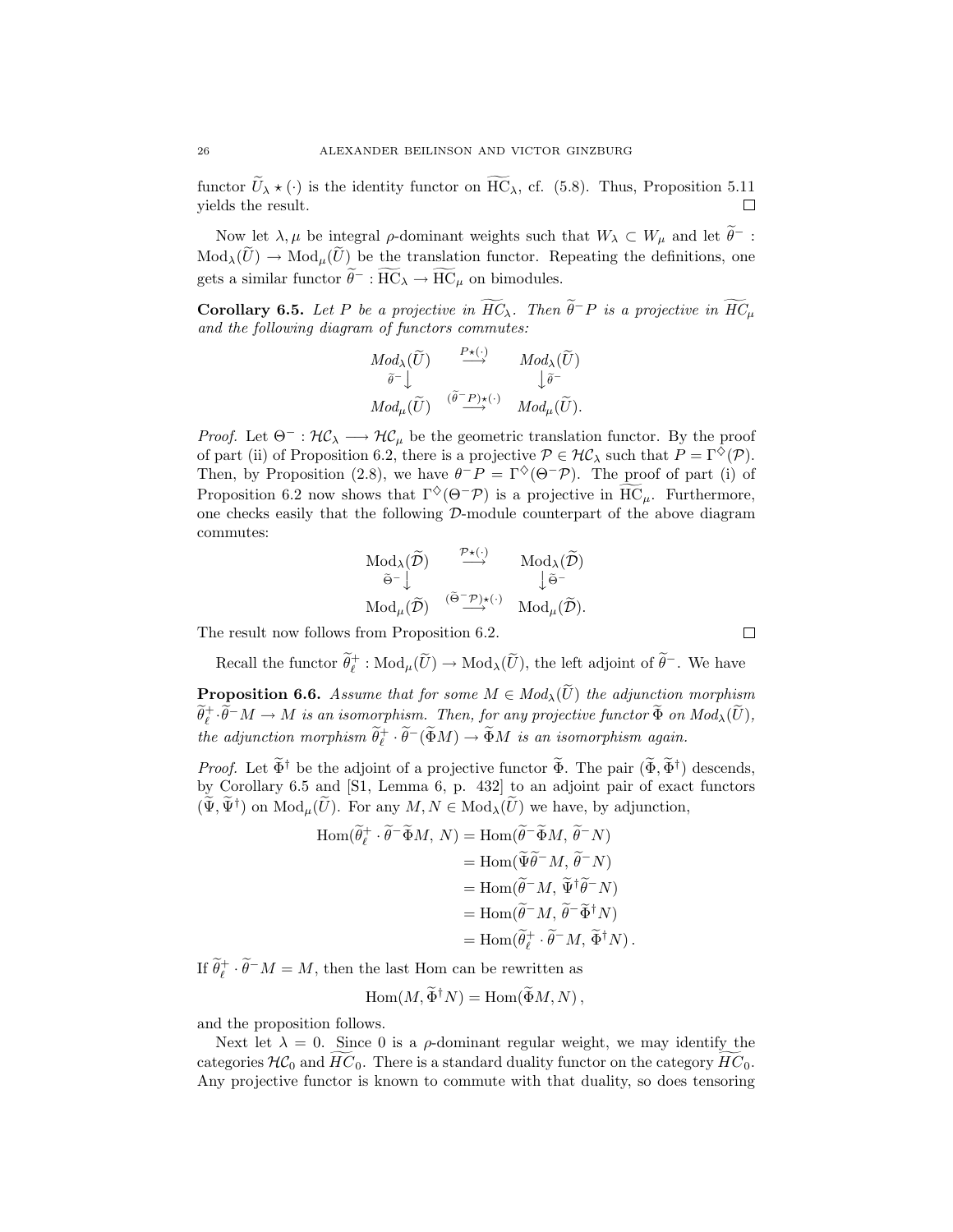with a finite dimensional representation; see [BeGe]. Moreover, it is known that the wall-CROSSING FUNCTORS AND  $\mathcal{D}$ -MODULES 27<br>with a finite dimensional representation; see [BeGe]. Moreover, it is known that the<br>standard duality on  $\widetilde{HC}_0$  goes into the Verdier duality on  $\mathcal{HC}_0$  (this is false Harish-Chandra category over the general *real* reductive group: the two dualities may, in general, act differently already on the simple objects). The two dualities coincide, however, in the special case of a *complex* reductive group, the case we are interested in. Then the claim boils down to a similar result for the category *O*. In the category  $\mathcal O$  case the result is known, although we could not find any written account of it.

Here is a sketch of proof. First, it is immediate to verify that the two dualities agree on every simple object of  $\mathcal O$ . Second, each duality is an exact functor, hence, agreement on simple objects implies that any object  $M \in \mathcal{O}$  is sent by both dualities to isomorphic objects, call it M*†*. The remaining (most delicate) part of the proof is to verify that, for any  $M, N \in \mathcal{O}$ , the two dualities induce the same maps:  $\text{Hom}_{\mathcal{O}}(M,N) \to \text{Hom}_{\mathcal{O}}(N^{\dagger},M^{\dagger}).$  This is equivalent, by a standard homological algebra, to the claim that, for any *simple* objects  $M, N \in \mathcal{O}$  and any  $i \geq 0$ , the two dualities induce the same maps:  $Ext^i_{\mathcal{O}}(M, N) \to Ext^i_{\mathcal{O}}(N^{\dagger}, M^{\dagger})$ . The latter claim is obvious for  $i = 0$ , and can be verified by hand for  $i = 1$ , using that for  $i = 1$  one can take M to be a Verma module instead of a simple module. The general case  $i \geq 1$  now follows from the main theorem of [BGS] which implies that the Ext-algebra of all the simple objects is Koszul, in particular, is generated by  $Ext^{0}$ 's and  $Ext^{1}$ 's. 口

We now return to our convolutions and note that for  $\lambda = 0$  we may assume, twisting by the canonical bundle if necessary, that both *∗*-convolution, and the  $\star$ -convolution take the category  $\mathbb{D}\mathcal{HC}_0$  into itself and, moreover, that the object  $\mathcal R$  involved in formula (5.10) is also an object of  $\mathcal HC_0$ . Recall further that the Verdier duality functor,  $\mathbf{D}$ , is a contravariant exact functor on  $H\mathcal{C}_0$ . Hence, it takes projective objects into injective objects.

**Proposition 6.7.** *For any projective*  $P \in \mathcal{HC}_0$ *, in the notation of* (5.9.1)–(5.9.2) *we have*  $H\mathcal{C}_0$ , in the  $(\widetilde{\mathcal{D}}_0 \boxtimes \widetilde{\mathcal{D}}_0)$ 

$$
\mathbf{D}\mathcal{P} = \mathcal{P} \star \mathcal{R}^{\vee} \quad \text{where} \quad \mathcal{R}^{\vee} := \lim_{\substack{\longrightarrow \\ n}} \left( (\widetilde{\mathcal{D}}_0 \boxtimes \widetilde{\mathcal{D}}_0) \bigotimes_{\substack{\widetilde{\mathcal{D}} \boxtimes \widetilde{\mathcal{D}}}} \pi_{\bullet} j_* \mu^*(\mathbf{D}\mathcal{E}^n) \right).
$$

*Proof.* Let  $\Phi_{\mathcal{P}} : M \mapsto \mathcal{P} \star M$  be the projective functor corresponding to  $\mathcal{P}$ . It follows from the discussion of two dualities above the proposition that the functor  $\Phi_P$  on  $\mathcal{HC}_0$  commutes with Verdier duality. Therefore, setting  $r = \dim T$  and using Lemma 5.14, for any  $\mathcal{M} \in \mathcal{HC}_0$ , we find

$$
\mathcal{P} * \mathcal{R} * (\mathbf{D}\mathcal{M}) = \mathcal{P} * (\mathbf{D}\mathcal{M})
$$
  
=  $\Phi_{\mathcal{P}}(\mathbf{D}\mathcal{M})$  since  $\Phi$  commutes with Verdier duality  
=  $\mathbf{D} \cdot \Phi_{\mathcal{P}}(\mathcal{M}) = \mathbf{D}(\mathcal{P} * \mathcal{M})$   
=  $\mathbf{D}(\mathcal{P} * \mathcal{R} * \mathcal{M})$  by Lemma 5.14  
=  $\mathbf{D}(\mathcal{P} * \mathcal{R}) * \mathbf{D}(\mathcal{M})[r]$ .

The above isomorphisms imply, by Remark 5.7, that

(6.8) 
$$
\mathcal{P} * \mathcal{R} = \mathbf{D}(\mathcal{P} * \mathcal{R})[r] = (\mathbf{D}\mathcal{P}) * (\mathbf{D}\mathcal{R}),
$$

where in the last equality we have used Lemma 5.14 once more. Now, it is easy to show that the object  $\mathcal{R}^{\vee}$  is  $*$ -inverse to  $\mathbf{D}\mathcal{R}$ . Therefore, convolving both sides of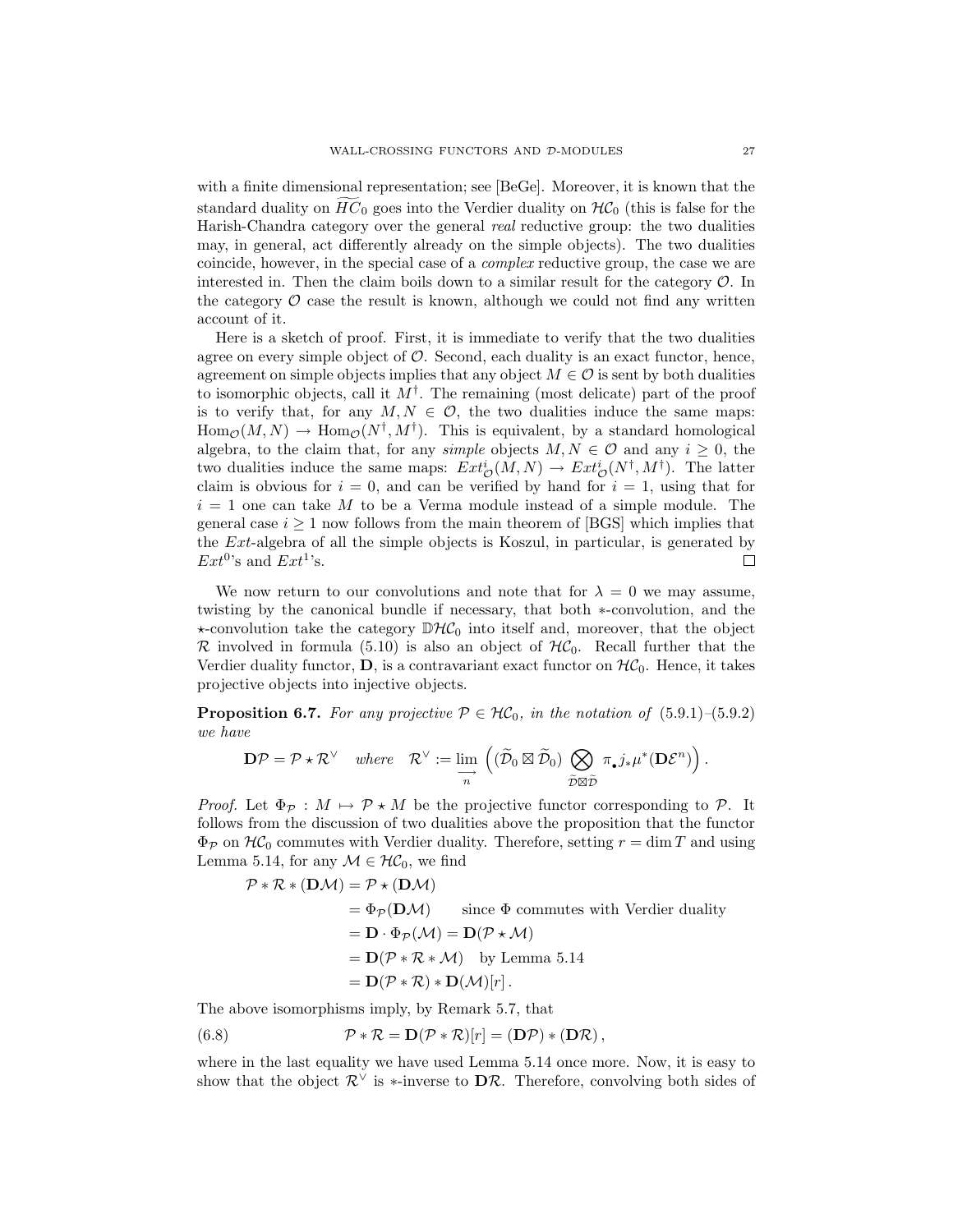$(6.8)$  with  $\mathcal{R}^{\vee}$  yields

$$
\mathbf{D}\mathcal{P} = \mathcal{P} * \mathcal{R} * \mathcal{R}^{\vee} = \mathcal{P} * \mathcal{R}^{\vee},
$$

and the claim follows.

**Tilting D-modules.** We continue to assume that  $\lambda = 0$ , and use the notation of Section 4. Let b be the fixed Borel subalgebra, and  $B \subset G$  the corresponding Borel group. Since 0 is regular we may (and will) identify  $U\mathfrak{g}$ -modules with  $\mathcal{D}$ -modules via the equivalences:  $Mod_{[0]}(U\mathfrak{g}) \simeq Mod_{0}(\widetilde{U}) \simeq Mod_{0}(\widetilde{D})$ . Further, there is a natural equivalence (see e.g. [BeGe,  $\S5$ ]) between the category of Ub-locally finite Ug<sub>|0|</sub> group. Since 0 is regular we may (and will) identify  $U_{\mathbf{g}}$ -modules with  $\tilde{\mathcal{D}}$ -modules via<br>the equivalences:  $Mod_{0}(\tilde{U}_{\mathbf{g}}) \simeq Mod_{0}(\tilde{U}) \simeq Mod_{0}(\tilde{\mathcal{D}})$ . Further, there is a natural<br>equivalence (see e.g. We will write  $\vec{\Delta}(M)$  for the object of  $\mathcal{HC}_0$  corresponding to  $M \in Mod_{|0|}(\mathbf{U}\mathfrak{g})$ . As we mentioned in Remark 5.17(c), the category  $\mathcal{O}_0$  goes under the above equivalence modules, resp. *B*-monodromic  $\widetilde{\mathcal{D}}$ -modules on  $\mathcal{B}$  (see [BB3]) and the category  $\mathcal{H}\mathcal{C}_0$ .<br>We will write  $\widetilde{\Delta}(M)$  for the object of  $\mathcal{H}\mathcal{C}_0$  corresponding to  $M \in Mod_{|0|}(\mathrm{U}\mathfrak{g})$ . As<br>we mention We will write  $\tilde{\Delta}(M)$  for the object of  $H\mathcal{C}_0$  corresponding to  $M \in Mod_{|0|}(U\mathfrak{g})$ . As<br>we mentioned in Remark 5.17(c), the category  $\mathcal{O}_0$  goes under the above equivalence<br>to the subcategory of  $H\mathcal{C}_0$  forme  $\mathcal{B} \times \mathcal{B}$ . In particular, for each  $w \in W$ , there are objects  $\vec{\Delta}(M_{w.0})$ ,  $\vec{\Delta}(P_{w.0}) \in$  $H\mathcal{C}_0$  corresponding to the Verma module and its indecomposable projective cover, respectively.

Given  $\mu \in \mathfrak{h}^*$ , let  $\mathfrak{Sh}_{\mu}$  denote the completion of the Symmetric algebra at the corresponding point. We introduce the "universal" Verma module  $M := Ug/Ug \cdot n$ ,<br>where  $n := [h, h]$  is the nilradical of h. This module has a natural *right* Sh-action. where  $\mathfrak{n} := [\mathfrak{b}, \mathfrak{b}]$  is the nilradical of  $\mathfrak{b}$ . This module has a natural *right* Sh-action, respectively.<br>Given  $\mu \in \mathfrak{h}^*$ , let S $\mathfrak{h}$  corresponding point. We<br>where  $\mathfrak{n} := [\mathfrak{b}, \mathfrak{b}]$  is the 1<br>and we set  $\mathbb{M}_{\mu} := \mathbb{M} \otimes$ and we set  $\mathbb{M}_{\mu} := \mathbb{M} \bigotimes_{\mathbb{S}_{\mathfrak{h}}} \mathbb{S} \mathfrak{h}_{\mu}$ , the completion of M at the point  $\mu$ . In particular, for each  $w \in W$ , there is an Ug-module  $\mathbb{M}_{w \cdot 0}$ , which is not an object of the category  $\mathcal{O}_0$ . We let  $\mathcal{M}_w := \mathbb{A}(\mathbb{M}_{w \cdot 0})$  denote the corresponding object in  $\mathcal{H}\mathcal{C}_0$ , and let  $\mathcal{P}_w$ be its indecomposable projective cover in  $H\mathcal{C}_0$ . We note that, if  $w = w_0$ , then  $\mathcal{M}_{w_0} = \mathcal{R}_!$  is the Harish-Chandra module defined in (5.22). In general,  $\mathcal{M}_w$  has a  $\mathcal{O}_0$ . We let  $\mathcal{M}_w := \Delta(\mathbb{M}_w, 0)$  denote the corresponding object in  $\mathcal{H}C_0$ , and let  $\mathcal{P}_w$ <br>be its indecomposable projective cover in  $\mathcal{H}C_0$ . We note that, if  $w = w_0$ , then<br> $\mathcal{M}_{w_0} = \mathcal{R}_1$  is the  $\widetilde{\mathcal{B}} \to \mathcal{B}$  (the first factor of the map  $\widetilde{\mathcal{B}} \times \widetilde{\mathcal{B}} \to \mathcal{B} \times \mathcal{B}$ ), and  $\widetilde{\Delta}(M_{w \cdot 0})$  is obtained from  $\mathcal{M}_w$  by "killing" (= taking co-invariants of) the monodromy along the first factor (very much the same way as the Verma module  $M_{\mu}$  is obtained from  $\mathbb{M}_{\mu}$ ). Similarly, the projective  $\mathcal{P}_w$  has a flag formed by the various  $\mathcal{M}_y$ 's, hence has free pro-unipotent monodromy; again,  $\vec{\Delta}(P_{w.0})$  is obtained from  $\mathcal{P}_w$  by "killing" that monodromy. In particular, one has an equality of multiplicities:

(6.9) 
$$
[\mathcal{P}_w : \mathcal{M}_y] = [\tilde{\Delta}(P_{w\cdot 0}) : \tilde{\Delta}(M_{y\cdot 0})].
$$

We will also need Harish-Chandra modules  $\mathcal{M}_w^{\vee}$  which are in a sense dual analogues of  $\mathcal{M}_w$ . We first define the corresponding Ug-modules as follows. For  $w \in W$ , and each  $n = 1, 2, \ldots$ , we have a well defined object  $\mathbb{M}_{\mu}/\mathcal{J}_{\mu}^{n}\mathbb{M}_{\mu} \in \mathcal{O}_{0}$ , where  $\mathcal{J}_{\mu} \subset$  $S\mathfrak{h}_{\mu}$  is the maximal ideal. Let  $\mathbf{D}(\mathbb{M}_{\mu}/\mathcal{J}_{\mu}^{n}\mathbb{M}_{\mu})$  be its dual in  $\mathcal{O}_0$ . There are natural projections (not imboddings)).  $\mathbf{D}(\mathbb{M}_{\mu}/\mathcal{J}_{\mu+1}^{n}\mathbb{M}_{\mu})$ ,  $\mathbf{D}(\mathbb{M}_{\mu}/\mathcal{J}_{\mu}^{n$ projections (not imbeddings!):  $\mathbf{D}(\mathbb{M}_{\mu}/\mathcal{J}_{\mu}^{n+1}\mathbb{M}_{\mu}) \to \mathbf{D}(\mathbb{M}_{\mu}/\mathcal{J}_{\mu}^{n}\mathbb{M}_{\mu}), n = 1, 2, \dots,$ and we set  $\mathbb{M}_{\mu}^{\vee} := \lim_{\leftarrow$  $\mathbf{D}(\mathbb{M}_{\mu}/\mathcal{J}_{\mu}^{n}\mathbb{M}_{\mu})$ . Let  $\mathcal{M}_{w}^{\vee} := \overrightarrow{\Delta}(\mathbb{M}_{w}^{\vee}, 0)$  be the corresponding

Harish-Chandra modules. We note that for  $w = w_0$  we have  $\mathcal{M}_{w_0}^{\vee} = \mathcal{R}_{-2\rho}$  is the object introduced in (5.9.2); see also (5.23).

It was shown in [BeGe] that, for each  $w \in W$ , there is a unique indecomposable projective functor  $\Phi_w$  (see [BeGe, Thm. 3.3]) such that  $\Phi_w(M_0) = P_{w \cdot 0}$ . Hence, for each  $w \in W$ , there is, by Propositions 6.1 and 6.2, a unique projective  $\mathcal{P}_w \in \mathcal{HC}_0$ ,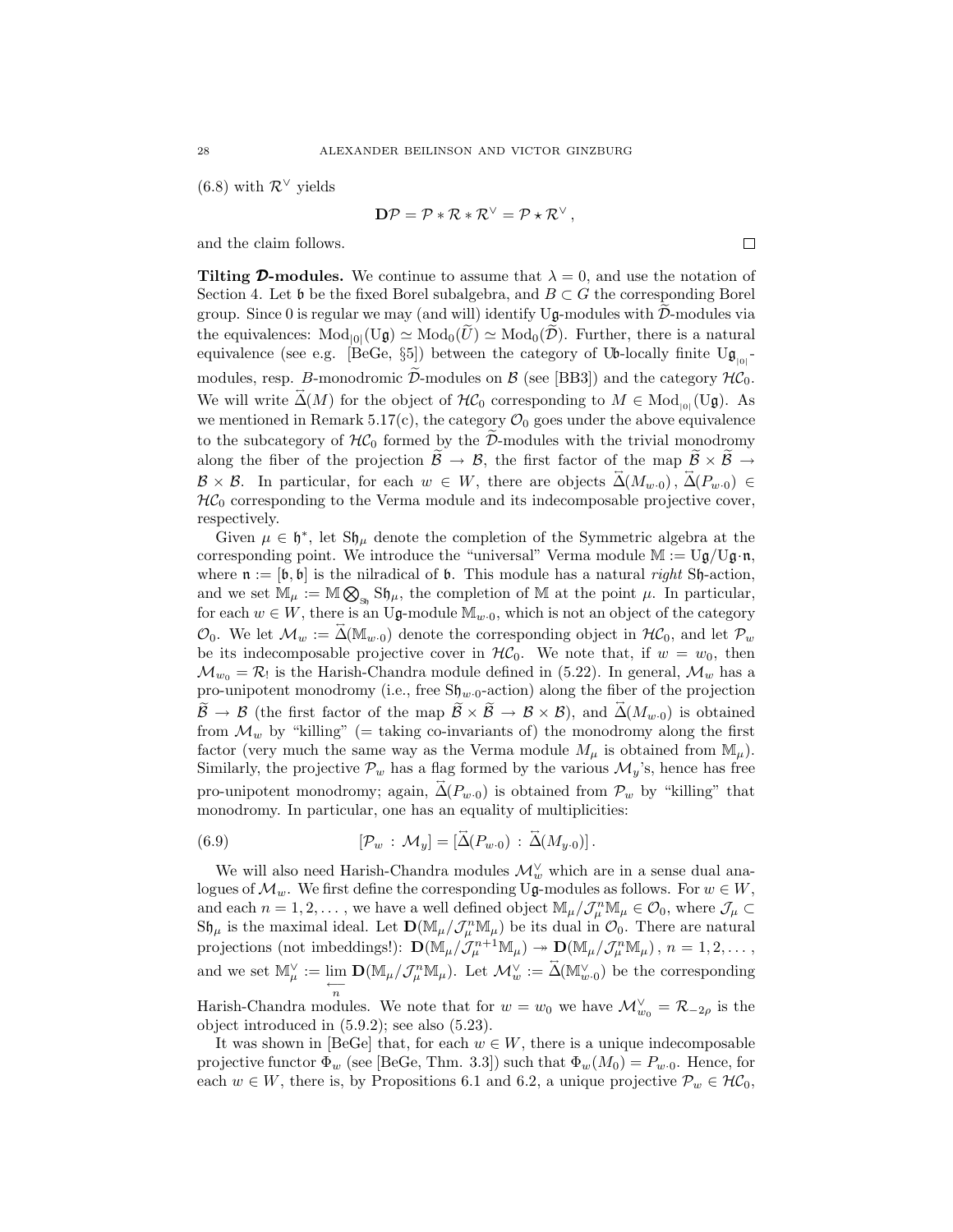watt-crossing functors and  $\tilde{\nu}$ -modules to the convolution functor<br>such that the functor  $\Phi_w$  corresponds on  $\tilde{\mathcal{D}}$ -modules to the convolution functor  $\mathcal{M} \mapsto \mathcal{P}_w * \mathcal{R} * \mathcal{M}$ , where  $\mathcal{R} := \mathcal{R}_{-2\rho}$  is as above. It is not difficult to see that  $\mathcal{P}_w$ is the indecomposable projective cover of  $\mathcal{M}_w$  (considered 2 paragraphs above), such that the functor  $\Phi_w$  corresponds on  $\tilde{\mathcal{D}}$ -modules to the convolution functor  $\mathcal{M} \mapsto \mathcal{P}_w * \mathcal{R} * \mathcal{M}$ , where  $\mathcal{R} := \mathcal{R}_{-2\rho}$  is as above. It is not difficult to see that  $\mathcal{P}_w$  is the indecomp diagonal orbit in  $\mathcal{B} \times \mathcal{B}$ , corresponding to the element w.

Recall that an object of the category  $\mathcal O$  is called a *tilting* module, if it is selfdual and has a Verma-flag. Observe that projective functors take self-dual objects into self-dual ones, and modules with Verma-flag into modules with Verma-flag; cf. [BeGe]. Since M*−*2*<sup>ρ</sup>* is a simple, hence, self-dual Verma module, it follows that, for each  $w \in W$ , the module  $Q_{w \cdot 0} := \Phi_w(M_{-2\rho})$  is tilting. In fact, the  $\{Q_{w \cdot 0}, w \in W\}$ , are exactly all the indecomposable tilting modules in the category  $\mathcal{O}_0$ .

**Definition.** A finite direct sum of objects of  $\mathbb{D}\mathcal{HC}_0$  of the form  $\mathcal{Q}_w := \mathcal{P}_w * \mathcal{R}$ ,  $w \in \mathcal{P}_w * \mathcal{R}$ W (cf. (5.10)) will be called a *tilting* Harish-Chandra module.

Note that this definition gives a natural mixed structure on *Qw*; cf. [BGS, *§*4].

**Theorem 6.10.** *(i)* For any  $w \in W$ , the complex  $\mathcal{Q}_w := \mathcal{P}_w * \mathcal{R}$  is actually a *D*erem *D*epremies (*D.10)*) will be called a *tutting* Harish-Chandra module.<br> *Depending*  $Q_u$  *Depending D.10. (i) For any*  $w \in W$ *, the complex*  $Q_w := \mathcal{P}_w * \tilde{\mathcal{D}}$ *-module (not just an object of the derived c* 

*(ii)* For any  $y, w \in W$  *we have*  $Q_y * Q_w \in \mathcal{HC}_0$  *is again a tilting module.* 

*(iii)* For any  $w, y \in W$  the following multiplicity formula holds:

$$
[Q_w: \mathcal{M}_y^{\vee}] = [P_{w \cdot 0}: M_{yw_0 \cdot 0}].
$$

*Moreover,*

$$
\text{Hom}_{\mathcal{HC}_0}(\mathcal{Q}_w, \mathcal{Q}_y) \simeq \text{Hom}_{\mathcal{HC}_0}(\mathcal{P}_w, \mathcal{P}_y),
$$

*and*

$$
\operatorname{Hom}_{\mathcal{O}}(Q_{w\cdot 0}, Q_{y\cdot 0}) \simeq \operatorname{Hom}_{\mathcal{O}}(P_{w\cdot 0}, P_{y\cdot 0}).
$$

Before going into the proof we note that Proposition 6.2 yields  $\mathcal{Q}_w * \mathcal{Z}(M_{-2\rho}) =$  $\mathcal{P}_w * \mathcal{R} * \overleftrightarrow{\Delta}(M_{-2\rho}) = \mathcal{P}_w * \overleftrightarrow{\Delta}(M_{-2\rho}) = \overleftrightarrow{\Delta}(\Phi_w(M_{-2\rho})) = \overleftrightarrow{\Delta}(Q_{w\cdot 0})$ . Furthermore,<br>one shows as above that the Harish-Chandra module  $\overleftrightarrow{\Delta}(Q_{w\cdot 0})$  is obtained from the<br>tilting Harish-Chandra module  $Q_w$ one shows as above that the Harish-Chandra module  $\vec{\Delta}(Q_{w\cdot 0})$  is obtained from the

tilting Harish-Chandra module  $\mathcal{Q}_w$  by taking coinvariants of the monodromy along<br>the fiber of the projection  $\widetilde{\mathcal{B}} \to \mathcal{B}$  (the first factor of the map  $\widetilde{\mathcal{B}} \times \widetilde{\mathcal{B}} \to \mathcal{B} \times \mathcal{B}$ ).<br>Sketch of the *Sketch of the proof of Theorem 6.10.* To prove (i) we exploit an interpretation of the fiber of the projection  $\mathcal{B} \to \mathcal{B}$  (the first factor of the map  $\mathcal{B} \times \mathcal{B} \to \mathcal{B} \times \mathcal{B}$ ).<br> *Sketch of the proof of Theorem 6.10.* To prove (i) we exploit an interpretation of<br>
the functor  $\mathcal{M} \mapsto \mathcal{$ Sketch of the proof of Theorem 6.10. To prove (i) we exploit an interpretation of<br>the functor  $M \mapsto \mathcal{P}_y * \mathcal{R} * M$ , as of a projective functor. Such functors take  $\tilde{\mathcal{D}}$ -<br>modules into  $\tilde{\mathcal{D}}$ -modules, because o  $\mathcal{Q}_y = \mathcal{Q}_y * \mathcal{L}_\Delta = \mathcal{P}_w * \mathcal{R} * \mathcal{L}_\Delta = \mathcal{P}_y * \mathcal{L}_\Delta \in \mathcal{HC}_0$ , and part (i) is proved. Further, for any  $M \in Mod_{\text{tot}}(\text{U}\mathfrak{g})$ , one has  $(\mathcal{Q}_y * \mathcal{Q}_w) * M = \mathcal{P}_y * \mathcal{R} * \mathcal{P}_w * \mathcal{R} * M = (\mathcal{P}_y * \mathcal{P}_w) * M$ . Part (ii) now follows from Proposition 6.1(iii) and Remark 5.7.

Observe next that, for any  $y \in W$ , we have  $\ell(y^{-1}) + \ell(yw_0) = \ell(w_0)$ . It follows that  $\mathcal{M}_{y-1}^{\vee} * \mathcal{M}_{yw_0}^{\vee} = \mathcal{M}_{w_0}^{\vee} = \mathcal{R}$ . Also, one knows that  $\mathcal{M}_y * \mathcal{M}_{y-1}^{\vee} = \mathcal{L}_{\Delta}$ ; cf. (5.23). Therefore, we deduce:

$$
\mathcal{M}_y*\mathcal{R}\!=\!\mathcal{M}_y*(\mathcal{M}_{y^{-1}}^{\vee}\ast \mathcal{M}_{yw_0}^{\vee})\!=\!(\mathcal{M}_y*\mathcal{M}_{y^{-1}}^{\vee})*\mathcal{M}_{yw_0}^{\vee}\!=\!\mathcal{L}_{\Delta}* \mathcal{M}_{yw_0}^{\vee}\!=\!\mathcal{M}_{yw_0}^{\vee}.
$$

It follows that the functor of *\**-convolution with  $R$  takes modules with  $\mathcal{M}_y$ -flag to modules (not just complexes in the derived category) with  $\mathcal{M}_{yw_0}^{\vee}$ -flag and, moreover, the multiplicities in the two flags correspond. Since  $\mathcal{P}_w$  has a  $\mathcal{M}_y$ -flag, we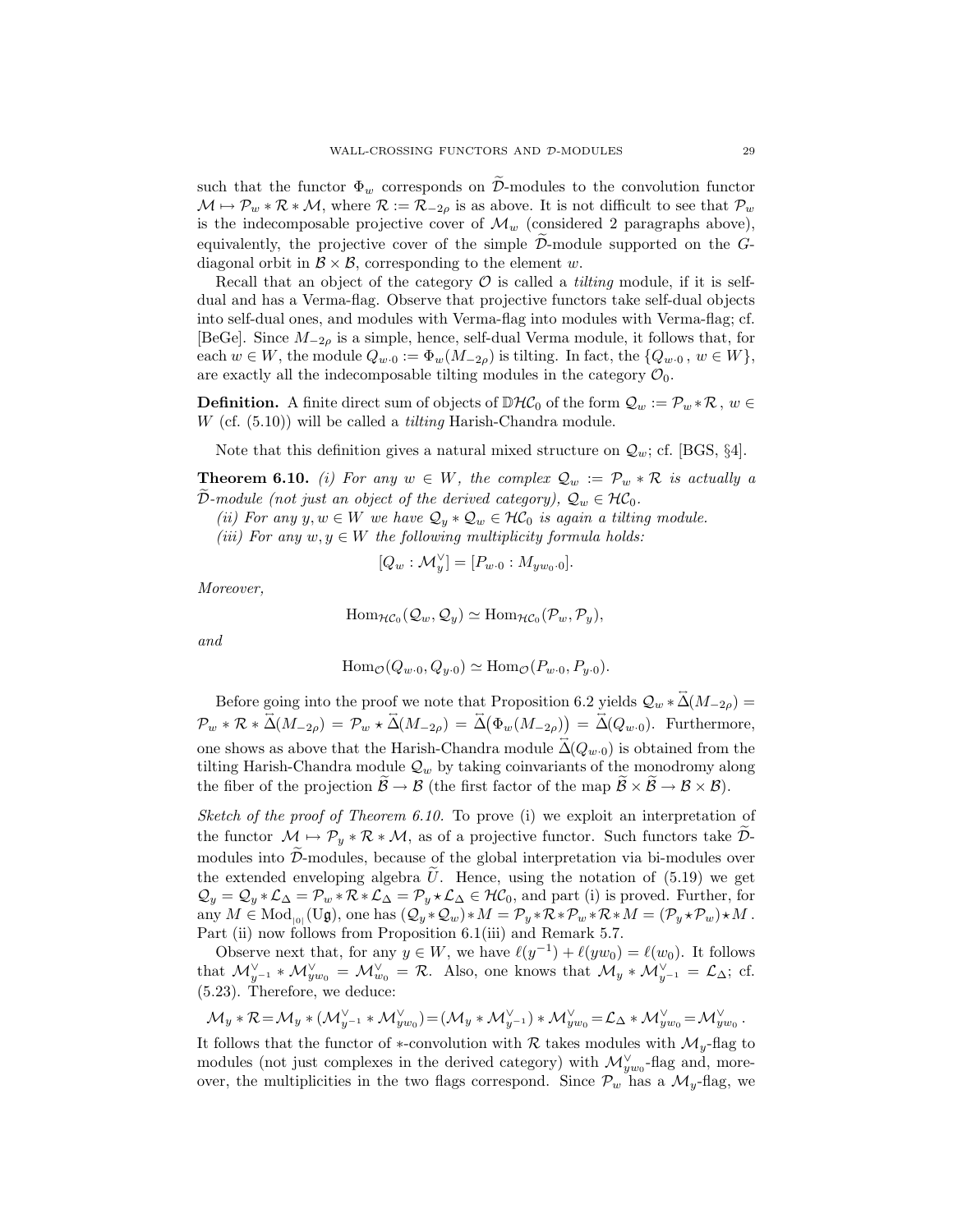deduce that  $\mathcal{Q}_w = \mathcal{P}_w * \mathcal{R}$  is an actual module. Furthermore,  $\mathcal{Q}_w$  has a  $\mathcal{M}_{yw_0}^{\vee}$ -flag, and we have  $[Q_w : \mathcal{M}_{yw_0}^{\vee}] = [\mathcal{P}_w : \mathcal{M}_y]$ . This, together with (6.9) and the remark preceding the proof of the theorem, implies the multiplicity formula of part (iii).

Finally, we observe that the functor of  $*$ -convolution with  $R$  is an equivalence of derived categories, for it has *∗*-convolution with *R*! as its inverse. Therefore, we have  $\text{Hom}_{\mathcal{HC}_0}(\mathcal{Q}_w, \mathcal{Q}_y) \simeq \text{Hom}_{\mathcal{HC}_0}(\mathcal{P}_w, \mathcal{P}_y)$ . The last equation of part (iii) is proved similarly (cf. discussion preceding the proof of the theorem). similarly (cf. discussion preceding the proof of the theorem).

*Remarks.* (i) The multiplicity formula of Theorem 6.10(iii) may be viewed as a character formular for tilting modules. An analogous formula for tilting modules over an affine Lie algebra is the main result of [S2]. We observe further that, in the affine setup there are two affine flag manifolds,  $\mathcal{B}_+$  and  $\mathcal{B}_-$ , with strata of finite co-dimension and strata of finite dimension, respectively. Category *O* at a positive character formular for tilting modules. An analogous formula for tilting modules<br>over an affine Lie algebra is the main result of [S2]. We observe further that, in the<br>affine setup there are two affine flag manifolds,  $B_$ *O* over an affine Lie algebra is the main result of  $|S2|$ . We observe further that, in the affine setup there are two affine flag manifolds,  $B_+$  and  $B_-$ , with strata of finite co-dimension and strata of finite dimens projectives, but has well defined tilting modules instead. In the affine setup, the "kernel"  $\mathcal{R}$  lives naturally on  $\mathcal{B}_+ \times \mathcal{B}_-$ . Our formula  $\mathcal{Q}_w := \mathcal{P}_w * \mathcal{R}$  says that the tiltings on  $\mathcal{B}_-$  are obtained from the projectives on  $\mathcal{B}_+$  by convolving the latter with  $\mathcal{R}$ , the most natural way to "transport" projectives from  $\mathcal{B}_+$  to  $\mathcal{B}_-$ .

(ii) It would be very interesting to prove an affine analogue of Corollary 6.4 saying that  $\Gamma(\mathcal{B}_+ \times \mathcal{B}_-, \mathcal{R})$  is the *semi-infinitely induced* module that played a crucial role in [S2].

(iii) The same argument as the one used in the proof of the Hom-equality of Theorem 6.10(iii) also yields

$$
Ext^i_{\mathcal{HC}_0}(\mathcal{Q}_y, \mathcal{Q}_w) = Ext^i_{\mathcal{HC}_0}(\mathcal{P}_y, \mathcal{P}_w) = 0, \quad \forall i > 0.
$$

### **REFERENCES**

- [BBD] A. Beilinson, J. Bernstein, and P. Deligne, *Faisceaux pervers*, Astérisque 100 (1982). MR **86g:**32015
- [BB1] A. Beilinson, J. Bernstein, *Localisation de g-modules*, C.R. Acad. Sci. Paris, Sér. 1 292 (1981), 15–18. MR **82k:**14015
- [BB2] A. Beilinson, J. Bernstein, A generalization of Casselman's submodule theorem. Birkh¨auser, Progress in Math. **40**, Boston, 1983, pp. 35–52. MR **85e:**22024
- [BB3] A. Beilinson, J. Bernstein, Proof of Jantzen conjectures, Advances in Soviet Math. **16**, Gelfand Seminar, 1983, pp. 1–50. MR **95a:**22022
- [BG] A. Beilinson and V. Ginzburg, Mixed categories, Ext-duality and representations (results and conjectures), Preprint, Moscow (1986).
- [BGS] A. Beilinson, V. Ginzburg, and V. Soergel, Koszul duality patterns in representation theory, J. Amer. Math. Soc. **9** (1996), 473–527. MR **96k:**17010
- [Be] J. Bernstein, *Trace in categories*, in: Proceedings of the Dixmier Colloquium, Birkhäuser, Progress in Math. **92**, Boston, 1990, pp. 417–423. MR **92d:**17010
- [BGG] J. Bernstein, I. Gelfand, and S. Gelfand, A certain category of g-modules, Funct. Anal. and its Appl. **10** (1976), 1–8. MR **53:**10880
- [BeGe] J. Bernstein, S. Gelfand, Tensor products of finite and infinite dimensional representations of semisimple Lie algebras, Comp. Math. **41** (1980), 245–285. MR **82c:**17003
- [BeLu] J. Bernstein, V. Lunts, Equivariant sheaves and functors, Springer Lecture Notes in Math. **1578** (1994). MR **95k:**55012
- [BoBr] W. Borho, J.-L. Brylinski, Differential operators on flag manifolds II, MPI Preprint (1989).
- [CG] N. Chriss, V. Ginzburg, Representation theory and complex geometry, Birkhäuser, Boston, 1997. MR **98i:**22021